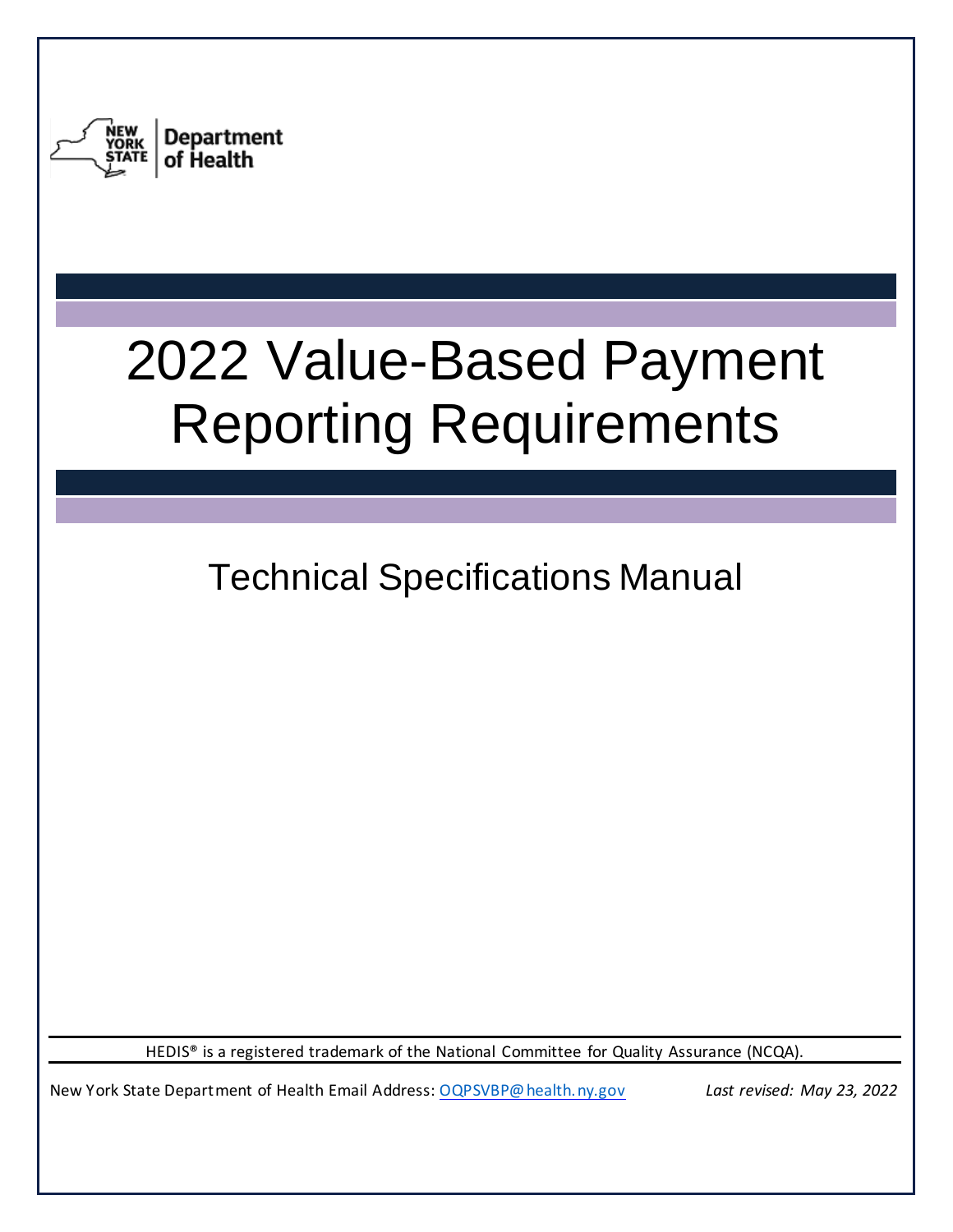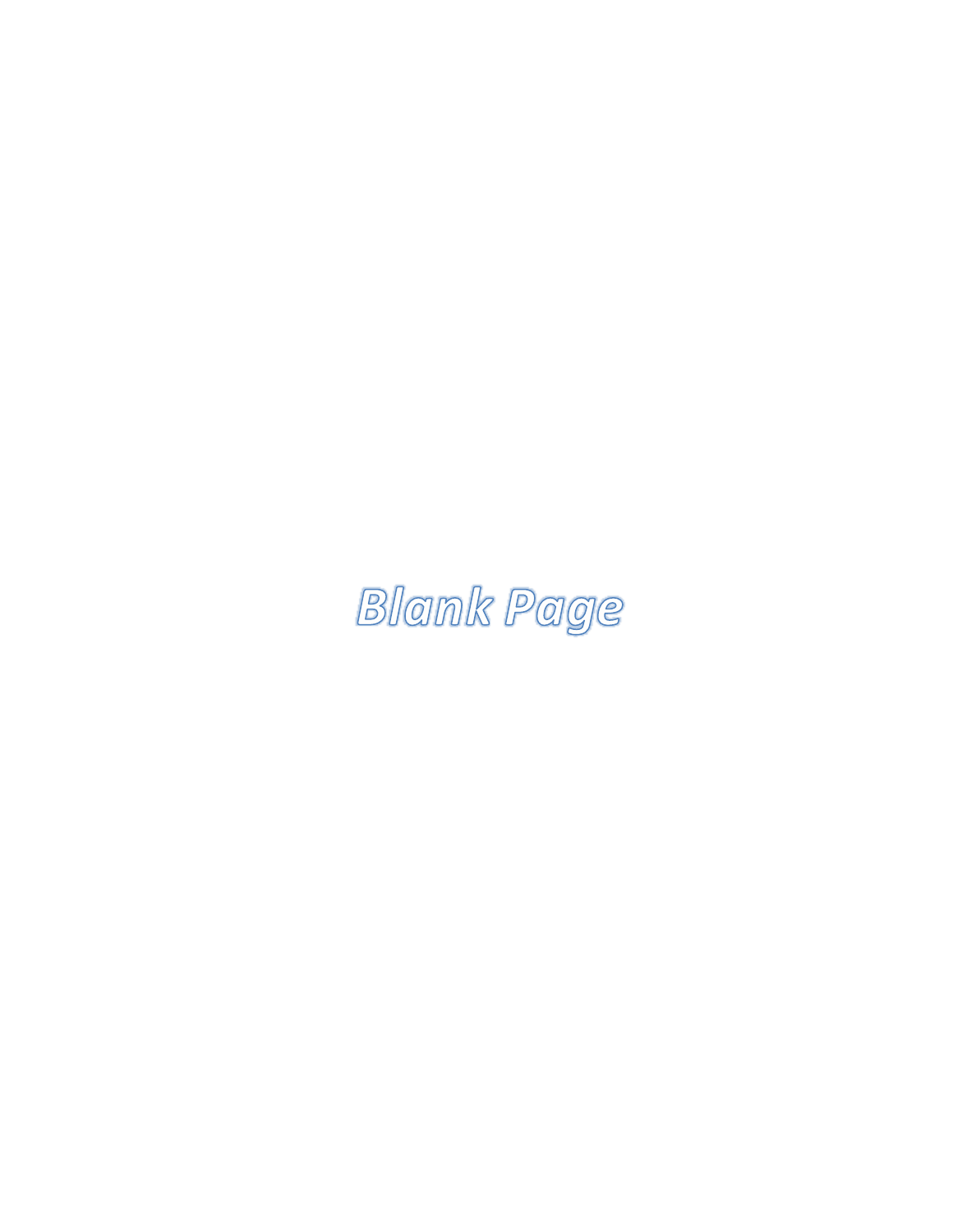## **Table of Contents**

|                                        |                                                                                         | <b>IMPORTANT DATES &amp; CONTACT INFORMATION</b> |                                                                                                              |
|----------------------------------------|-----------------------------------------------------------------------------------------|--------------------------------------------------|--------------------------------------------------------------------------------------------------------------|
|                                        | <b>MAINSTREAM VBP</b>                                                                   |                                                  | <b>MLTC VBP</b>                                                                                              |
| Contact                                | OQPSVBP@health.ny.gov                                                                   | Contact                                          | MLTCVBP@health.ny.gov                                                                                        |
| <b>Submission Date</b>                 | All files must be received<br>electronically by 11:59 p.m. ET<br>Friday, July 29, 2022. | <b>Submission Dates</b>                          | Plan/Provider-VBP Contractor<br>performance to the State by July 22,<br>2022                                 |
|                                        |                                                                                         |                                                  | MLTC VBP data files: All files must be<br>received electronically by 11:59 p.m.<br>ET Friday, July 29, 2022. |
| <b>Health Commerce</b><br>System (HCS) | https://commerce.health.state.ny.us<br>To: OQPS VBP Evaluation                          | <b>Health Commerce</b><br>System (HCS)           | https://commerce.health.state.ny.us<br><b>To: MLTC VBP Evaluation</b>                                        |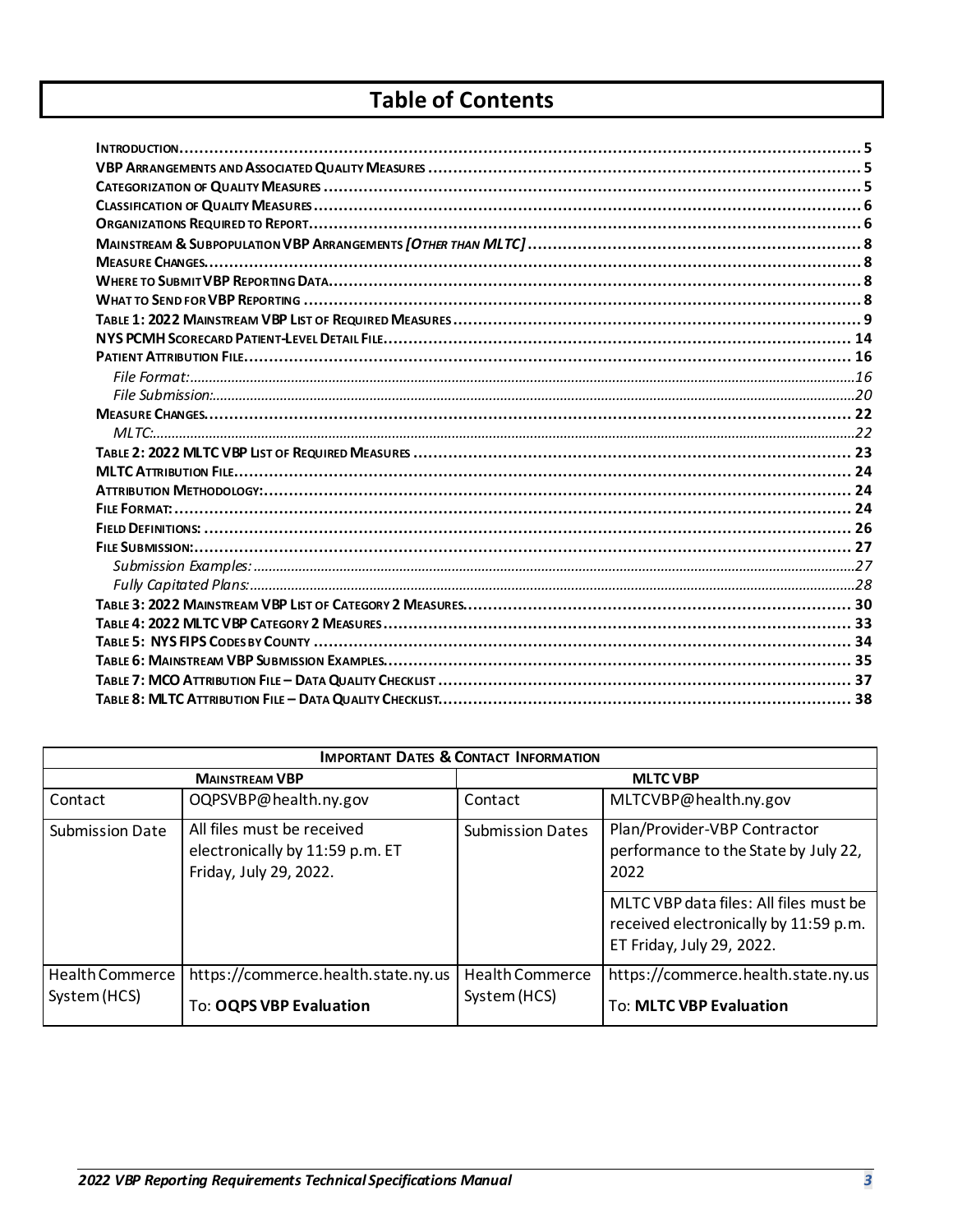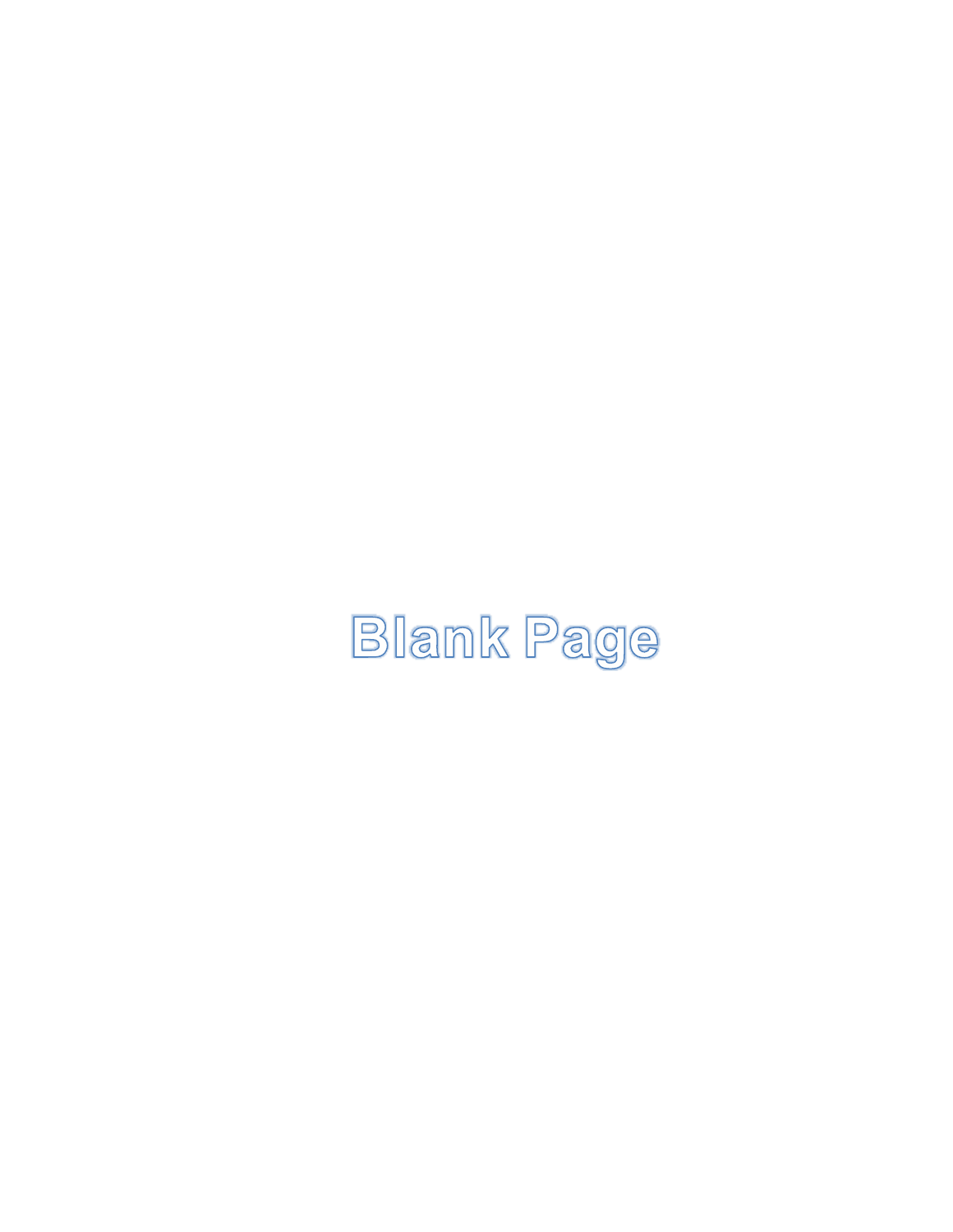## I. **Submission Requirements**

#### <span id="page-4-0"></span>**INTRODUCTION**

The purpose of this document is to make stakeholders aware of the quality measure reporting requirements for Medicaid Managed Care Organizations (MCOs) participating in the New York State Medicaid (NYS) VBP program. The 2022 Value Based Payment Reporting Requirements refer to 2021 Measurement Year (MY) data, except for Managed Long-Term Care plans, for which the reporting requirements refer to 2022 MY data.

Sections II, III, and IV of this document include guidance for the organizations responsible for reporting, the subset of measures for which reporting will be required by **Mainstream VBP Arrangements** and the changes to the reportable set of [MY2021 Quality Measure Sets \(](https://www.health.ny.gov/health_care/medicaid/redesign/dsrip/vbp_library/index.htm)see [TABLE 1: 2022 VBP LIST OF REQUIRED MEASURES\).](#page-8-1) Sections V and VI provide guidance for **MLTC VBP Arrangements**.

The New York State Department of Health (NYS DOH) has reached the completion of the first phase of a health transformation effort, known as the State Innovation Model (SIM) award, which focused on the transformation of primary care delivery and payment models statewide. The New York State Patient Centered Medical Home (NYS PCMH) model was created as part of the SIM initiative. With NYS PCMH, a Primary Care Core measure set was developed, and multi-payer data is used to calculate results for practices for the measure. To reduce the burden on MCOs participating in both the NYS PC measure set model and Medicaid VBP, we are aligning the reporting for both programs and utilizing the NYS Primary Care Core Set Scorecard data request to fulfill reporting requirements for both programs, where possible.

#### <span id="page-4-1"></span>**VBP ARRANGEMENTS AND ASSOCIATED QUALITY MEASURES**

The [VBP Roadmap](https://www.health.ny.gov/health_care/medicaid/redesign/dsrip/vbp_library/2020/docs/2019-09_final_vbp_roadmap.pdf) outlines six types of VBP arrangements to be included for MY2021:

- **Total Care for the General Population (TCGP)** Arrangement: Includes all costs and outcomes for care, excluding certain populations (specified below).
- Total Care for Special Needs Population Arrangements: Includes costs and outcomes of total care for all members within a special needs population exclusive of TCGP.
	- o **Children's Subpopulation**: to address the unique needs of children at different developmental stages
	- o **Behavioral Health/Health and Recovery Plans** (HARP): for those with Serious Mental Illness or Substance Use Disorders
	- o **People Living with HIV/AIDS**
	- o **Managed Long-Term Care** (MLTC)
- Episodic Care Arrangements:
	- o **Maternity Care**: Includes episodes associated with a pregnancy, including prenatal care, delivery, and postpartum care through 60 days post-discharge for the mother, and care provided to the newborn from birth through the first 30 days post-discharge.
	- o **IPC** arrangements

#### <span id="page-4-2"></span>**CATEGORIZATION OF QUALITY MEASURES**

Through a multi-group stakeholder engagement process, a set of quality measures was defined for each arrangement. Based on an analysis of clinical relevance, reliability, validity, and feasibility, each measure was placed into one of three categories:

- **Category 1:** Selected as clinically relevant, reliable, valid, and feasible. These measures are outlined in Table 1.
	- o **REQUIREMENT:** Only the **Category 1** measures that are indicated in this document as "Required to Report"  $(v')$  are to be reported by the MCO to the State.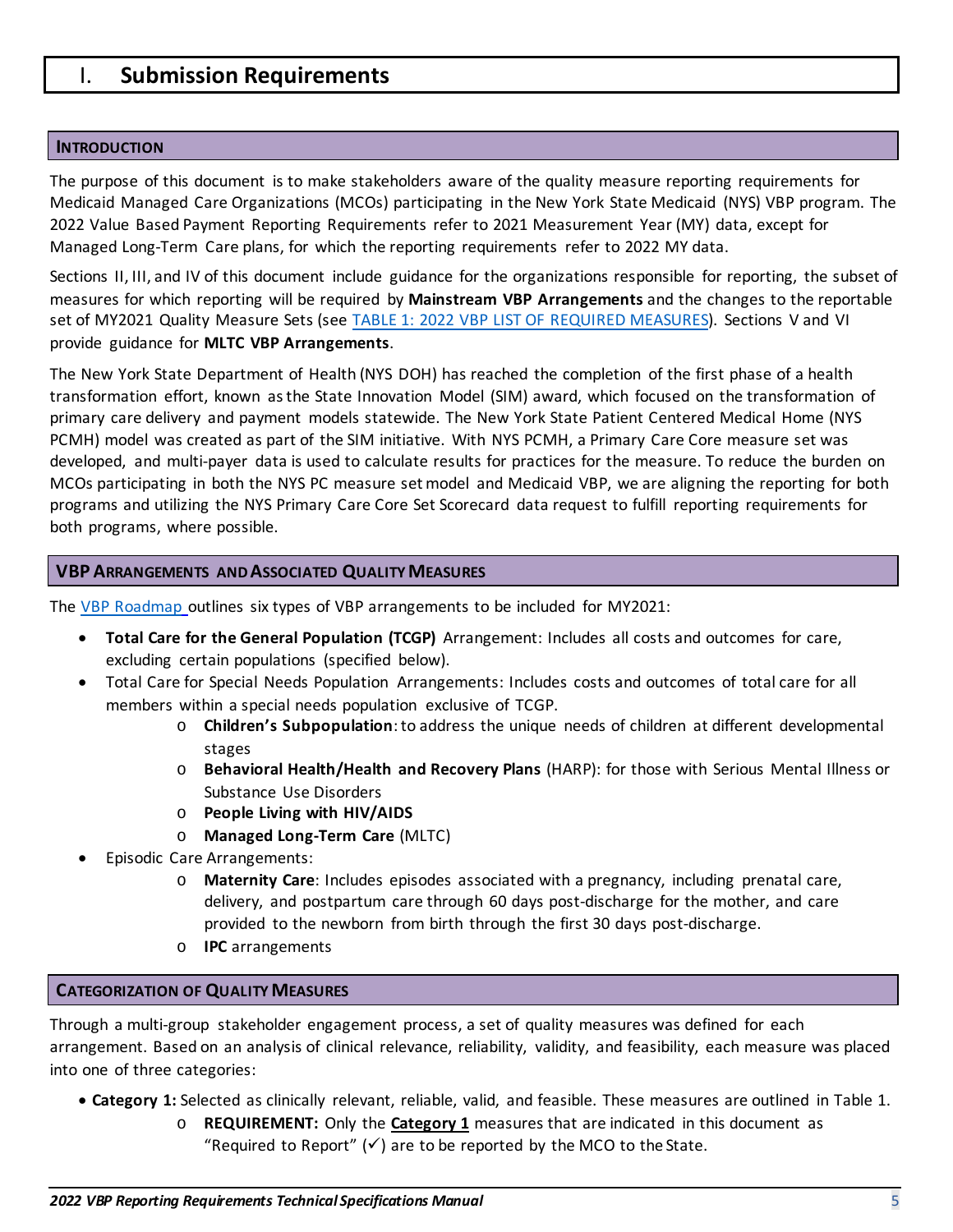## I. **Submission Requirements**

- **Category 2:** Seen as clinically relevant, valid, and reliable, but where the feasibility could be problematic. Category 2 measures are listed in the appendix (Table 3) of this guide.
- **Category 3:** Rejected based on a lack of relevance, reliability, validity, and/or feasibility. These measures are not included in this manual.

#### <span id="page-5-0"></span>**CLASSIFICATION OF QUALITY MEASURES**

Each Category 1 measure is classified as either Pay-for-Performance (P4P) or Pay-for-Reporting (P4R). Pay-for-Performance measures are intended to be used in the determination of shared savings amounts for which VBP Contractors are eligible. P4R measures are intended to be used by the MCOs to incentivize the VBP Contractors for reporting data to monitor the quality of care delivered to members in a VBP contract.

#### <span id="page-5-1"></span>**ORGANIZATIONS REQUIRED TO REPORT**

Medicaid Managed Care Organizations with Level 1 or higher value-based contracting arrangements are required to report. **All submissions must be received electronically by 11:59 p.m. ET on Friday, July 29, 2022.**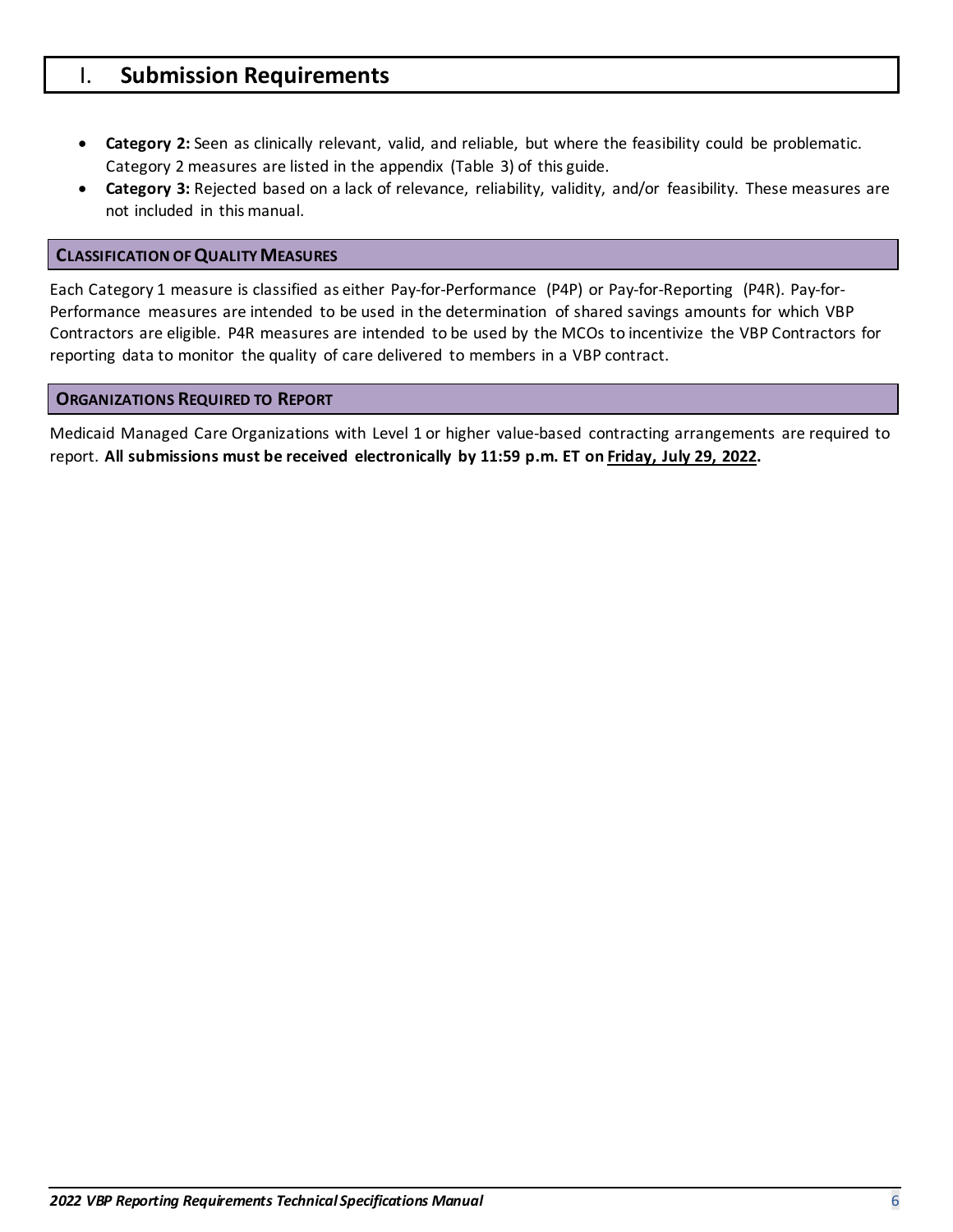## *REPORTING GUIDELINES VBP MAINSTREAM & SUBPOPULATIONS*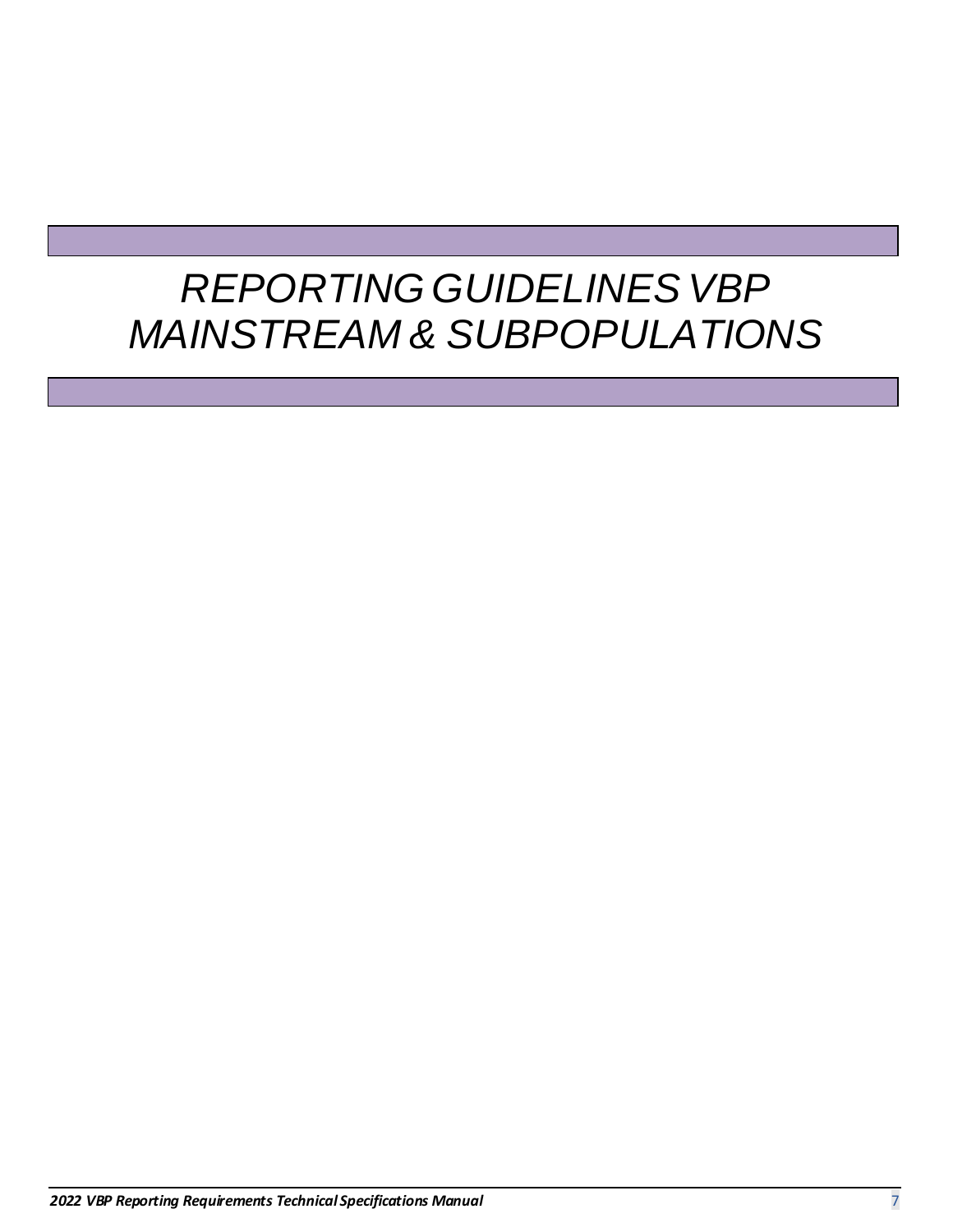## II. **REPORTING GUIDELINES VBP MAINSTREAM & SUBPOPULATIONS**

#### <span id="page-7-0"></span>**MAINSTREAM & SUBPOPULATION VBP ARRANGEMENTS** *[OTHER THAN MLTC]*

The State is requesting that Medicaid Managed Care (MMC) plans submit data files that leverage their 2021 QARR (HEDIS) submission which will be used to create aggregated quality results by VBP Contractor for all members in a VBP Arrangement. Specifically, the State is asking insurers to provide a modified version of the NYS Patient-Level Detail (PLD) file, along with provider and practice information. Submission of the NYS Patient Centered Medical Home (PCMH) Patient-Level Detail file for all members in a Level 1 or higher VBP Arrangement will fulfill this reporting requirement. The NYS PCMH Patient-Level Detail File layout is included in Section III of this manual. The State is also requesting a separate Patient Attribution file for all members in a Level 1 or higher VBP Arrangement. The Patient Attribution file layout is included in Section IV.

**Table 1:** 2021 VBP List of Required Measures

- o Lists, by arrangement, the 2021 VBP Category 1 Measure sets and indicates the 2021 measures the State is requiring for reporting.
- **Section IV:** File Specifications required for reporting.
	- o This manual describes reporting requirements only. For VBP reporting or contracting questions, please contact [OQPSVBP@health.ny.gov.](mailto:OQPSVBP@health.ny.gov)
- $\triangleright$  Organizations must purchase the HEDIS® 2020/2021 Technical Specifications for descriptions of the required HEDIS® measures. For specifications for other non-HEDIS measures, please contact the measure steward for the correct version of the specification. NYS-specific measures are defined in the [2020-2021](https://www.health.ny.gov/health_care/managed_care/qarrfull/qarr_2021/docs/qarr_specifications_manual.pdf) [Quality Assurance Reporting Requirements \(QARR\) Technical Specifications Manual.](https://www.health.ny.gov/health_care/managed_care/qarrfull/qarr_2021/docs/qarr_specifications_manual.pdf)

#### <span id="page-7-1"></span>**MEASURE CHANGES**

To maintain alignment with  $NCA/HEDIS@'s<sup>1</sup>$  $NCA/HEDIS@'s<sup>1</sup>$  $NCA/HEDIS@'s<sup>1</sup>$  shift in their timeline for publishing measure specifications, VBP measures were frozen for MY2020-2021. There were no additional measure changes to the VBP Reporting Requirements for MY2021. For a list of updates and changes for MY2020, you should refer to your 2021 VBP Reporting Requirements Technical Specifications Manual.

#### <span id="page-7-2"></span>**WHERE TO SUBMIT VBP REPORTING DATA**

- Electronically submit all files (**no later than 11:59 p.m. ET on Friday, July 29, 2022**) via a secure file transfer facility**.** Do not mail materials.
- Specific delivery instructions are given for eachfile.

#### <span id="page-7-3"></span>**WHAT TO SEND FOR VBP REPORTING**

• The State is requesting a NYS PCMH file and a Patient Attribution file for **ALL** members in a VBP Level 1 or higher Arrangement.

**\*\*\*\*\*All submissions must be received electronically by 11:59 p.m. ET on Friday, July 29, 2022**.\*\*\*\*\*

#### **QUESTIONS CONCERNING 2022 VBP REPORTING**

Please submit all questions to [OQPSVBP@health.ny.gov.](mailto:OQPSVBP@health.ny.gov)

<span id="page-7-4"></span> $1$  HEDIS® is a registered trademark of the National Committee for Quality Assurance (NCQA).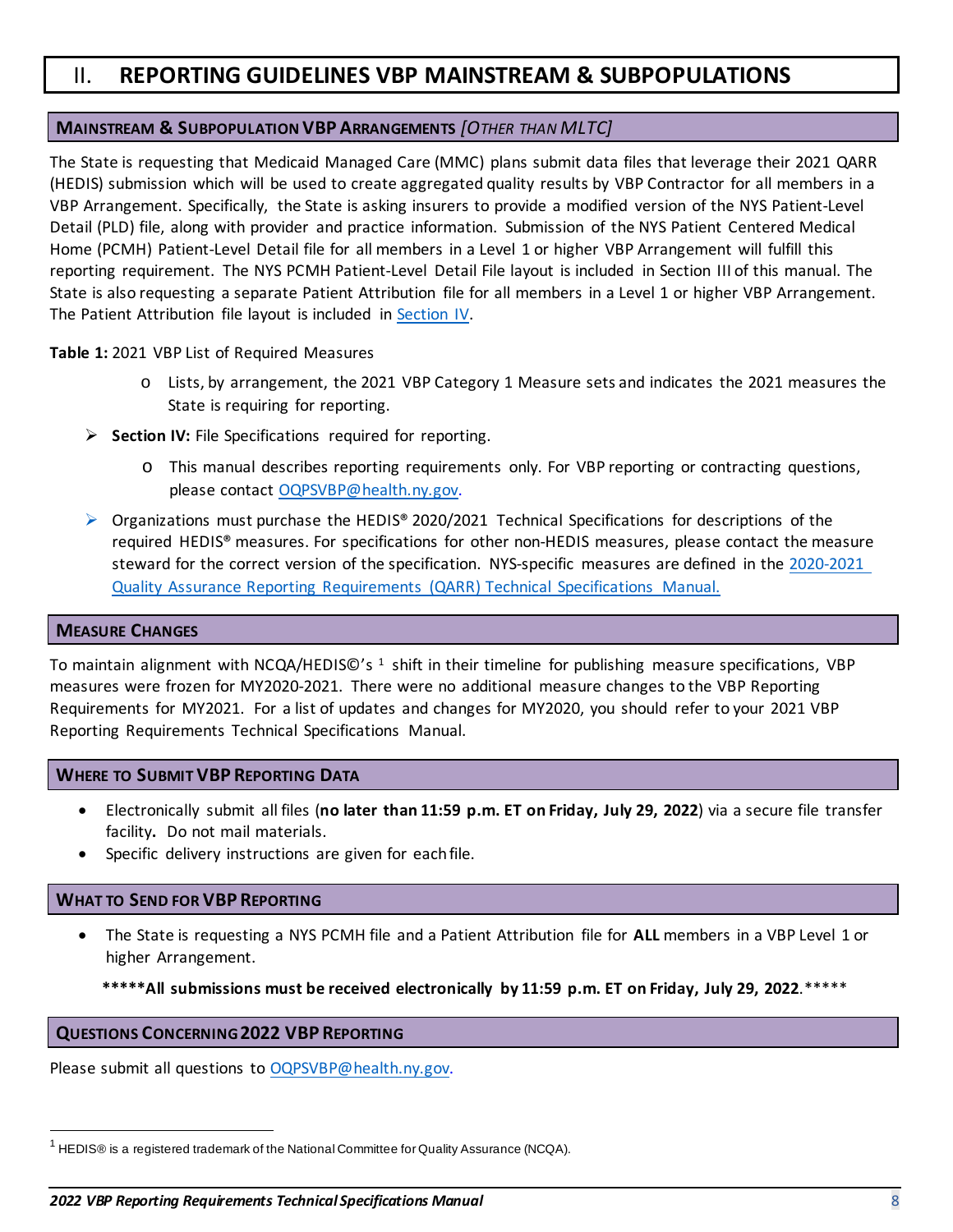#### **TABLE 1: 2022 MAINSTREAM VBP LIST OF REQUIRED MEASURES**

<span id="page-8-1"></span><span id="page-8-0"></span>

|                                                                                    |                |             |            | <b>Arrangement Type</b> |             |                 |            |              |                           |                  |
|------------------------------------------------------------------------------------|----------------|-------------|------------|-------------------------|-------------|-----------------|------------|--------------|---------------------------|------------------|
| <b>Measure</b>                                                                     | <b>Notes</b>   | <b>TCGP</b> | <b>IPC</b> | Maternity               | <b>HARP</b> | <b>HIV/AIDS</b> | Children's | <b>NQFID</b> | <b>Specifications</b>     | <b>Class</b>     |
|                                                                                    |                |             |            |                         |             |                 |            |              |                           |                  |
| Adherence to Antipsychotic Medications<br>for Individuals with Schizophrenia (SAA) |                | $\sqrt{ }$  | <b>NA</b>  | <b>NA</b>               | $\sqrt{ }$  | <b>NA</b>       | <b>NA</b>  | 1879         | <b>HEDIS</b><br>2020/2021 | P <sub>4</sub> P |
| Adherence to Mood Stabilizers for<br>Individuals with Bipolar I Disorder           |                | <b>NR</b>   | <b>NR</b>  | <b>NA</b>               | <b>NA</b>   | <b>NR</b>       | <b>NA</b>  | 1880         | <b>CMS 2021</b>           | P <sub>4</sub> P |
| Antidepressant Medication Management<br>(AMM)                                      |                | $\sqrt{ }$  | $\sqrt{}$  | <b>NA</b>               | <b>NA</b>   | $\sqrt{ }$      | <b>NA</b>  | 105          | <b>HEDIS</b><br>2020/2021 | P <sub>4</sub> P |
| Asthma Admission Rate [PDI #14]                                                    |                | <b>NR</b>   | <b>NR</b>  | <b>NA</b>               | <b>NA</b>   | <b>NA</b>       | N          | 728          | AHRQv5.0                  | P <sub>4</sub> P |
| Asthma Medication Ratio (AMR)                                                      |                | N           | $\sqrt{}$  | <b>NA</b>               | $\sqrt{ }$  | $\sqrt{ }$      | $\sqrt{ }$ | 1800         | <b>HEDIS</b><br>2020/2021 | P <sub>4</sub> P |
| <b>Breast Cancer Screening (BCS)</b>                                               |                | $\sqrt{ }$  | $\sqrt{}$  | <b>NA</b>               | $\sqrt{ }$  | $\sqrt{ }$      | <b>NA</b>  | 2372         | <b>HEDIS</b><br>2020/2021 | P <sub>4</sub> P |
| <b>Cervical Cancer Screening (CCS)</b>                                             | $\overline{2}$ | $\sqrt{ }$  | V          | <b>NA</b>               | $\sqrt{ }$  | $\sqrt{}$       | <b>NA</b>  | 32           | <b>HEDIS</b><br>2020/2021 | P <sub>4</sub> P |
| Child and Adolescent Well-Care Visits<br>(WCV)                                     |                | N           | √          | <b>NA</b>               | <b>NA</b>   | <b>NA</b>       | N          |              | <b>HEDIS</b><br>2020/2021 | P4P              |
| Childhood Immunization Status-<br>combination 3 (CIS)                              | $\overline{2}$ | N           | √          | <b>NA</b>               | <b>NA</b>   | <b>NA</b>       | √          | 38           | <b>HEDIS</b><br>2020/2021 | P4P              |
| Chlamydia Screening in Women (CHL)                                                 |                | $\sqrt{ }$  | V          | <b>NA</b>               | $\sqrt{ }$  | <b>NA</b>       | $\sqrt{ }$ | 33           | <b>HEDIS</b><br>2020/2021 | P <sub>4</sub> P |
| Colorectal Cancer Screening (COL)                                                  | $\overline{2}$ | $\sqrt{ }$  | V          | <b>NA</b>               | $\sqrt{ }$  | $\sqrt{}$       | <b>NA</b>  | 34           | <b>HEDIS</b><br>2020/2021 | P <sub>4</sub> P |
| Comprehensive Diabetes Care: Eye<br>Exams (retinal) Performed (CDC)                | $\overline{2}$ | N           | ิง         | <b>NA</b>               | $\sqrt{}$   | N               | <b>NA</b>  | 55           | <b>HEDIS</b><br>2020/2021 | P4P              |

√ - Required to Report NA-Not Applicable to the Arrangement Shading – Purple– Not required to be reported

1. There are no reporting requirements for this measure. NYS will calculate the measure result for MY2021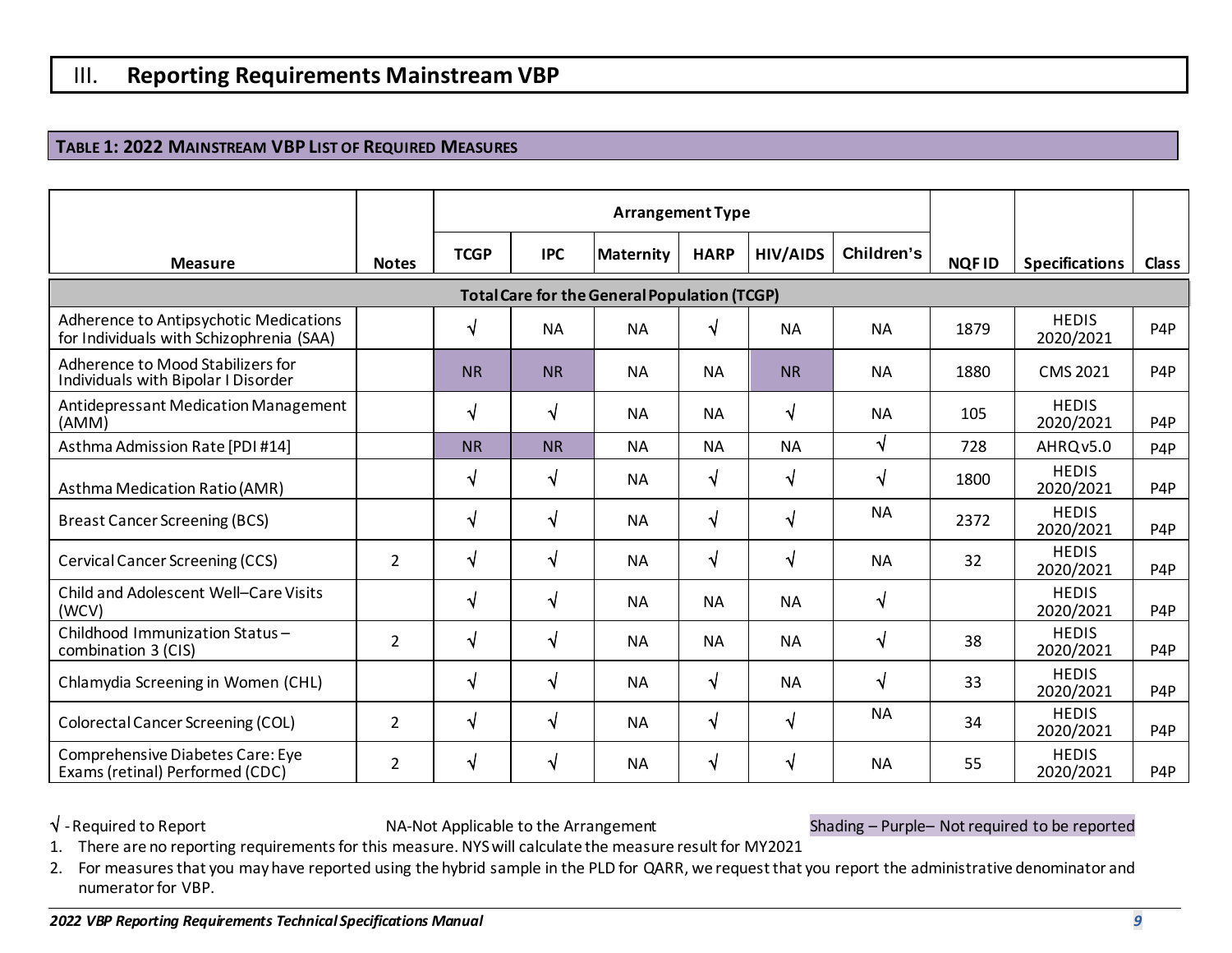|                                                                                                                         |                |               |            | <b>Arrangement Type</b> |             |                 |            |              |                           |                  |
|-------------------------------------------------------------------------------------------------------------------------|----------------|---------------|------------|-------------------------|-------------|-----------------|------------|--------------|---------------------------|------------------|
| <b>Measure</b>                                                                                                          | <b>Notes</b>   | <b>TCGP</b>   | <b>IPC</b> | <b>Maternity</b>        | <b>HARP</b> | <b>HIV/AIDS</b> | Children's | <b>NQFID</b> | <b>Specifications</b>     | <b>Class</b>     |
| <b>Comprehensive Diabetes Care:</b><br>Hemoglobin A1c (HbA1c) Poor Control<br>(>9.0%) (CDC)                             | $\overline{2}$ | $\sqrt{ }$    | $\sqrt{}$  | <b>NA</b>               | $\sqrt{}$   | $\sqrt{ }$      | <b>NA</b>  | 59           | <b>HEDIS</b><br>2020/2021 | P <sub>4</sub> P |
| Controlling High Blood Pressure (CBP)                                                                                   | $\overline{2}$ | $\sqrt{ }$    | √          | <b>NA</b>               | $\sqrt{ }$  | $\sqrt{ }$      | <b>NA</b>  | 18           | <b>HEDIS</b><br>2020/2021 | P4P              |
| Depression Remission or Response for<br>Adolescents and Adults (DRR)                                                    |                | √             | √          | <b>NA</b>               | <b>NA</b>   | $\sqrt{ }$      | √          |              | <b>HEDIS</b><br>2020/2021 | P <sub>4</sub> R |
| Diabetes Screening for People with<br>Schizophrenia or Bipolar Disorder Using<br><b>Antipsychotic Medications (SSD)</b> |                | $\mathcal{N}$ | $\sqrt{}$  | <b>NA</b>               | $\sqrt{}$   | $\sqrt{}$       | <b>NA</b>  | 1932         | <b>HEDIS</b><br>2020/2021 | P <sub>4</sub> P |
| Follow-Up After Emergency Department<br>Visit for Alcohol and Other Drug<br>Dependence (FUA)                            |                | $\sqrt{ }$    | <b>NA</b>  | <b>NA</b>               | $\sqrt{ }$  | <b>NA</b>       | <b>NA</b>  | 2605         | <b>HEDIS</b><br>2020/2021 |                  |
| Follow-Up After Emergency Department<br>Visit for Mental Illness (FUM)                                                  |                | $\sqrt{ }$    | <b>NA</b>  | <b>NA</b>               | $\sqrt{ }$  | <b>NA</b>       | <b>NA</b>  | 3489         | <b>HEDIS</b><br>2020/2021 | P4P              |
| Follow-Up After High-Intensity Care for<br>Substance Use Disorder (FUI)                                                 |                | $\sqrt{ }$    | <b>NA</b>  | <b>NA</b>               | $\sqrt{}$   | <b>NA</b>       | <b>NA</b>  |              | <b>HEDIS</b><br>2020/2021 |                  |
| Follow-Up After Hospitalization for<br>Mental Illness (FUH)                                                             |                | $\sqrt{ }$    | <b>NA</b>  | <b>NA</b>               | $\sqrt{ }$  | <b>NA</b>       | <b>NA</b>  | 576          | <b>HEDIS</b><br>2020/2021 | P4P              |
| HIV Viral Load Suppression (ASF)                                                                                        | $\mathbf{1}$   | $\sqrt{ }$    | <b>NA</b>  | <b>NA</b>               | <b>NA</b>   | $\sqrt{ }$      | <b>NA</b>  | 2082         | <b>HRSA</b>               | P <sub>4</sub> P |
| <b>Immunizations for Adolescents -</b><br>Combination 2 (IMA)                                                           |                | $\sqrt{ }$    | √          | <b>NA</b>               | <b>NA</b>   | <b>NA</b>       | $\sqrt{ }$ | 1407         | <b>HEDIS</b><br>2020/2021 | P <sub>4</sub> P |
| Initiation and Engagement of Alcohol &<br>Other Drug Abuse or Dependence<br>Treatment (IET)                             |                | $\sqrt{ }$    | $\sqrt{}$  | $\sqrt{ }$              | <b>NA</b>   | $\sqrt{ }$      | <b>NA</b>  | 4            | <b>HEDIS</b><br>2020/2021 | P <sub>4</sub> P |
| Initiation of Pharmacotherapy upon New<br>Episode of Opioid Dependence                                                  |                | $\sqrt{ }$    | $\sqrt{ }$ | <b>NA</b>               | $\sqrt{}$   | $\sqrt{ }$      | <b>NA</b>  |              | <b>NYS</b><br>2020/2021   | P <sub>4</sub> P |
| Kidney Health Evaluation for Patients<br>With Diabetes (KED)                                                            |                | $\sqrt{ }$    | √          | <b>NA</b>               | $\sqrt{ }$  | N               | <b>NA</b>  |              | <b>HEDIS</b><br>2020/2021 | P <sub>4</sub> P |

√ - Required to Report NA-Not Applicable to the Arrangement Shading – Purple– Not required to be reported

1. There are no reporting requirements for this measure. NYS will calculate the measure result for MY2021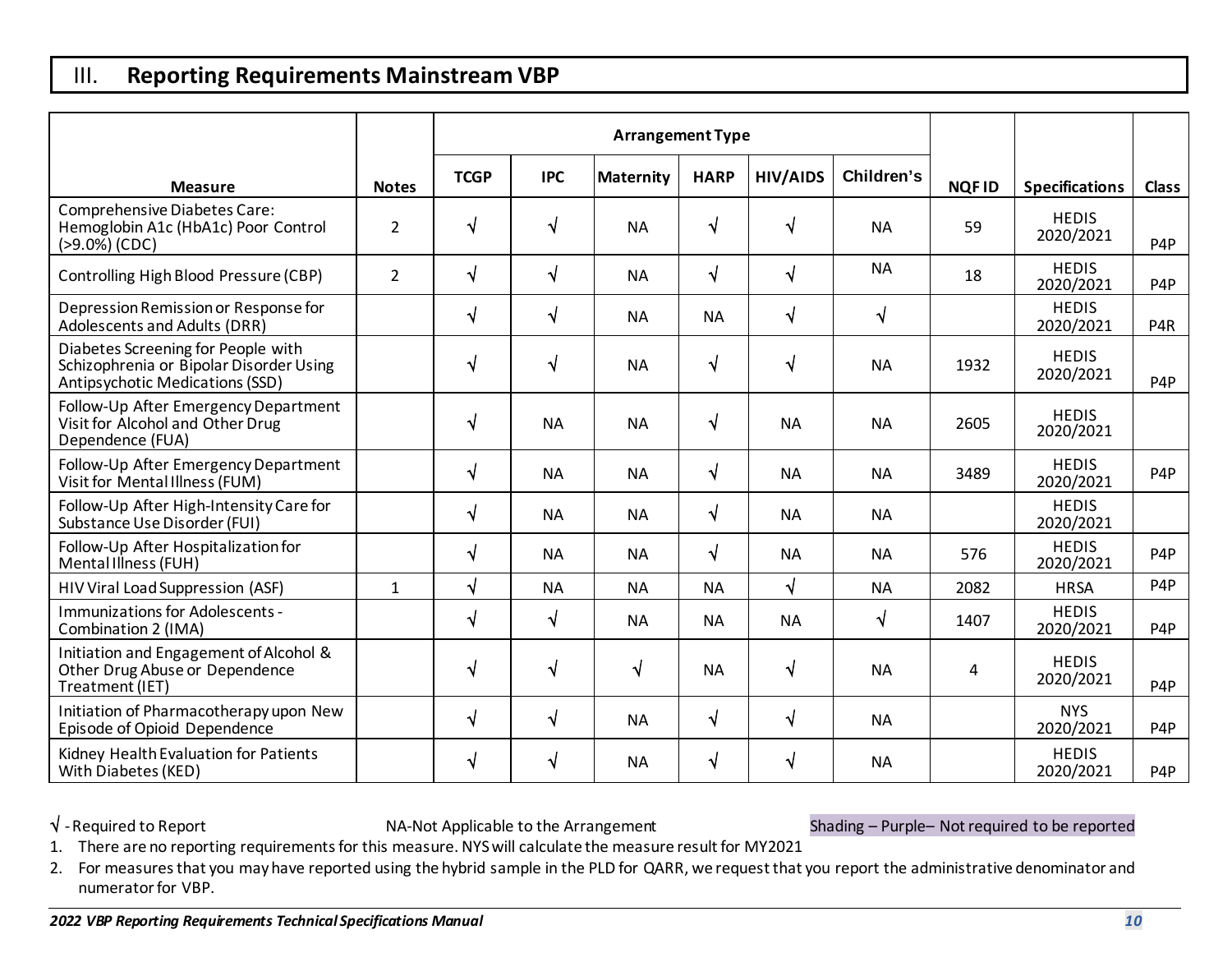|                                                                           |              |             |            | <b>Arrangement Type</b> |             |                 |            |                          |                           |                  |
|---------------------------------------------------------------------------|--------------|-------------|------------|-------------------------|-------------|-----------------|------------|--------------------------|---------------------------|------------------|
| <b>Measure</b>                                                            | <b>Notes</b> | <b>TCGP</b> | <b>IPC</b> | Maternity               | <b>HARP</b> | <b>HIV/AIDS</b> | Children's | <b>NQFID</b>             | <b>Specifications</b>     | <b>Class</b>     |
| Pharmacotherapy for Opioid Use<br>Disorder (POD)                          |              | N           | <b>NA</b>  | <b>NA</b>               |             | <b>NA</b>       | <b>NA</b>  | 3175                     | <b>HEDIS</b><br>2020/2021 | P4P              |
| Potentially Preventable Mental Health<br>Related Readmission Rate 30 Days |              | N           | <b>NA</b>  | <b>NA</b>               |             | <b>NA</b>       | <b>NA</b>  |                          | <b>NYS</b><br>2020/2021   | P <sub>4</sub> P |
| Prenatal and Postpartum Care (PPC)                                        |              | N           | <b>NA</b>  |                         | <b>NA</b>   | <b>NA</b>       | <b>NA</b>  | 1517<br>Lost Endorsement | <b>HEDIS</b><br>2020/2021 | P4P              |
| Well-Child Visits in the First 30 Months of<br>Life $(W30)$               |              | N           |            | <b>NA</b>               | <b>NA</b>   | <b>NA</b>       | А.         | 1392                     | <b>HEDIS</b><br>2020/2021 | P4P              |

| <b>Integrated Primary Care (IPC)</b>                                                        |  |           |           |           |           |           |           |      |                           |                  |  |  |  |
|---------------------------------------------------------------------------------------------|--|-----------|-----------|-----------|-----------|-----------|-----------|------|---------------------------|------------------|--|--|--|
| <b>Adolescent Preventive Care Measures</b>                                                  |  | <b>NA</b> | V         | <b>NA</b> | <b>NA</b> | <b>NA</b> |           |      | <b>NYS</b><br>2020/2021   | P4R              |  |  |  |
| Annual Dental Visit (ADV)                                                                   |  | <b>NA</b> | V         | <b>NA</b> | <b>NA</b> | <b>NA</b> | N         | 1388 | <b>HEDIS</b><br>2020/2021 | P4R              |  |  |  |
| Depression Screening and Follow-Up for<br>Adolescents and Adults (DSF-E)                    |  | <b>NA</b> | <b>NR</b> | <b>NR</b> | <b>NA</b> | <b>NR</b> | <b>NR</b> |      | <b>HEDIS</b><br>2020/2021 | P4R              |  |  |  |
| Follow-Up Care for Children Prescribed<br><b>ADHD Medication (ADD)</b>                      |  | <b>NA</b> | V         | <b>NA</b> | <b>NA</b> | <b>NA</b> | N         | 108  | <b>HEDIS</b><br>2020/2021 | P4R              |  |  |  |
| <b>Potentially Avoidable Complications</b><br>(PAC) in Routine Sick Care or Chronic<br>Care |  | <b>NA</b> | <b>NR</b> | <b>NA</b> | <b>NA</b> | <b>NA</b> | <b>NA</b> |      | Altarum                   | P <sub>4</sub> R |  |  |  |
| Preventive Care and Screening: Body<br>Mass Index (BMI) Screening and Follow-<br>Up Plan    |  | <b>NA</b> | <b>NR</b> | <b>NA</b> | <b>NR</b> | <b>NR</b> | <b>NA</b> | 421  | CMS 2020                  | P <sub>4</sub> R |  |  |  |
| Preventive Care and Screening: Influenza<br>Immunization                                    |  | <b>NA</b> | ึง        | <b>NA</b> | N         | N         | <b>NA</b> | 41   | <b>AMA PCPI</b>           | P4R              |  |  |  |
| Preventive Care and Screening: Tobacco<br>Use: Screening and Cessation<br>Intervention      |  | <b>NA</b> | N         | N         | N         | N         | <b>NA</b> | 28   | <b>AMA PCPI</b>           | P4R              |  |  |  |

√ - Required to Report NA-Not Applicable to the Arrangement Shading – Purple– Not required to be reported

1. There are no reporting requirements for this measure. NYS will calculate the measure result for MY2021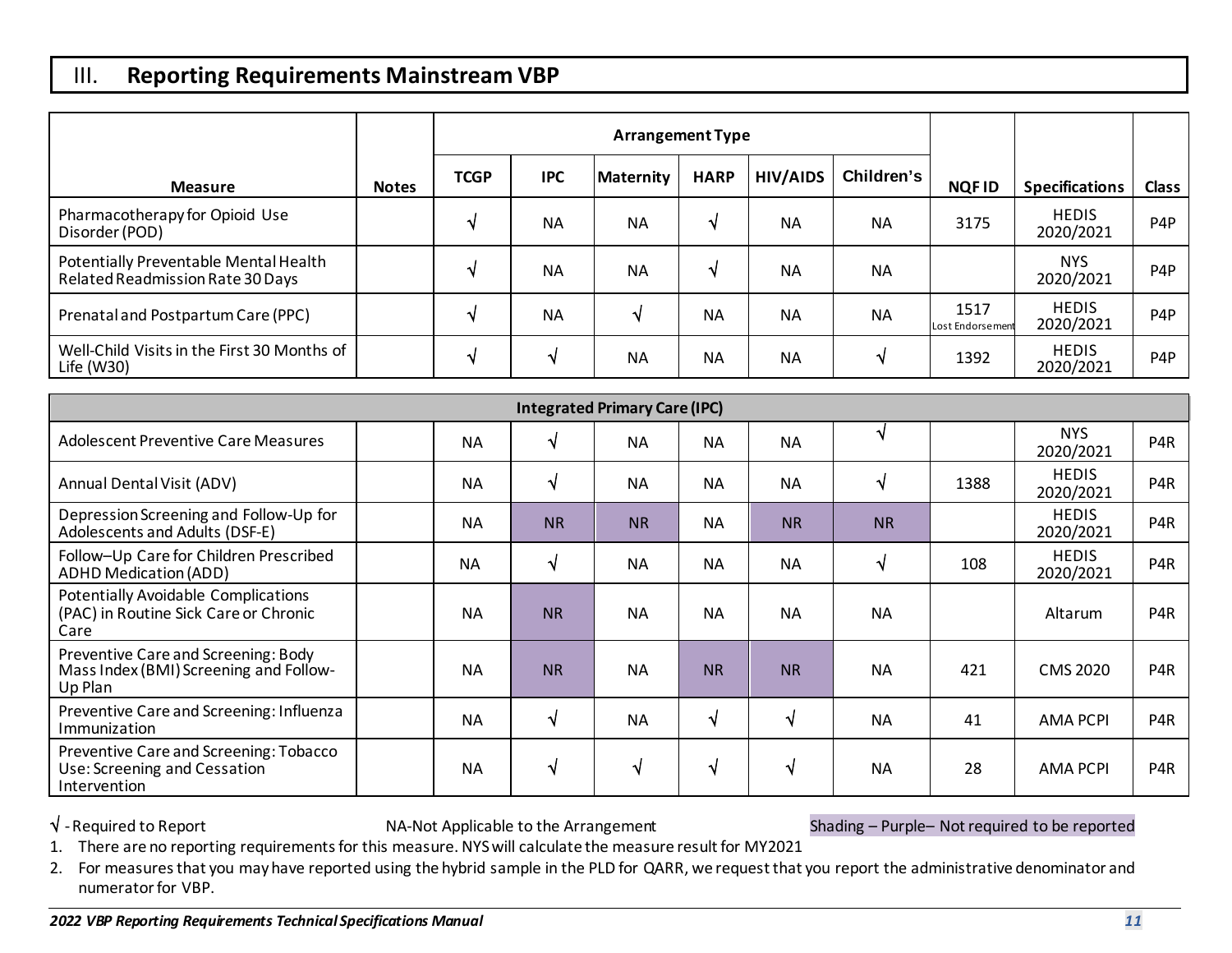|                                                                                                           |              |             |            | <b>Arrangement Type</b> |             |                 |            |              |                           |              |
|-----------------------------------------------------------------------------------------------------------|--------------|-------------|------------|-------------------------|-------------|-----------------|------------|--------------|---------------------------|--------------|
| <b>Measure</b>                                                                                            | <b>Notes</b> | <b>TCGP</b> | <b>IPC</b> | <b>IMaternity</b>       | <b>HARP</b> | <b>HIV/AIDS</b> | Children's | <b>NQFID</b> | <b>Specifications</b>     | <b>Class</b> |
| Statin Therapy for Patients with<br>Cardiovascular Disease (SPC)                                          |              | <b>NA</b>   |            | <b>NA</b>               |             |                 | <b>NA</b>  |              | <b>HEDIS</b><br>2020/2021 | P4R          |
| Use of Pharmacotherapy for Alcohol<br>Abuse or Dependence                                                 |              | <b>NA</b>   |            | <b>NA</b>               |             |                 | <b>NA</b>  |              | <b>NYS</b><br>2020/2021   | P4R          |
| Use of Spirometry Testing in the<br>Assessment and Diagnosis of COPD (SPR)                                |              | <b>NA</b>   |            | <b>NA</b>               |             |                 | <b>NA</b>  | 577          | <b>HEDIS</b><br>2020/2021 | P4R          |
| Weight Assessment and Counseling for<br>Nutrition and Physical Activity for<br>Children/Adolescents (WCC) |              | <b>NA</b>   |            | <b>NA</b>               | <b>NA</b>   | <b>NA</b>       | ۰          | 24           | <b>HEDIS</b><br>2020/2021 | P4P          |

| <b>Maternity</b>                                                                           |  |           |           |           |           |           |           |                            |                                          |     |  |  |  |
|--------------------------------------------------------------------------------------------|--|-----------|-----------|-----------|-----------|-----------|-----------|----------------------------|------------------------------------------|-----|--|--|--|
| Contraceptive Care - Postpartum                                                            |  | <b>NA</b> | <b>NA</b> | <b>NR</b> | <b>NA</b> | <b>NA</b> | <b>NA</b> | 2902                       | US Office of<br>Population<br>Affairs    | P4R |  |  |  |
| C-Section for Nulliparous Singleton Term<br>Vertex (NSTV) (PC-02)                          |  | <b>NA</b> | <b>NA</b> | <b>NR</b> | <b>NA</b> | <b>NA</b> | <b>NA</b> | 471                        | <b>TJC 2019</b>                          | P4R |  |  |  |
| Exclusively Breast Milk Feeding (PC-05)                                                    |  | <b>NA</b> | <b>NA</b> | <b>NR</b> | <b>NA</b> | <b>NA</b> | <b>NA</b> | 480                        | <b>TJC 2017</b>                          | P4R |  |  |  |
| Incidence of Episiotomy                                                                    |  | <b>NA</b> | <b>NA</b> | <b>NR</b> | <b>NA</b> | <b>NA</b> | <b>NA</b> | 470                        | Christiana<br>Care Health<br>System 2019 | P4R |  |  |  |
| Low Birth Weight [Live births weighing<br>less than 2,500 grams (preterm v. full<br>term)] |  | <b>NA</b> | <b>NA</b> | N         | <b>NA</b> | <b>NA</b> | <b>NA</b> | 278<br>Lost<br>Endorsement | AHRQv7.0                                 | P4R |  |  |  |
| Percentage of Preterm Births                                                               |  | <b>NA</b> | <b>NA</b> | <b>NR</b> | <b>NA</b> | <b>NA</b> | <b>NA</b> |                            | NYS 2020<br><b>Vital Statics</b>         | P4R |  |  |  |

| <b>Health and Recovery Program (HARP)</b>                                  |  |           |           |           |  |           |           |  |                         |     |  |  |
|----------------------------------------------------------------------------|--|-----------|-----------|-----------|--|-----------|-----------|--|-------------------------|-----|--|--|
| Completion of Home and Community<br>Based Services Annual Needs Assessment |  | <b>NA</b> | <b>NA</b> | <b>NA</b> |  | <b>NA</b> | <b>NA</b> |  | <b>NYS</b><br>2020/2021 | P4R |  |  |

√ - Required to Report NA-Not Applicable to the Arrangement Shading – Purple– Not required to be reported

1. There are no reporting requirements for this measure. NYS will calculate the measure result for MY2021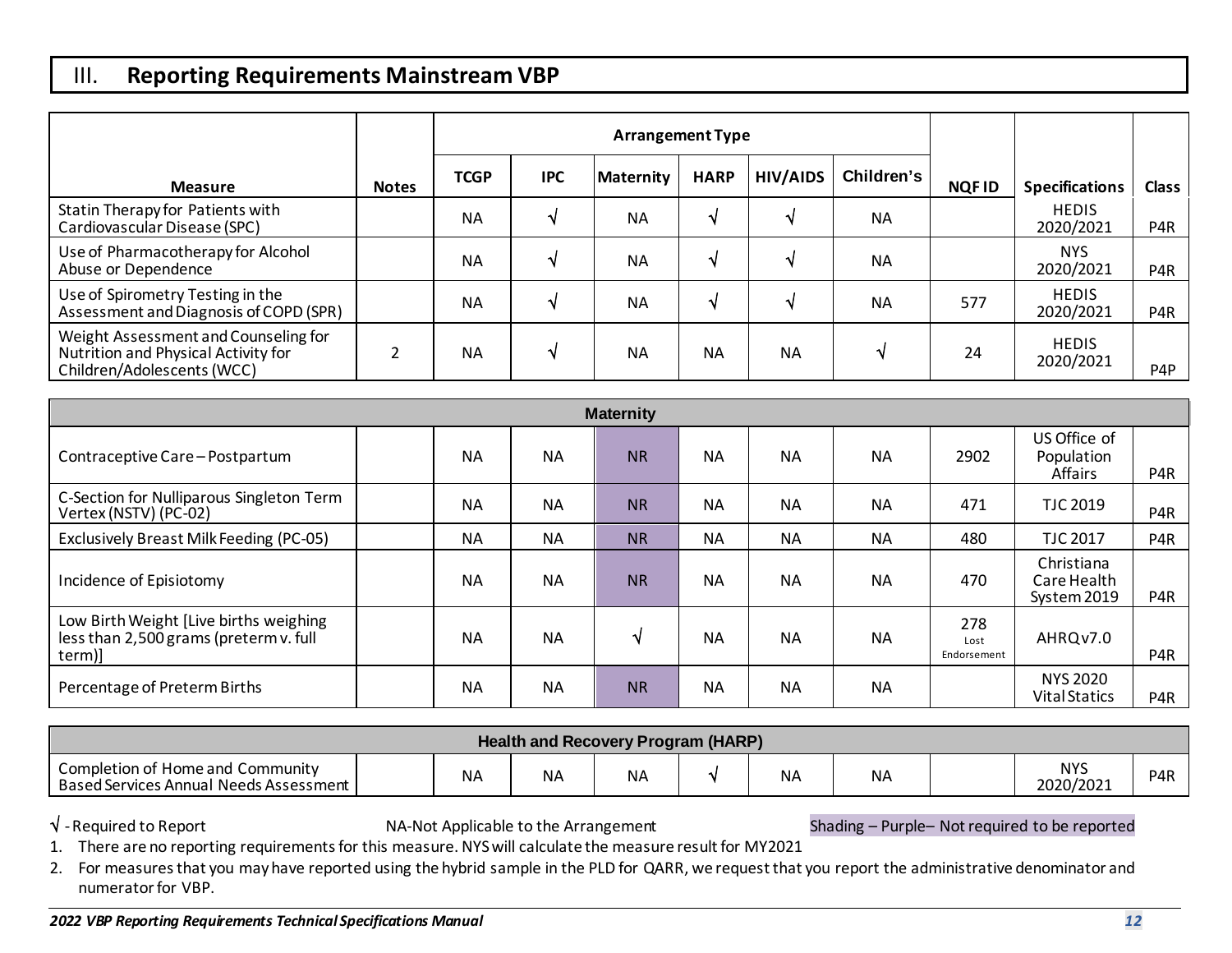|                                                                           |              |             |            | <b>Arrangement Type</b> |             |                 |            |              |                         |                  |
|---------------------------------------------------------------------------|--------------|-------------|------------|-------------------------|-------------|-----------------|------------|--------------|-------------------------|------------------|
| <b>Measure</b>                                                            | <b>Notes</b> | <b>TCGP</b> | <b>IPC</b> | Maternity               | <b>HARP</b> | <b>HIV/AIDS</b> | Children's | <b>NQFID</b> | <b>Specifications</b>   | <b>Class</b>     |
| Employed, Seeking Employment or<br>Enrolled in a Formal Education Program |              | <b>NA</b>   | <b>NA</b>  | <b>NA</b>               | N           | <b>NA</b>       | <b>NA</b>  |              | <b>NYS</b><br>2020/2021 | P <sub>4</sub> R |
| <b>Stable Housing Status</b>                                              |              | <b>NA</b>   | <b>NA</b>  | <b>NA</b>               | N           | <b>NA</b>       | <b>NA</b>  |              | <b>NYS</b><br>2020/2021 | P <sub>4</sub> R |
| No Arrests in the Past Year                                               |              | <b>NA</b>   | <b>NA</b>  | <b>NA</b>               | N           | <b>NA</b>       | <b>NA</b>  |              | <b>NYS</b><br>2020/2021 | P <sub>4</sub> R |
| Percentage of Members Enrolled in a<br>Health Home                        |              | <b>NA</b>   | <b>NA</b>  | <b>NA</b>               | <b>NR</b>   | <b>NA</b>       | <b>NA</b>  |              | <b>NYS</b><br>2020/2021 | P <sub>4</sub> R |

| <b>HIV/AIDS</b>                                                                         |  |  |           |           |           |           |           |  |                         |     |  |  |
|-----------------------------------------------------------------------------------------|--|--|-----------|-----------|-----------|-----------|-----------|--|-------------------------|-----|--|--|
| Potentially Avoidable Complication (PAC)<br>in Patients with HIV/AIDS                   |  |  | <b>NA</b> | <b>NA</b> | <b>NA</b> | <b>NA</b> | <b>NR</b> |  | Altarum                 | P4R |  |  |
| Sexually Transmitted Infections:<br>Screening for Chlamydia, Gonorrhea, and<br>Syphilis |  |  | <b>NA</b> | <b>NA</b> | <b>NA</b> | <b>NA</b> |           |  | <b>NYS</b><br>2020/2021 | P4P |  |  |

| <b>CHILDREN</b>                                                                  |  |  |           |           |           |           |           |                             |                                             |     |  |
|----------------------------------------------------------------------------------|--|--|-----------|-----------|-----------|-----------|-----------|-----------------------------|---------------------------------------------|-----|--|
| Developmental Screening Using<br>Standardized Tool, First Three Years of<br>Life |  |  | <b>NA</b> | <b>NA</b> | <b>NA</b> | <b>NA</b> | <b>NR</b> | 1488<br>Lost<br>Endorsement | Oregon<br>Health &<br>Science<br>University | P4R |  |

√ - Required to Report NA-Not Applicable to the Arrangement Shading – Purple– Not required to be reported

1. There are no reporting requirements for this measure. NYS will calculate the measure result for MY2021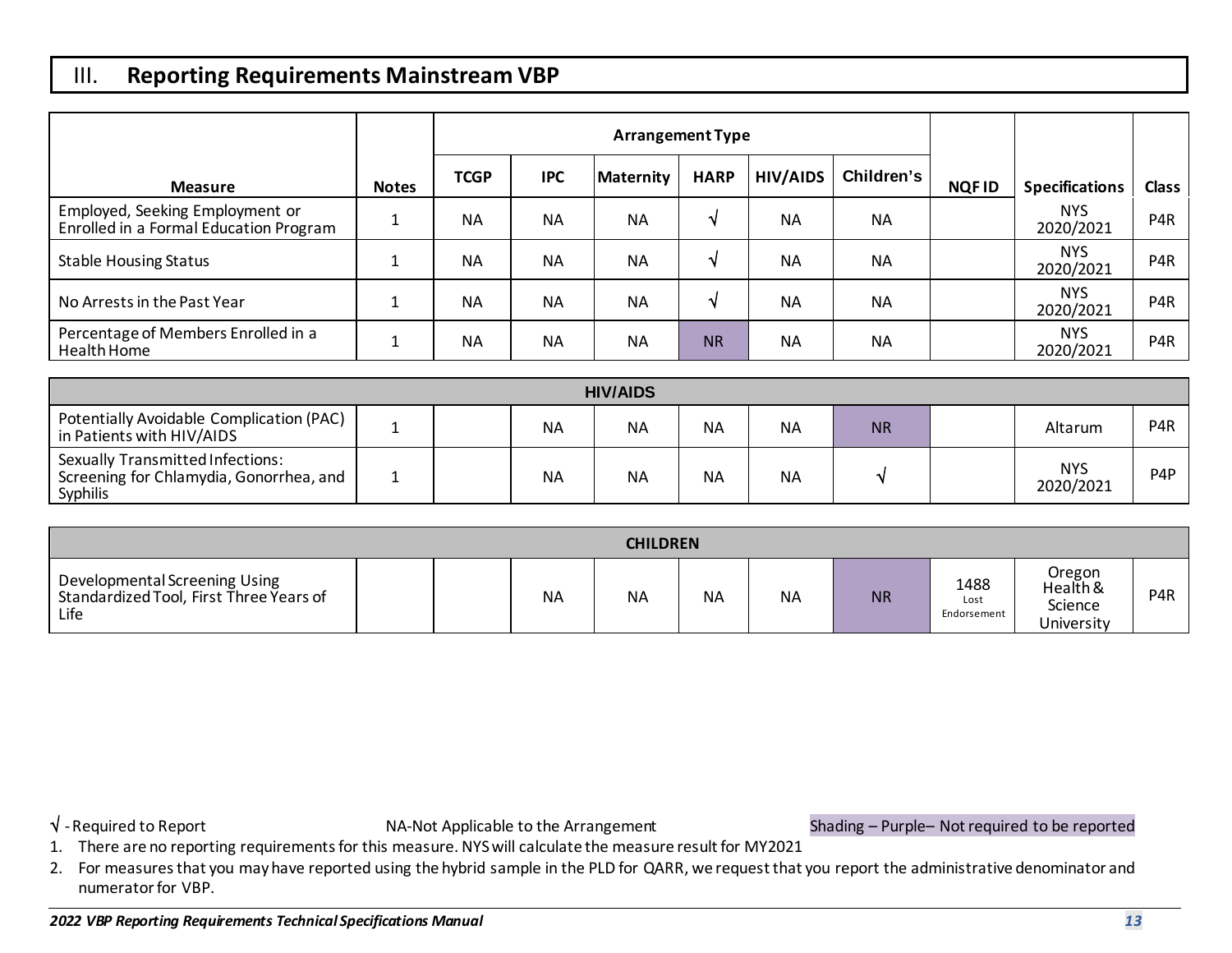#### <span id="page-13-0"></span>**NYS PCMHSCORECARD PATIENT-LEVEL DETAIL FILE**

Please use your 2021 QARR/HEDIS data warehouse as the source for this information. Do not recalculate or update measure results. However, in addition to the measure elements that you reported for QARR/HEDIS for 2021, we are requesting that you include the provider/practice that was attributed to the member using your own plan's attribution methodology for the IPC or TCGP arrangement. Several fields regarding the provider and practice site of the service have been added to the layout request for this purpose, specifically two separate fields for **TIN**: Practice TIN and Contractor TIN. In addition to Contractor TIN as health plans contract with different types of entities, such as providers, hospital systems, Independent Practice Associations (IPAs), and Accountable Care Organizations (ACOs) we have added a Contractor Type field. This information has been added to allow us to aggregate the results by VBP Contractor across all New York State MCOs.

The NYS PCMH data file is modeled after the NYS 2021 Patient-Level Detail file (PLD) that you prepared as part of your QARR submission, and many of the data elements in the NYS PCMH file follow the same definitions and format as used to define the data elements in the PLD. You may find it helpful to use the PLD as a resource or starting point in completing the NYS PCMH file. **We ask that you populate the NYS PCMH with all Lines of Business that you serve**, e.g., Medicaid. Once completed, please upload the file to IPRO's FTP site. A subfolder in the "QARR 2022" folder where you will upload your 2021 QARR files entitled "NYS PCMH 2022" will be created for your submission. If someone other than your QARR liaison will be responsible for NYS PCMH reporting, please contact the VBP Team at the email address below for access to the FTP site. Please note that the deadline for submission is **Friday, July 29, 2022.**

**Exceptions** to the PLD file are noted below:

- 1. The NYS PCMH file requests Medicare HEDIS data, which is not required for QARR reporting.
- 2. The Plan ID is not your plan's QARR ID. The Plan ID field should be populated with the Organization ID that you used to submit the IDSS to NCQA.
- 3. Note that the Organization ID is different from the Submission ID. Submission ID which is specific to a Line of Business.
- 4. The Organization ID provides six digits. If your plan's ID is smaller, please right justify.
- 5. For Medicaid, we ask that you populate the Member's CIN in the ID field.
- 6. The field is alphanumeric and should be treated as a text field. This field is mandatory do not leave it blank!
- 7. Provider/Practice attribution information is required for NYS PCMH. This information is not required for QARR reporting.

#### **SPECIFIC INSTRUCTIONS:**

- 1. If a member is reported for a specific measure in more than one product line (e.g., duals), please report them for only one product, using the following priority: Commercial, then Medicare, then Medicaid. This instruction affects only members who may be reported twice for the same service.
- 2. A Unique Member ID may be included on the file more than once if the member is in more than one product line during the reporting period.
- 3. For measures that you may have reported using the hybrid sample in the NYS PLD, we request that you report the **administrative** denominator and numerator from the **IDSS** for NYS PCMH.
- 4. Members in the file must be in at least one measure.
- 5. Measures that do not apply to the member should be zero-filled.
- 6. A valid Tax ID (TIN) is nine characters. If the TIN is not available, set the field value to "**999999999.**"
- 7. Practice Name must be populated in the Practice Name only.
- 8. Practice Address Line 1 must contain the street address of the Practice, not the Practice Name.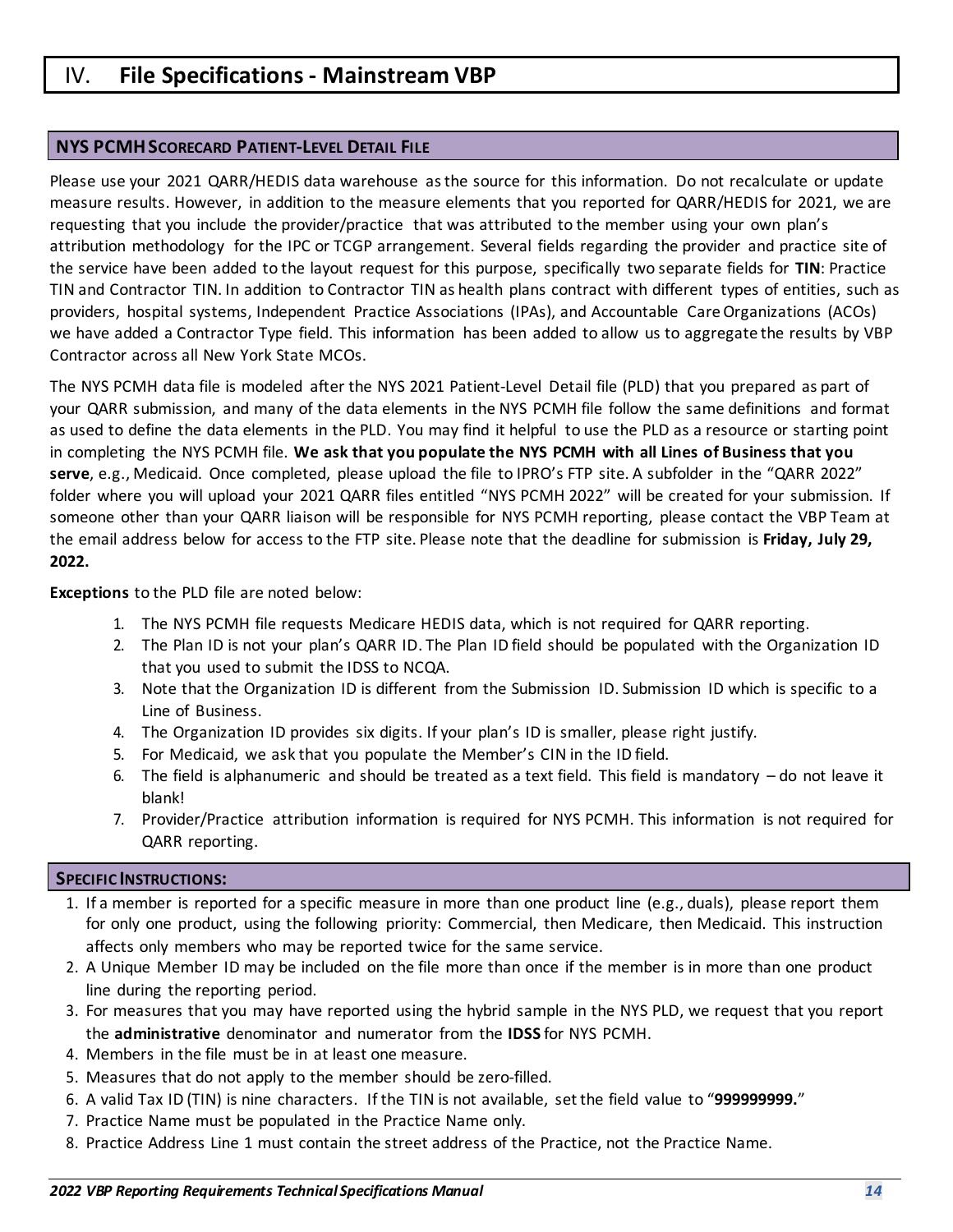- 9. For Fields #7-22, leave these fields blank if the member cannot be attributed to any provider and you are not able to identify the provider.
- 10. For Field # 21, Populate with valid TINs only. If the member is NOT attributed to a VBP Contractor set to '999999999'.
- 11. The IET Engagement numerator value must be less than or equal to the Initiation numerator (Field #87 and 90) value.
- 12. For the AAB (Field #83) and LBP measures, provide the actual numerator (non-inverted), e.g., for AAB, the numerator would be members receiving the antibiotic.
- 13. For the AMB measure, please populate the fields with the number of events for each LOB you are reporting. Member Months are not required for 2022.
- 14. For the IPU/AHU/EDU measures, please populate the fields with the number of events for each LOB you are reporting. Member Months are not required for 2022.
- 15. Only MCOs reporting their Medicaid line of Business need to report the following 8 VBP specific measures: Statin Therapy for Patients with Cardiovascular Disease, Use of Spirometry Testing in the Assessment and Diagnosis of COPD, Diabetes Screening for Schizophrenia or Bipolar Disorder Who Are Using Antipsychotic Medications, Initiation of Pharmacotherapy Upon New Episode of Opioid Dependence, Weight Assessment and Counseling for Nutrition and Physical Activity for Children/Adolescents (Administrative rate), Follow-Up Care for Children Prescribed ADHD Medication, Annual Dental Visit, Well-Child Visits in the First 30 Months of Life. Medicaid plans submitting NYS PCMH data should add these additional variables to the NYS PCMH file layout, and it will count towards the VBP reporting requirements.

For questions regarding this request, please contact the **VBP Team** of **OQPS** at: [OQPSVBP@health.ny.gov](mailto:OQPSVBP@health.ny.gov) or (518) 486-9012. The NYS PCMH Patient-Level Detail File Layout was released in March of 2021. The specifications/file layout for the PCMH file for this year is the same as those released in March 2021.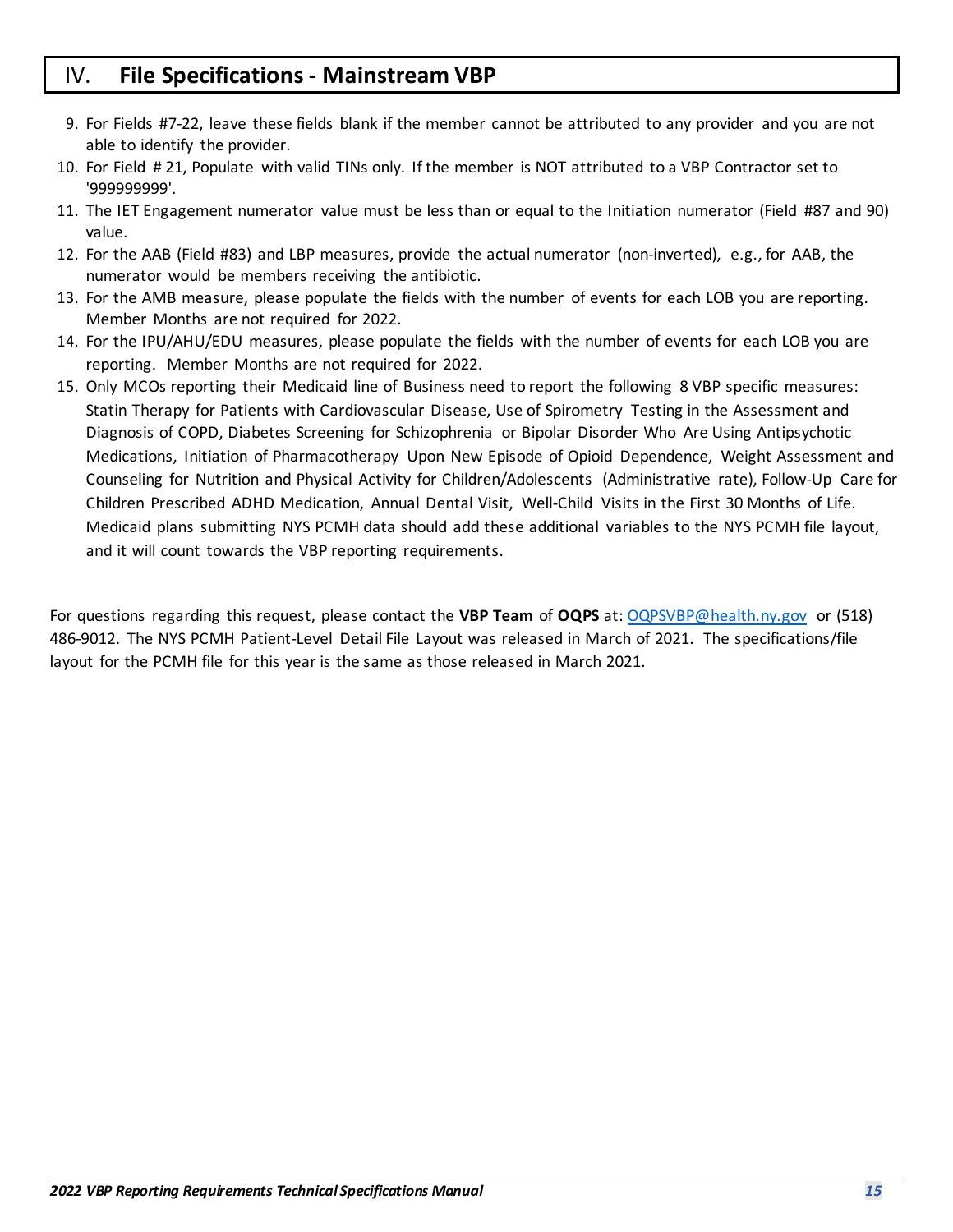#### <span id="page-15-0"></span>**PATIENT ATTRIBUTION FILE**

The State is asking insurers to provide an attribution file for **all members enrolled in a VBP arrangement** during the 2021 Calendar Year per the methodology specified in your state-approved contract. The attribution file will be used in combination with other quality measure sources (e.g., 2022 NYS Patient-Level Detail File) to aggregate quality results for the 2021 Category 1 population-specific measures by VBP Contractor.

**NOTE:** MLTC attribution instructions are different than for other populations. Please follow the instructions in the MLTC attribution file subsection of this manual.

#### <span id="page-15-1"></span>**FILE FORMAT:**

Submit a text file that is either: fixed-width (TXT) or comma-separated values (CSV)

Fixed-width TXT files:

- Must have column start/end locations as documented in the following table.
- Data must not include column names. The first row in the file must be data.
- Numeric values should be right justified, and blank filled to the left of the value; text fields should be leftjustified and blank filled to the right of the value. Variable character (VARCHAR) fields should be treated as text.

CSV files:

- **Must not** have additional columns beyond those shown in the following table. (Refer to companion excel file.)
- Data **must** include column names. The first row in the file must be the column names as documented in the following table.

#### **Naming Convention:**

The file should be named **VBP\_PlanID\_2021.txt** or **VBP\_PlanID\_2021.cvs** (Refer to field 1 in the table below.)

Examples: VBP\_123456\_2021.txt VBP\_123456\_2021.csv VBP File Plan/Org ID MY2021 VBP File Plan/Org ID MY2021

#### All files are due no later than **Friday, July 29, 2022**.

| Element <sup>V</sup><br># | <b>Name</b>  | <b>Direction</b>                                                                                                 | Allowed Values Data Type Required/Length Start End |                |   |   |   |
|---------------------------|--------------|------------------------------------------------------------------------------------------------------------------|----------------------------------------------------|----------------|---|---|---|
|                           | Plan ID#     | Organization ID is used to<br>submit the IDSS to NCQA.<br>This ID is consistent across<br>all Lines of Business. | ######                                             | <b>VARCHAR</b> | R | 6 |   |
|                           | Product Line | A member's product line at $1 = \text{MEDICAID}$<br>the end of the measurement $2 = SNP$<br>period.              | $11 = HARP$                                        | <b>INUMBER</b> |   |   | 8 |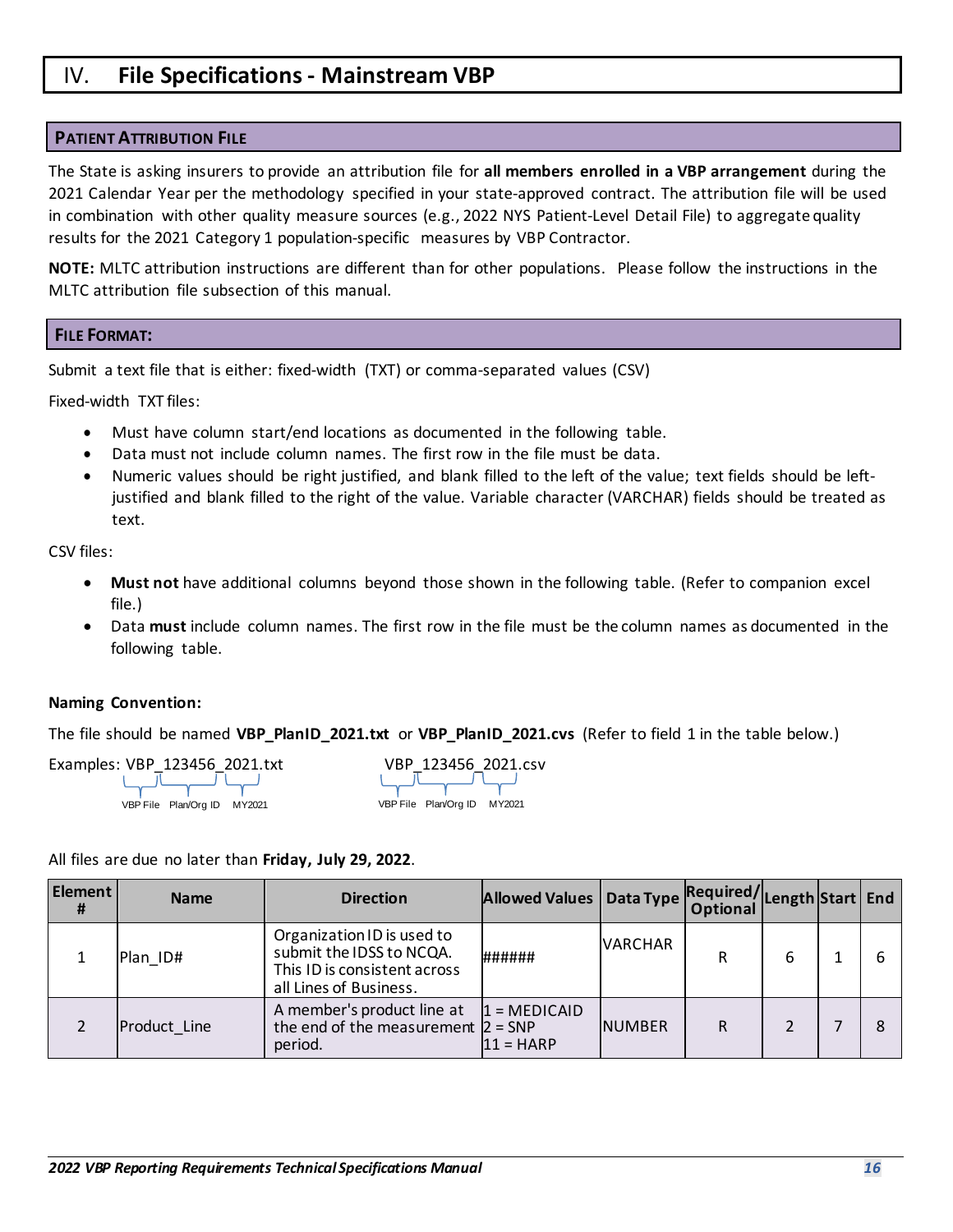| IV.                 |                                   | <b>File Specifications - Mainstream VBP</b>                                                                                                                           |                       |                |                              |                    |     |     |
|---------------------|-----------------------------------|-----------------------------------------------------------------------------------------------------------------------------------------------------------------------|-----------------------|----------------|------------------------------|--------------------|-----|-----|
| <b>Element</b><br># | <b>Name</b>                       | <b>Direction</b>                                                                                                                                                      | <b>Allowed Values</b> | Data Type      | Required/<br><b>Optional</b> | Length Start   End |     |     |
| $\overline{3}$      | Unique_Member_<br>ID#             | <b>Medicaid Client ID Number</b><br>(CIN) *The field is<br>alphanumeric and should be<br>treated as a text field. This<br>field is mandatory-donot<br>leave it blank! |                       | <b>VARCHAR</b> | $\mathsf{R}$                 | 8                  | 9   | 16  |
| $\overline{4}$      | County_of<br>Residence            | Enter the 3-digit county FIPS<br>code for each member's<br>county of residence.                                                                                       | ###                   | <b>NUMBER</b>  | $\mathsf{R}$                 | 3                  | 17  | 19  |
| 5                   | Zip_Code_of_<br>Residence         |                                                                                                                                                                       | #####                 | <b>NUMBER</b>  | $\mathsf{R}$                 | 5                  | 20  | 24  |
| 6                   | Practice_Tax_ID#                  | Populate with valid TINs<br>only. This field is mandatory<br>- do not leave it blank!                                                                                 | #########             | <b>NUMBER</b>  | R                            | 9                  | 25  | 33  |
| $\overline{7}$      | PCMH_Site_ID#                     | PCMH Site ID# - NCQA<br>generated ID                                                                                                                                  |                       | <b>NUMBER</b>  | $\circ$                      | 11                 | 34  | 44  |
| $\,8\,$             | Practice_Site_ID#                 | Internal plan practice site<br>ID#                                                                                                                                    |                       | <b>VARCHAR</b> | $\mathsf{O}$                 | 13                 | 45  | 57  |
| 9                   | Practice_Name                     | This field is mandatory-do<br>not leave it blank!                                                                                                                     |                       | <b>TEXT</b>    | R                            | 50                 | 58  | 107 |
| 10                  | Practice_Address_<br>$Line_1$     |                                                                                                                                                                       |                       | <b>TEXT</b>    | $\mathsf{R}$                 | 35                 | 108 | 142 |
| 11                  | Practice_Address_<br>$Line_2$     |                                                                                                                                                                       |                       | <b>TEXT</b>    | O                            | 35                 | 143 | 177 |
| 12                  | Practice_Address_<br>$Line_3$     |                                                                                                                                                                       |                       | <b>TEXT</b>    | O                            | 35                 | 178 | 212 |
| 13                  | Practice_Address_<br>City         |                                                                                                                                                                       |                       | <b>TEXT</b>    | R                            | 25                 | 213 | 237 |
| 14                  | Practice_Address_<br><b>State</b> |                                                                                                                                                                       |                       | <b>TEXT</b>    | ${\sf R}$                    | $\overline{2}$     | 238 | 239 |
| 15                  | Practice_Address_<br>Zip_Code     |                                                                                                                                                                       | #####                 | <b>NUMBER</b>  | R                            | 5                  | 240 | 244 |
| 16                  | Practice_Telephone<br>Number      |                                                                                                                                                                       | ##########            | <b>NUMBER</b>  | $\circ$                      | 10                 | 245 | 254 |
| 17                  | Provider NPI                      | National Provider Identifier<br>$-10$ Digit ID                                                                                                                        | ##########            | <b>NUMBER</b>  | R                            | 10                 | 255 | 264 |
| 18                  | Provider_First_<br>Name           |                                                                                                                                                                       |                       | <b>TEXT</b>    | $\mathsf{R}$                 | 15                 | 265 | 279 |
| 19                  | Provider_Middle_<br>Initial       |                                                                                                                                                                       |                       | <b>TEXT</b>    | O                            | $\mathbf{1}$       | 280 | 280 |
| 20                  | Provider_Last_<br>Name            |                                                                                                                                                                       |                       | <b>TEXT</b>    | $\mathsf R$                  | 35                 | 281 | 315 |

Г

٦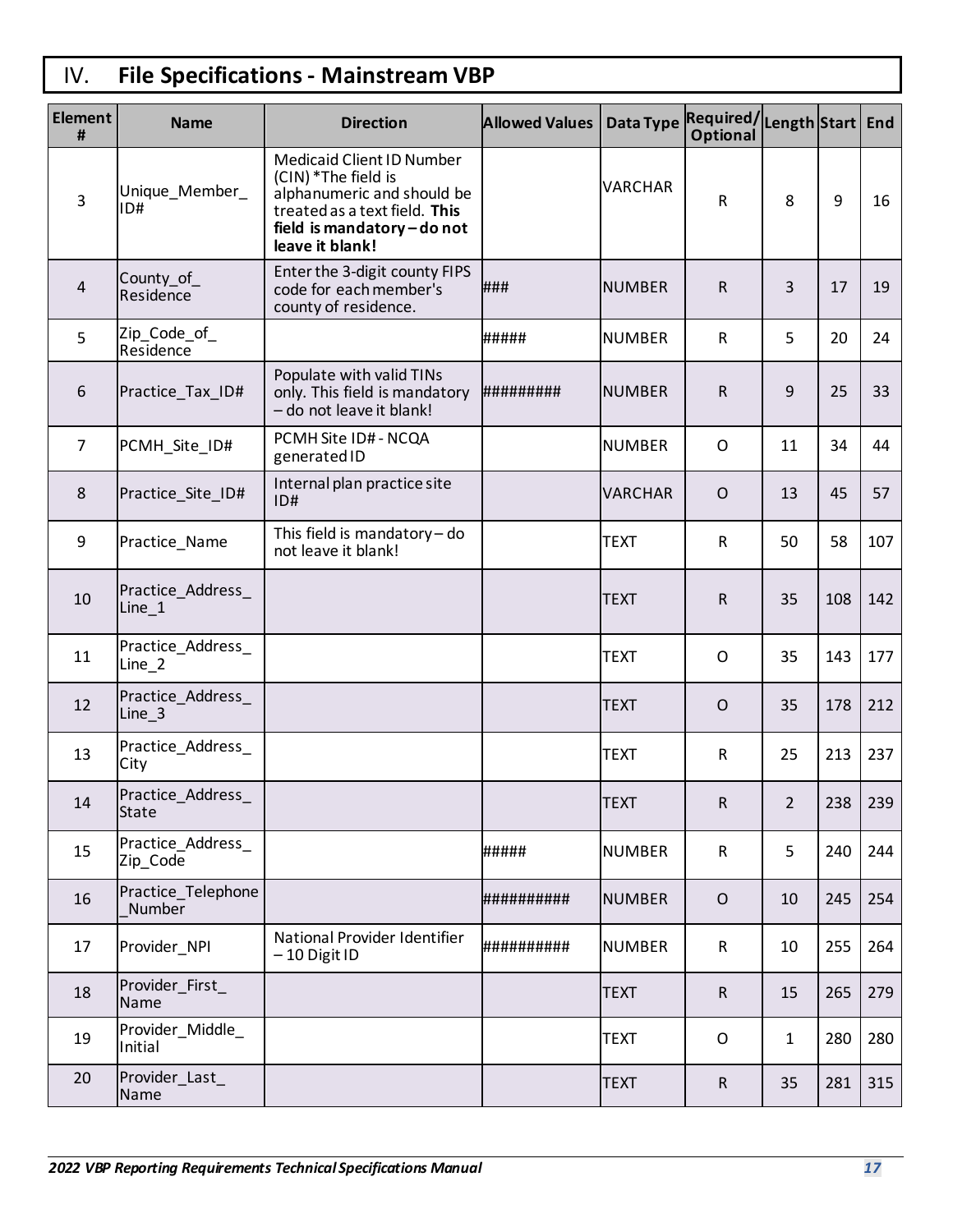| IV.                 |                                | <b>File Specifications - Mainstream VBP</b>                                                                                                                                                             |                                                                                              |                |                                                |              |     |     |
|---------------------|--------------------------------|---------------------------------------------------------------------------------------------------------------------------------------------------------------------------------------------------------|----------------------------------------------------------------------------------------------|----------------|------------------------------------------------|--------------|-----|-----|
| <b>Element</b><br># | <b>Name</b>                    | <b>Direction</b>                                                                                                                                                                                        | <b>Allowed Values</b>                                                                        | Data Type      | Required/Length Start   End<br><b>Optional</b> |              |     |     |
| 21                  | VBP_Contractor_<br>Tax ID#     | Populate with valid TINs only.<br>Please include the TIN of the<br><b>VBP Contractor (not the</b><br>provider) If the member is<br>NOT in a VBP level 1 or higher<br>arrangement set to<br>'999999999'. | #########                                                                                    | <b>NUMBER</b>  | $\mathsf{R}$                                   | 9            | 316 | 324 |
| 22                  | VBP_Contractor_<br>DBA_Name    | Enter the DBA name listed<br>on your VBP<br>contract/arrangement.                                                                                                                                       |                                                                                              | <b>VARCHAR</b> | R.                                             | 50           | 325 | 374 |
| 23                  | VBP_Contractor_<br><b>Type</b> |                                                                                                                                                                                                         | $1 =$ Provider/<br>Hospital<br>$2 = IPA$<br>$3 = ACO$<br>$9 =$ Unknown                       | <b>NUMBER</b>  | $\mathsf{R}$                                   | $\mathbf{1}$ | 375 | 375 |
| 24                  | VBP_Arrangement<br><b>Type</b> | Refer to Section C, #2b of<br>the DOH 4255 - Provider<br><b>Contract Statement and</b><br>Certification form.                                                                                           | $1 = TCGP$<br>$2 = IPC$<br>$3 = HARP$<br>$4 = HIV/AIDS$<br>$5 =$ Maternity<br>$6 =$ Off Menu | <b>NUMBER</b>  | R.                                             | $\mathbf{1}$ | 376 | 376 |
| $25*$               | DOH_VBP_Contract<br>ID#        | The number provided by<br>DOH in the Agreement<br>approval letter begins with<br>DOH ID ###                                                                                                             | ####                                                                                         | <b>NUMBER</b>  | $\mathsf{R}$                                   | 4            | 377 | 380 |
| $26*$               | MCO_Unique_<br>Contract ID#    | Plan generated ID used to<br>submit contract to DOH;<br>Section A, #3 of the 4255.                                                                                                                      |                                                                                              | <b>VARCHAR</b> | $\mathsf R$                                    | 50           | 381 | 430 |
| 27                  | Prov_Att_start_date            | MMDDYYYY-Must be<br>between 1/1/2021 and<br>12/31/2021                                                                                                                                                  | <b>MMDDYYYY</b>                                                                              | <b>DATE</b>    | R                                              | 8            | 431 | 438 |
| 28                  | Prov_Att_end_date              | MMDDYYYY-Must be<br>between 1/1/2021and<br>12/31/2021                                                                                                                                                   | <b>MMDDYYYY</b>                                                                              | <b>DATE</b>    | $\mathsf{R}$                                   | 8            | 439 | 446 |

| Field | <b>Field Name</b>     | <b>Description/Specifications</b>                                                                                                                                                                                                                 |
|-------|-----------------------|---------------------------------------------------------------------------------------------------------------------------------------------------------------------------------------------------------------------------------------------------|
|       | Plan ID#              | Enter your Organization ID used to submit the IDSS to NCQA. This ID is consistent<br>across all Lines of Business.                                                                                                                                |
|       | Product Line          | Enter the member's product line at the end of the measurement period. Enter the<br>corresponding number (1) Medicaid, (2) SNP, (11) HARP.                                                                                                         |
| 3     | Unique Member ID#     | Enter member's Medicaid Client Identification Number (CIN). The field should be<br>continuous without any spaces or hyphens. The field is alpha-numeric and should be<br>treated as a text field. This field is mandatory- do not leave it blank! |
| 4     | County of Residence   | Enter the Federal Information Processing Standard (FIPS) code for the member's<br>county of residence. Please refer to Appendix IV, Table 5 - NYS FIPS Codes by<br>County at the end of this manual for a complete listing of NYS FIPS codes.     |
|       | Zip Code of Residence | Enter the 5-digit zip code of the member's residence.                                                                                                                                                                                             |

Г

٦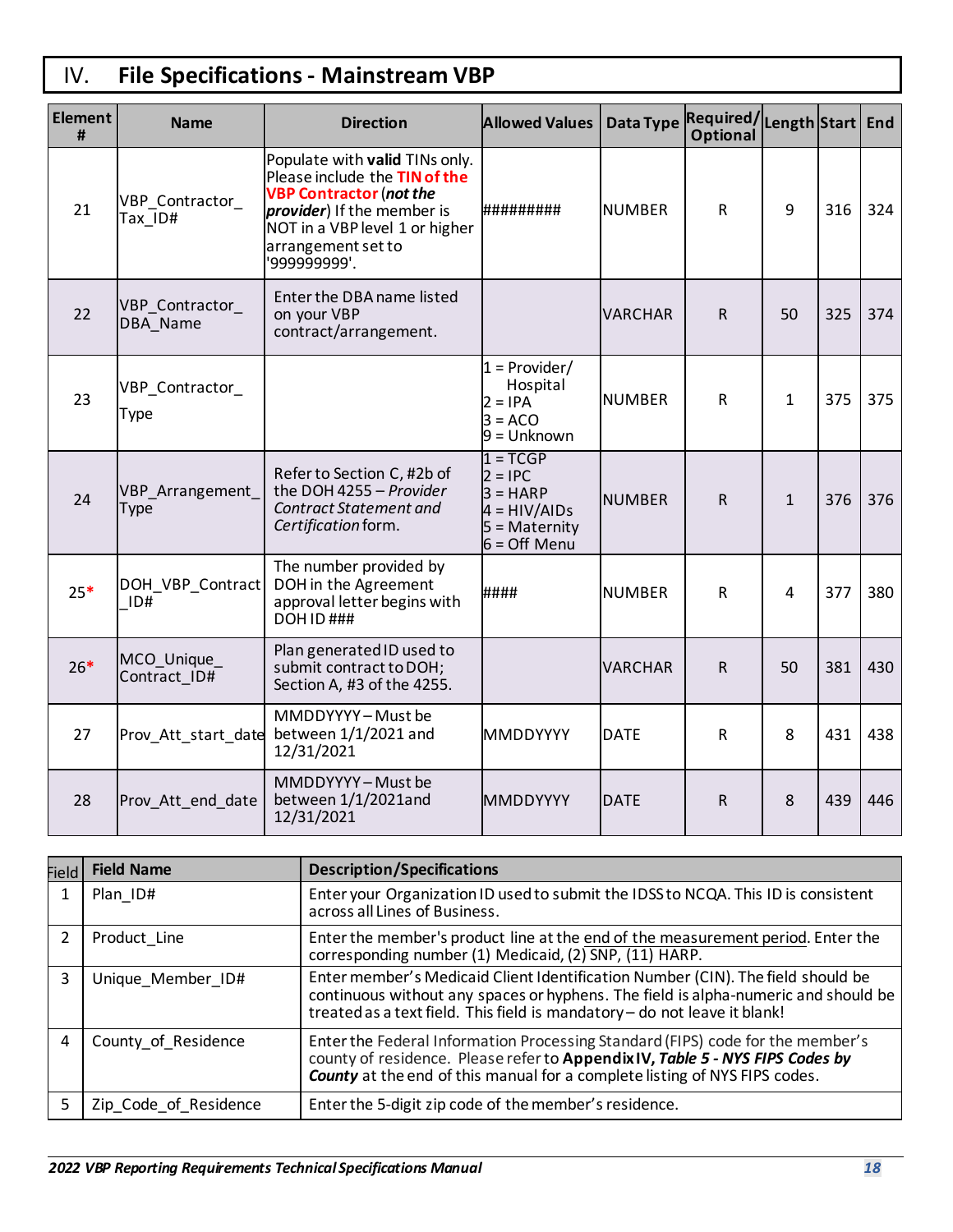#### IV. **File Specifications - Mainstream VBP** Field **Field Name Description/Specifications** 6 Practice Tax ID# Enter the 9-digit Federally assigned Tax Identification Number for the Practice of the member's provider. Populate with valid TINs only. This field is mandatory – do not leave it blank! 7 | PCMH\_Site\_ID# Enter the NCQA assigned number associated with your Patient-Centered Medical Home (PCHM.) 8 Practice Site ID# Enter your internal site ID assigned by the plan. 9 | Practice Name | Enter the complete name of the provider's practice. This field is required, do not leave blank. 10 11 12 Practice Address Line 1 Practice Address Line 2 Practice\_Address\_Line\_3 Enter the physical address of the practice location. (Enter up to 3 lines) 13 | Practice\_Address\_City | Enter the city in which the practice is located. 14 Practice\_Address\_State Enter the 2-digit abbreviation for the state in which the practice is located. 15 Practice Address Zip Code | Enter the 5-digit zip code in which the practice is located. 16 Practice\_Telephone\_Number Enter the practice's main phone line, it should be in the format of ########### with no intervening "-". 17 | Provider NPI | This is the unique 10-digit National Provider Identifier (NPI) of the provider the member was serviced by during the reporting period. This should be a provider organization that had frequent contact with the member and, therefore, could potentially affect the need for hospitalization or not. A member may be serviced by **multiple providers during the same time period (provide one row of data for every provider a member was serviced by).** 18 | Provider\_First\_Name | Enter the provider full first name

19 | Provider Middle Initial | Enter the provider's middle initial. 20 | Provider\_Last\_Name | Enter the provider's last name. 21 VBP\_Contractor\_Tax\_ID# This is the unique 9-digit tax identification number **of the VBP Contractor**(*not the*  **provider**) that the member is assigned to a Level 1 or higher VBP arrangement during the reporting period. **A member can only be assigned to one VBP contractor at a time**. If not applicable, fill with 999999999. 22 VBP Contractor DBA Name The "Doing Business As" (DBA) name is the operating name of a company, as opposed to the legal name of the company. The VBP Contractor may be an ACO, IPA, individual provider, or hospital. 23 VBP\_Contractor\_Type  $\vert$  In this field, enter '1' if the contractor is a provider (provider includes hospitals), '2' if the contractor is an IPA, '3' if the contractor is an ACO, '9' if Unknown 24 VBP Arrangement Type  $\vert$  In this field, enter "1" if the VBP arrangement type is a TCGP arrangement, "2" if it is an IPC arrangement, "3" if it is a HARParrangement, "4" if it is an HIV/AIDs arrangement, "5" if it is a Maternityarrangement, "6" if it is an Off-Menu arrangement. This information can be found in Section C, #2b of the **DOH4255 –**  *Provider Contract Statement and Certification* form.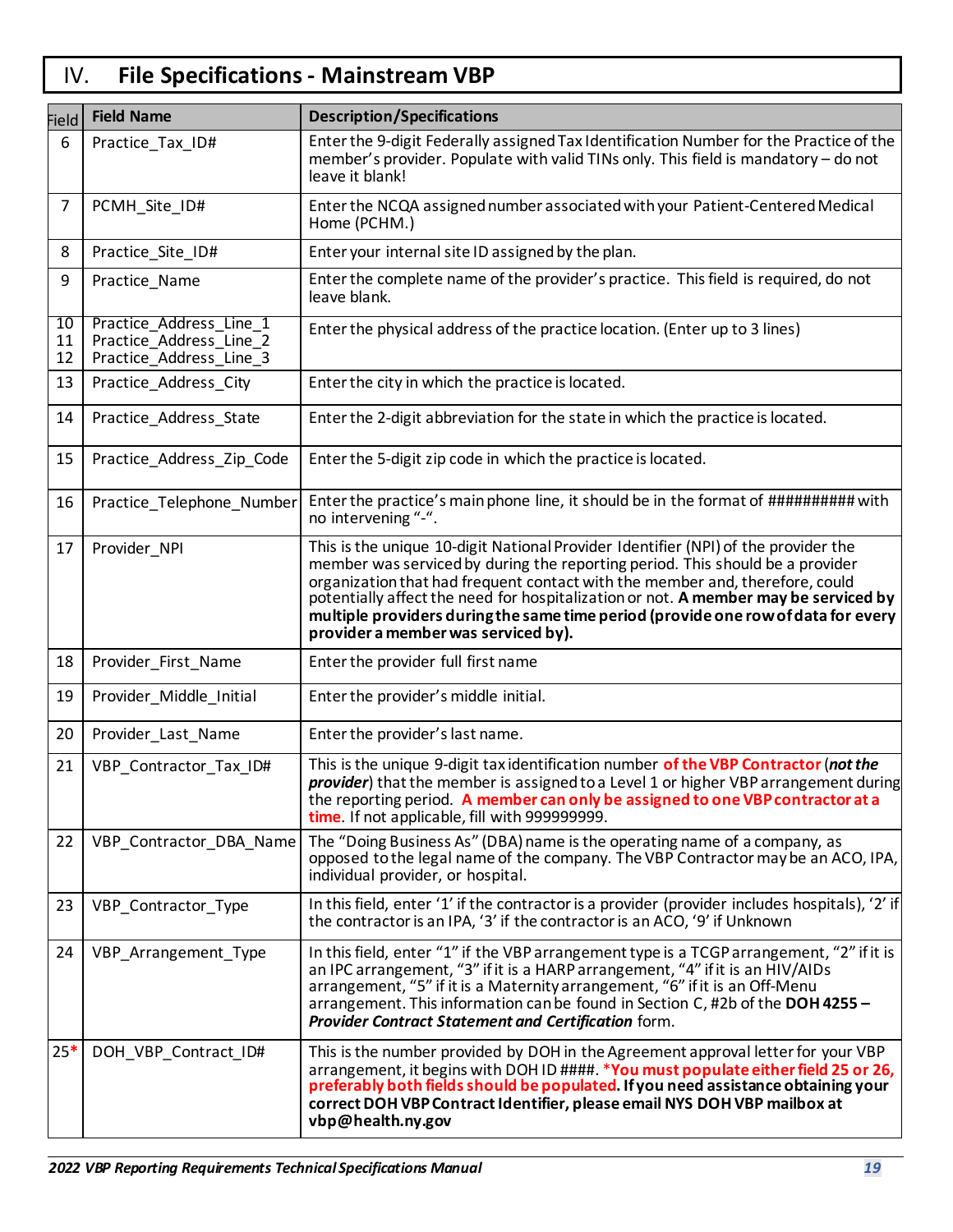| Field | <b>Field Name</b>       | <b>Description/Specifications</b>                                                                                                                                                                                                                                                                                                                                                                                                                                                        |
|-------|-------------------------|------------------------------------------------------------------------------------------------------------------------------------------------------------------------------------------------------------------------------------------------------------------------------------------------------------------------------------------------------------------------------------------------------------------------------------------------------------------------------------------|
| $26*$ | MCO Unique Contract ID# | This is the contract identifier created by your plan, which is a required component of<br>all contracts submitted for review (it can be found in Section A, #3 of the DOH 4255,<br>it is also typically in the footer of your contract documents. *You must populate<br>either field 25 or 26, preferably both fields should be populated. If you need<br>assistance obtaining your correct MCO Unique Contract Identifier, please email<br>NYS DOH VBP mailbox at OQPSVBP@health.ny.gov |
| 27    | Prov Att start date     | This is the attribution start date with the provider when the member was first<br>attributed to the provider. This date must be during the reporting period. It should<br>be in the format of MMDDYYYY with no intervening "- "or "/". The format is the<br>same if data is submitted via a fixed-width file or CSV.                                                                                                                                                                     |
| 28    | Prov Att end date       | This is the attribution end date with the provider when the member was last<br>attributed to the provider. This date must be during the reporting period. It should<br>be in the format of MMDDYYYY with no intervening "- "or "/". The format is the<br>same if data is submitted via a fixed-width file or CSV.                                                                                                                                                                        |

#### **SUBMISSION EXAMPLES AND DATA REQUIREMENTS CHECKLIST**

Please refer to section **VIII Appendix, Table 6** at the end of this manual, for layout examples of both **TXT** and **CSV** files.

Please refer to section **VIII Appendix, Table 7** at the end of this manual, for attribution file checklists for the MCO attribution file. The checklist is designed to ensure fields in the attribution file are standardized appropriately and are **not required** to be submitted with the attribution files.

#### <span id="page-19-0"></span>**FILE SUBMISSION:**

Files for all arrangement types are to be submitted to the New York State Department of Health via the Secure File Transfer 2.0 of the Health Commerce System (HCS). Files should be submitted to **OQPS VBP Evaluation** or [OQPSVBP@health.ny.gov](mailto:OQPSVBP@health.ny.gov) via HCS.

*Files must be received electronically by 11:59 p.m. ET* **Friday, July 29, 2022**.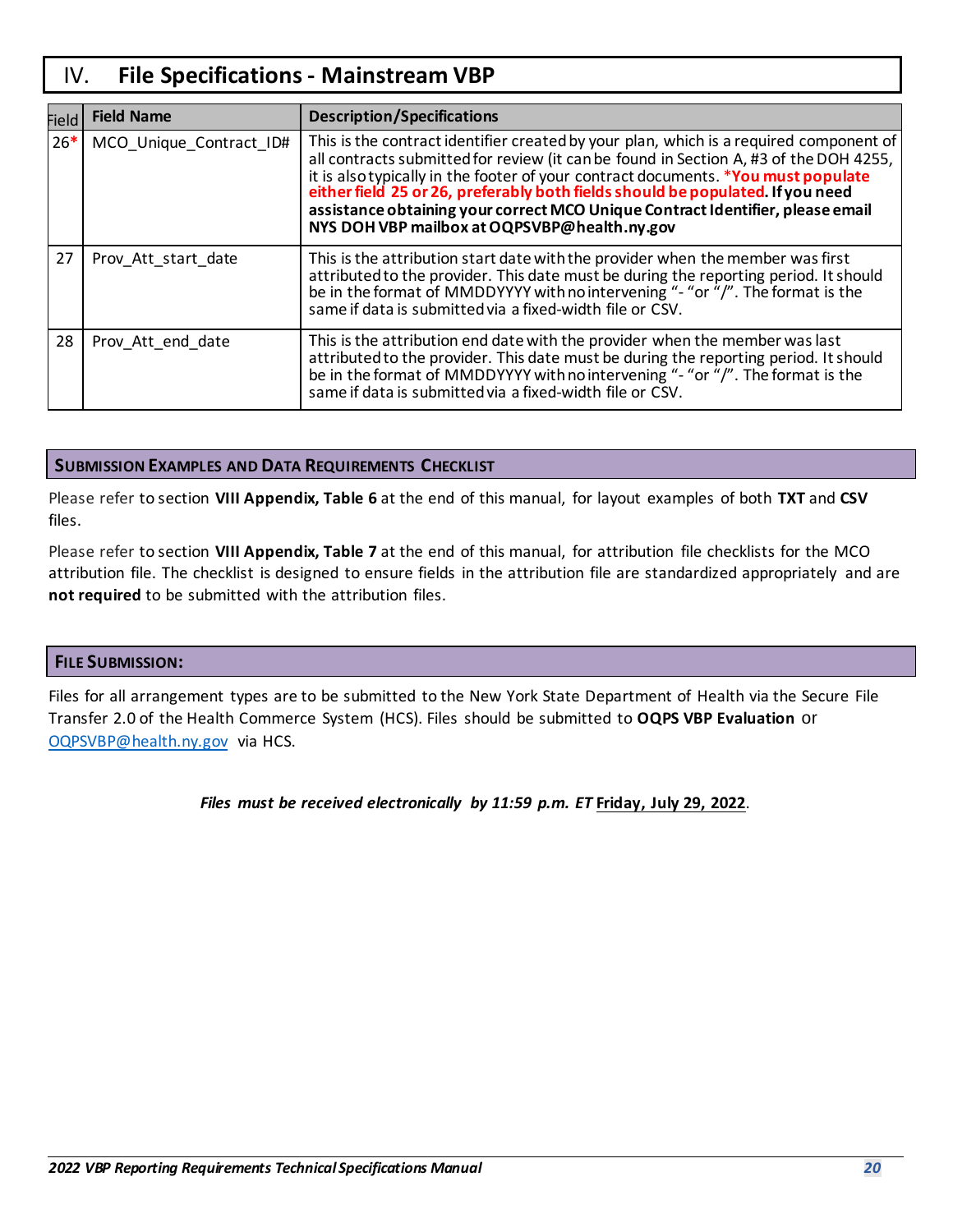## *REPORTING GUIDELINES VBP MLTC*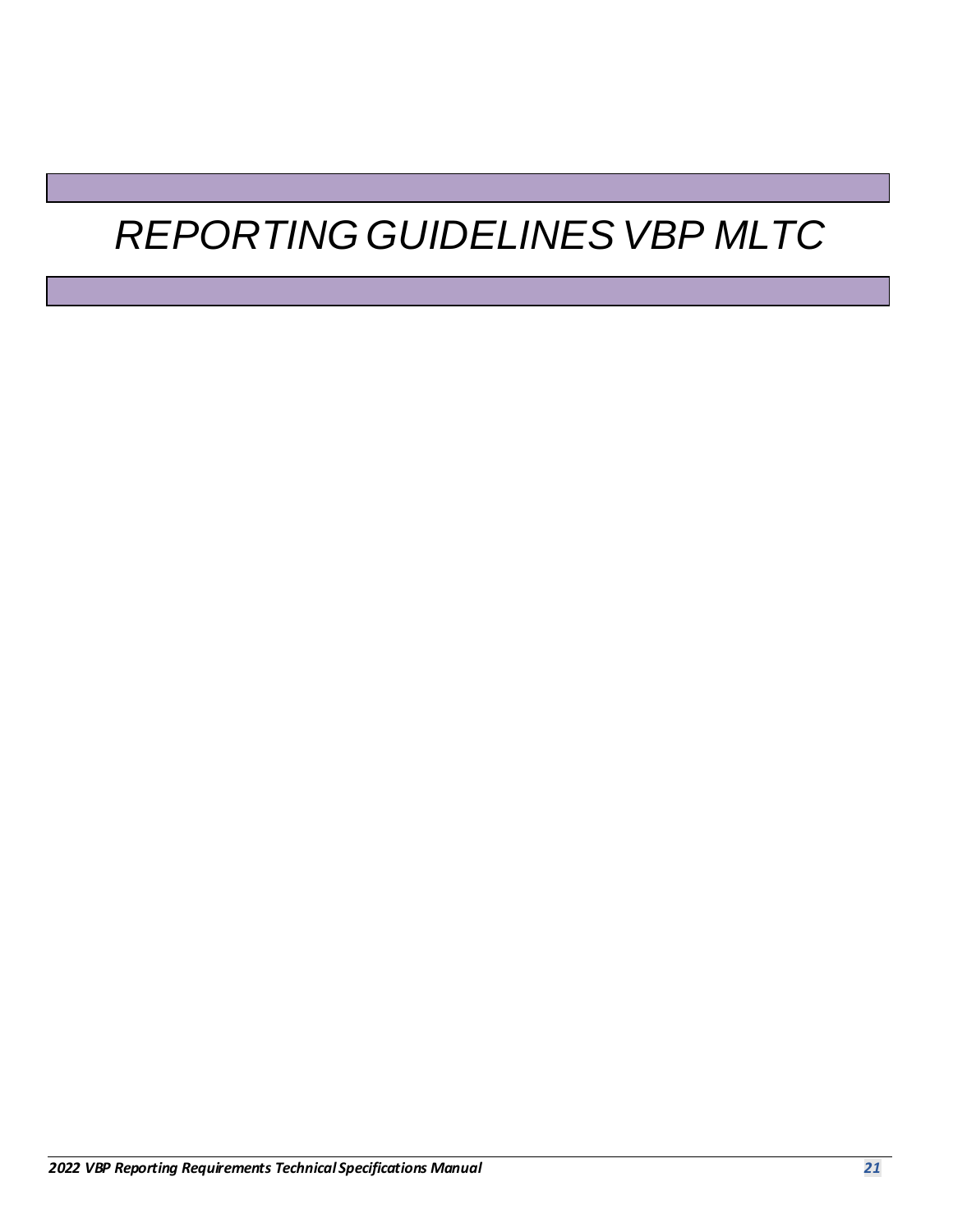## V. **Reporting Guidelines VBP MLTC**

The State is requesting insurers to submit a Patient Attribution file, which will be used to create aggregated quality results by Provider or VBP Contractor. DOH will calculate all reportable Category 1 quality measure results for the arrangements. The attribution methodology and Patient Attribution file layout are included in [Section VI](#page-23-0) of this document.

- **Table 2:** 2022 MLTC VBP List of Required Measures
	- o Lists, by arrangement, the 2022 MLTC VBP Category 1 Measure set and indicates the 2022 measures required for reporting.

#### <span id="page-21-0"></span>**MEASURE CHANGES**

Changes to the Reporting Requirements for 2022 Measure Sets were made based on the feedback received by the DOH from the Clinical Advisory Groups, Measure Support Task Force and Sub-teams, and from other stakeholder groups. Those changes are indicated below. In instances where a measure was moved from Category 1 in MY2021 to Category 2 in MY2022 or removed entirely, the State will not require reporting of the data related to those measures.

#### <span id="page-21-1"></span>**[MLTC:](https://www.health.ny.gov/health_care/medicaid/redesign/dsrip/vbp_library/2017-oct_mltc_cag_rpt_vbp_recommend.htm)**

#### **Category 1: Change**

• *Kidney Health Evaluation for Patients with Diabetes (KED)*; **added** as a MAP Required (P4R) Category 1 Measure

#### **Category 2: Change**

• **All** measures based on **MDS 3.0** (the Centers for Medicare and Medicaid Services Minimum Data Set for nursing home members) have been **removed** from MLTC measure set for 2022.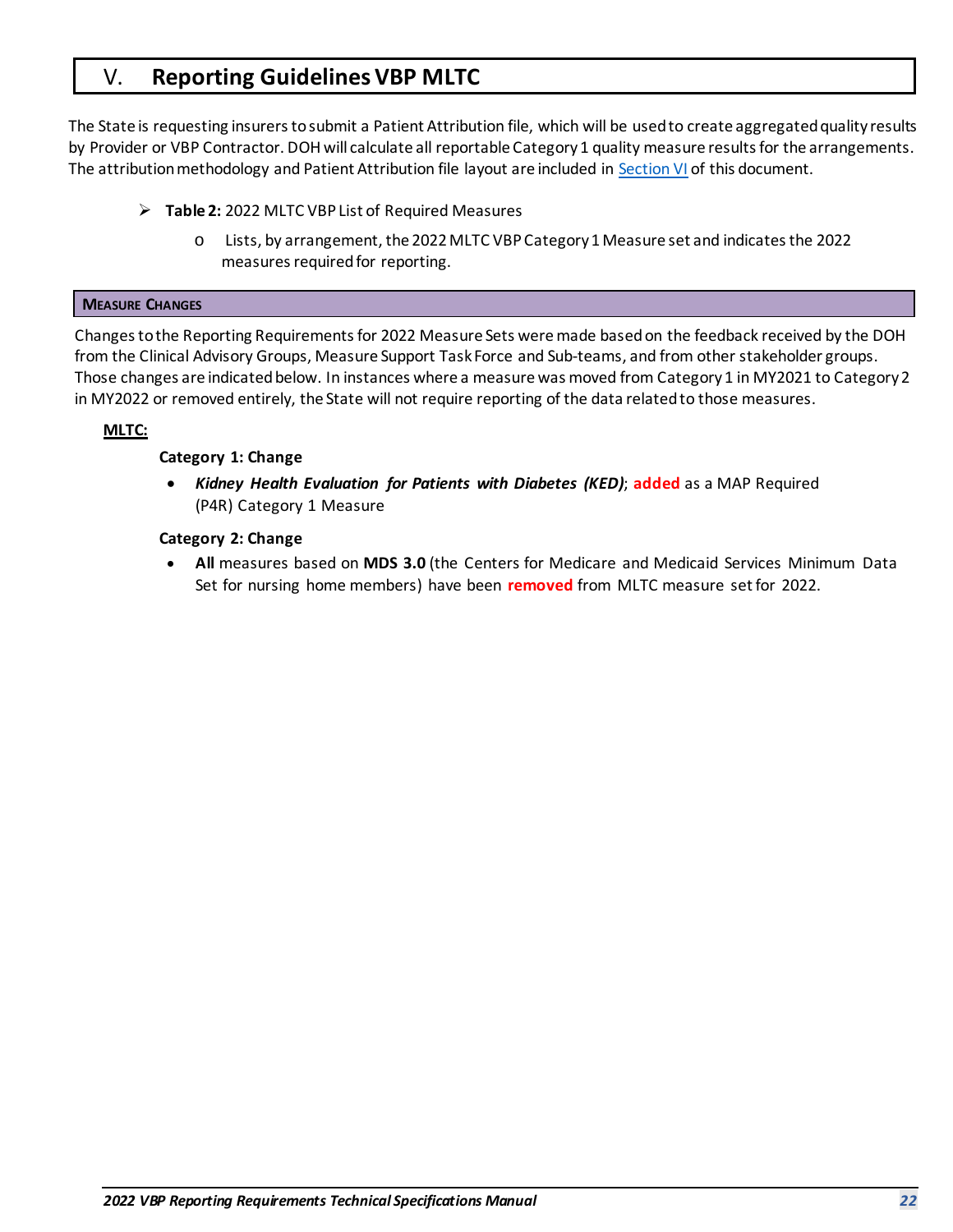#### **TABLE 2: 2022 MLTC VBP LIST OF REQUIRED MEASURES**

<span id="page-22-0"></span>

|                                                                                                                                                                                       |              | Arrangement<br><b>Type</b> |              |                       |                  |
|---------------------------------------------------------------------------------------------------------------------------------------------------------------------------------------|--------------|----------------------------|--------------|-----------------------|------------------|
| <b>Measures</b>                                                                                                                                                                       | <b>Notes</b> | <b>MLTC</b>                | <b>NQFID</b> | <b>Specifications</b> | <b>Class</b>     |
| <b>Managed Long-Term Care (MLTC)</b>                                                                                                                                                  |              |                            |              |                       |                  |
| Percentage of members who did not have an emergency room visit in the<br>last 90 days                                                                                                 |              |                            |              | <b>NYS 2022</b>       | P4P              |
| Percentage of members who did not experience falls that resulted in<br>major or minor injury in the last 90 days                                                                      |              |                            |              | NYS 2022              | P <sub>4</sub> P |
| Percentage of members who received an influenza vaccination in the last year                                                                                                          | $\mathbf{1}$ |                            |              | NYS 2022              | P4P              |
| Percentage of members who did not experience uncontrolled pain                                                                                                                        |              |                            |              | <b>NYS 2022</b>       | P <sub>4</sub> P |
| Percentage of members who were not lonely or were not<br>distressed                                                                                                                   | 1            |                            |              | <b>NYS 2022</b>       | P4P              |
| Potentially Avoidable Hospitalizations (PAH) for a primary diagnosis of<br>heart failure, respiratory infection, electrolyte imbalance, sepsis,<br>anemia, or urinary tract infection | 1, 2         |                            |              | NYS 2022              | P <sub>4</sub> P |

√ - Required to Report NA-Not Applicable to the Arrangement Shading – Purple– Not required to be reported

1- There are no reporting requirements for this measure. NYS will calculate the measure result for MY2021/2022

2- NYS will calculate this measure for the community-based providers.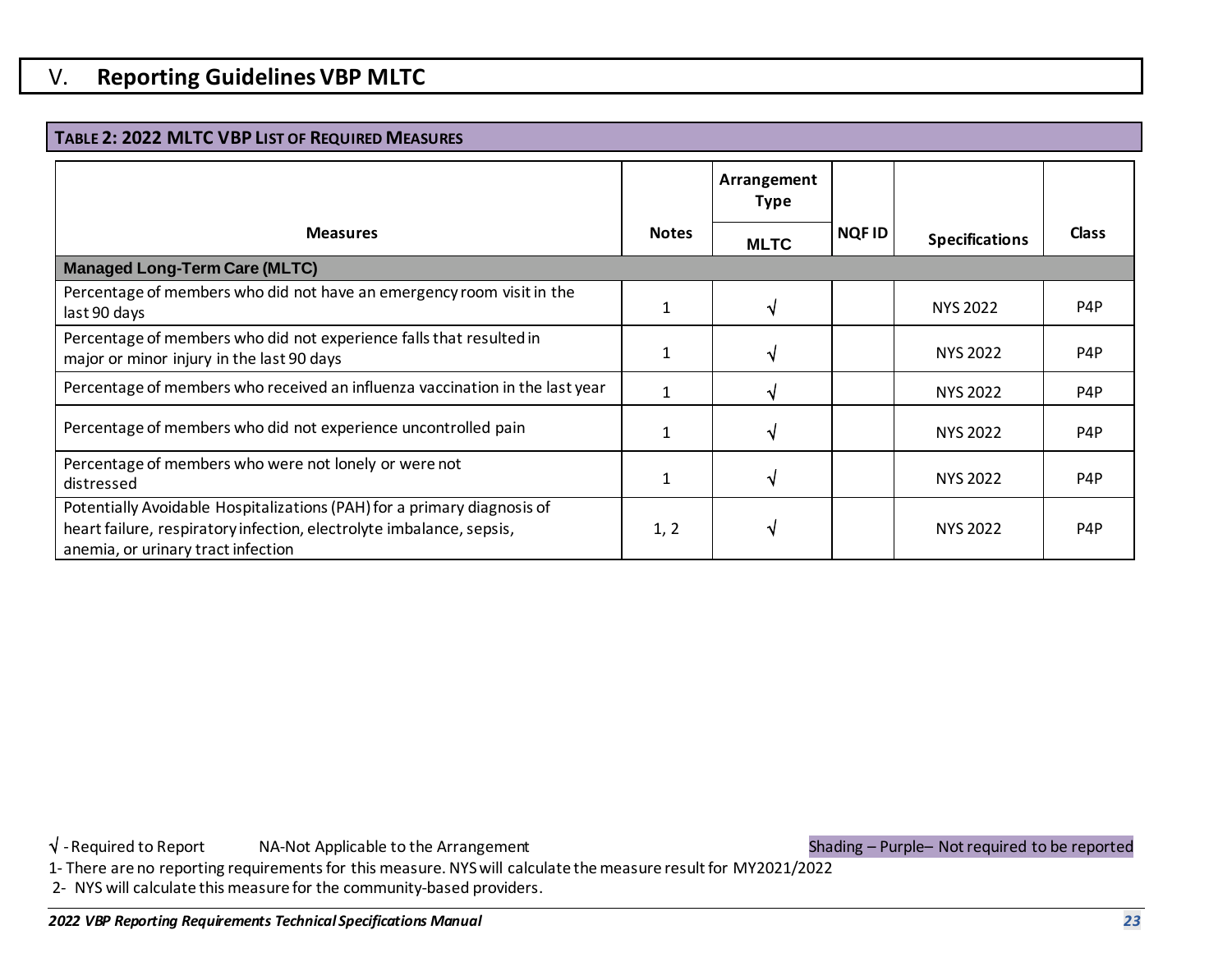#### <span id="page-23-0"></span>**MLTC ATTRIBUTION FILE**

For 2022, all P4P Category 1 measures for the MLTC arrangement will be computed by DOH to reduce the burden on the MTLC plans. With the Public Health Emergency due to COVID, Community Health Assessment (CHA) based measure calculation will be dependent on the impact of reassessment mortarium.

#### <span id="page-23-1"></span>**ATTRIBUTION METHODOLOGY:**

**MAP/PACE**: Plan enrollees who have four or more months of continuous enrollment from April 2021 through June 2022 should be submitted in this attribution file. This attribution should be to provider organizations of **CHHA, LHCSA, and VBP contractor (if applicable)** which had the most frequent contact with the member and, therefore, could potentially affect quality measures. Services being received by the member through Consumer Directed Personal Assistance (CDPAS) should **not** be included in this attribution file.

**Changes to the NYS Long-Term Care VBP Initiative for 2021:** MLTC Partial plans have been phased out of VBP as a result of the enacted SFY 2020-21 Budget. Plans are encouraged to continue to submit VBP arrangements for MAP and PACE consistent with standards outlined in the VBP Roadmap and the Provider Contract Guidelines for Article 44 MCOs, IPAs, and ACOs. *Please note, MLTC Partial plans are not required to submit VBP attribution data beginning in 2022.*

#### <span id="page-23-2"></span>**FILE FORMAT:**

- 1. Include only members who had 4 months or more continuous enrollment in an MLTC plan from April 2021 through June 2022.
- 2. For each member from step 1, list all provider organization(s) that provided at least one service per month, for 4 or more continuous months from April 2021 through June 2022. The data should be formatted in a long form containing one row of data for each member/provider combination. **Please provide at least one row of data for every provider a member was serviced by (see Examples 1 and 2 below)**. If a member does not have any providers from which they received 4 or more continuous months of care, THE MEMBER SHOULD **NOT** BE LISTED.
- 3. The text file must be either: 1) fixed width and named PROVIDERS MLTC.TXT, or 2) comma-separated values (CSV) and named PROVIDERS\_MLTC.CSV.
	- o Fixed-width files
		- **Must** have column start/end locations as documented in the following table.
		- **Data must not include column names. The first row in the file must be data.**
	- o CSV files
	- o **Must not have additional columns beyond those shown in the following table.**
		- Data **must** include column names. The first row in the file must be the column names as documented in the following table.
- 4. The following table provides instructions on the submission of member-level data.

| <b>Field Name</b> | Data<br><b>Type</b> | Length | <b>Start</b><br>Colum | <b>End</b><br>Column | <b>Details/Comments</b>                                                                                                                                                                                                    |
|-------------------|---------------------|--------|-----------------------|----------------------|----------------------------------------------------------------------------------------------------------------------------------------------------------------------------------------------------------------------------|
| <b>CIN</b>        | Varchar             |        |                       | 8                    | A Participant's Medicaid client identification number. The<br>field should be continuous without any spaces or hyphens.<br>The field is alpha-numeric and should be treated as a text<br>field. This field may not be NULL |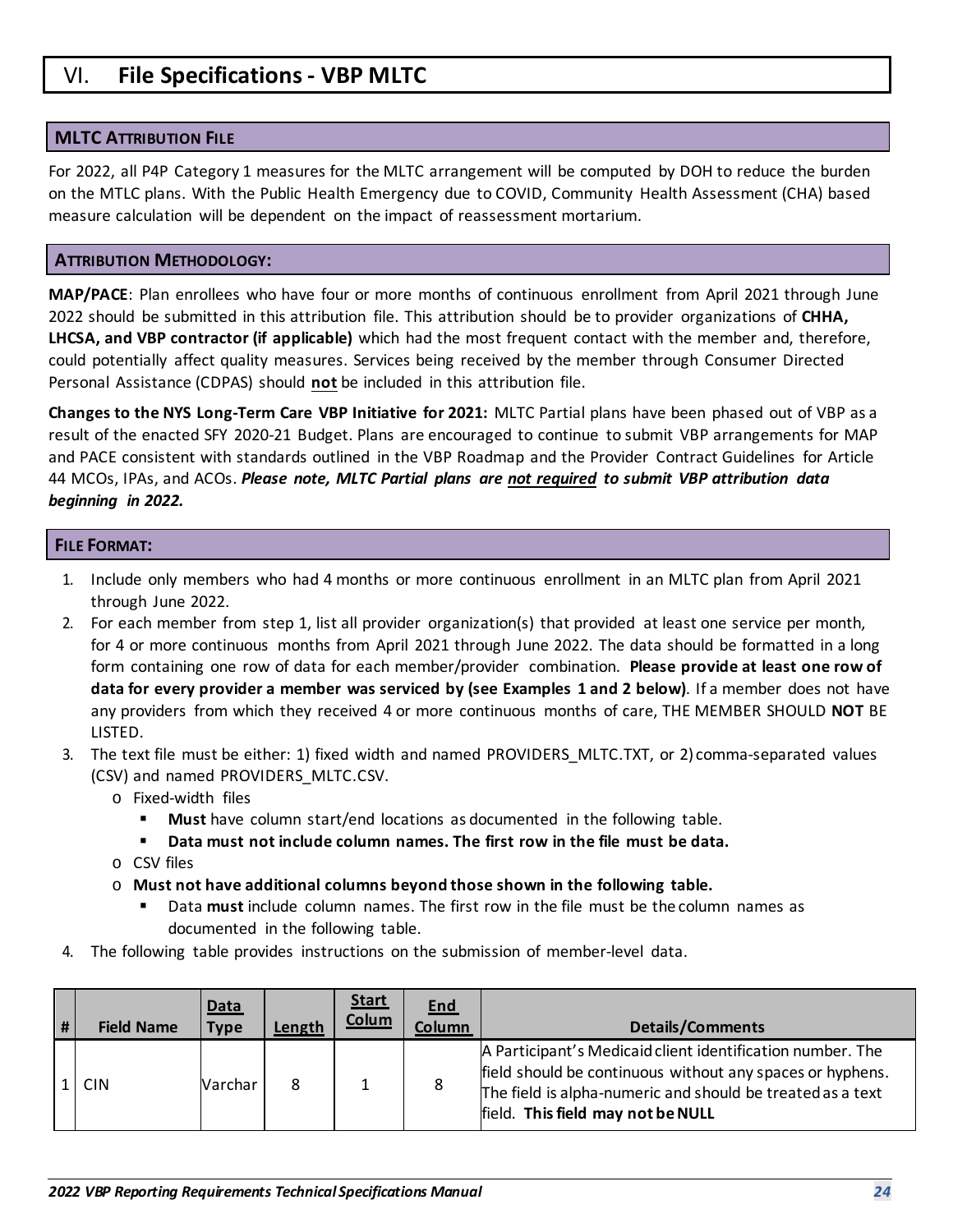|                | 2 MMIS_ID                  | Varch<br>ar                | 8              | 9                     | 16                   | The MLTC Plan's numeric eight-digit ID. This field may not be<br>NULL.                                                                                                                                                                               |
|----------------|----------------------------|----------------------------|----------------|-----------------------|----------------------|------------------------------------------------------------------------------------------------------------------------------------------------------------------------------------------------------------------------------------------------------|
|                | # Field Name               | <b>Data</b><br><b>Type</b> | Length         | <b>Start</b><br>Colum | <u>End</u><br>Column | <b>Details/Comments</b>                                                                                                                                                                                                                              |
| 3 <sup>1</sup> | Prov NPI                   | Varchar                    | 10             | 17                    | 26                   | The unique 10-digit National Provider Identifier (NPI) for the<br>provider the member was serviced by during the reporting<br>period.                                                                                                                |
| 4              | Prov_start_<br>date        | Date                       | 8              | 27                    | 34                   | MMDDYYYY-Must be between April 2021 - June 2022                                                                                                                                                                                                      |
| 5              | Prov end date              | Date                       | 8              | 35                    | 42                   | MMDDYYYY-Must be between April 2021 - June 2022                                                                                                                                                                                                      |
| 6              | Contractor TIN Varchar     |                            | $\overline{9}$ | 43                    | 51                   | The unique 9-digit taxidentification number of the VBP<br>Contractor. Only submit the TIN, if this member is included in<br>a level 2 or higher arrangement with a VBP Contractor. If not<br>applicable or level 1 arrangement, fill with 999999999. |
| 7              | Contractor_Type Varchar    |                            | $\mathbf{1}$   | 52                    | 52                   | 1= CHHA, LHCSA, 2= IPA, 3= Hospital, 4= ACO, 8= Other, and 9<br>$\geq$ NA. Only submit if this member is included in a level 2 or<br>higher arrangement with a VBP Contractor. If not applicable<br>or level 1 arrangement, fill $9 = NA$ .          |
| $8*$           | DOH VBP<br>Contract #      | <b>Number</b>              | $\overline{4}$ | 53                    | 56                   | The number provided by DOH in the Agreement approval<br>letter begins with DOH ID ###. You must populate either field<br>8 or 9, preferably both fields should be populated.                                                                         |
| $9*$           | MCO_Unique<br>Contract_ID# | Varchar                    | 50             | 57                    | 107                  | Plan generated ID used to submit contract to DOH; Section A,<br>#3 of the 4255. You must populate either field 8 or 9,<br>preferably both.                                                                                                           |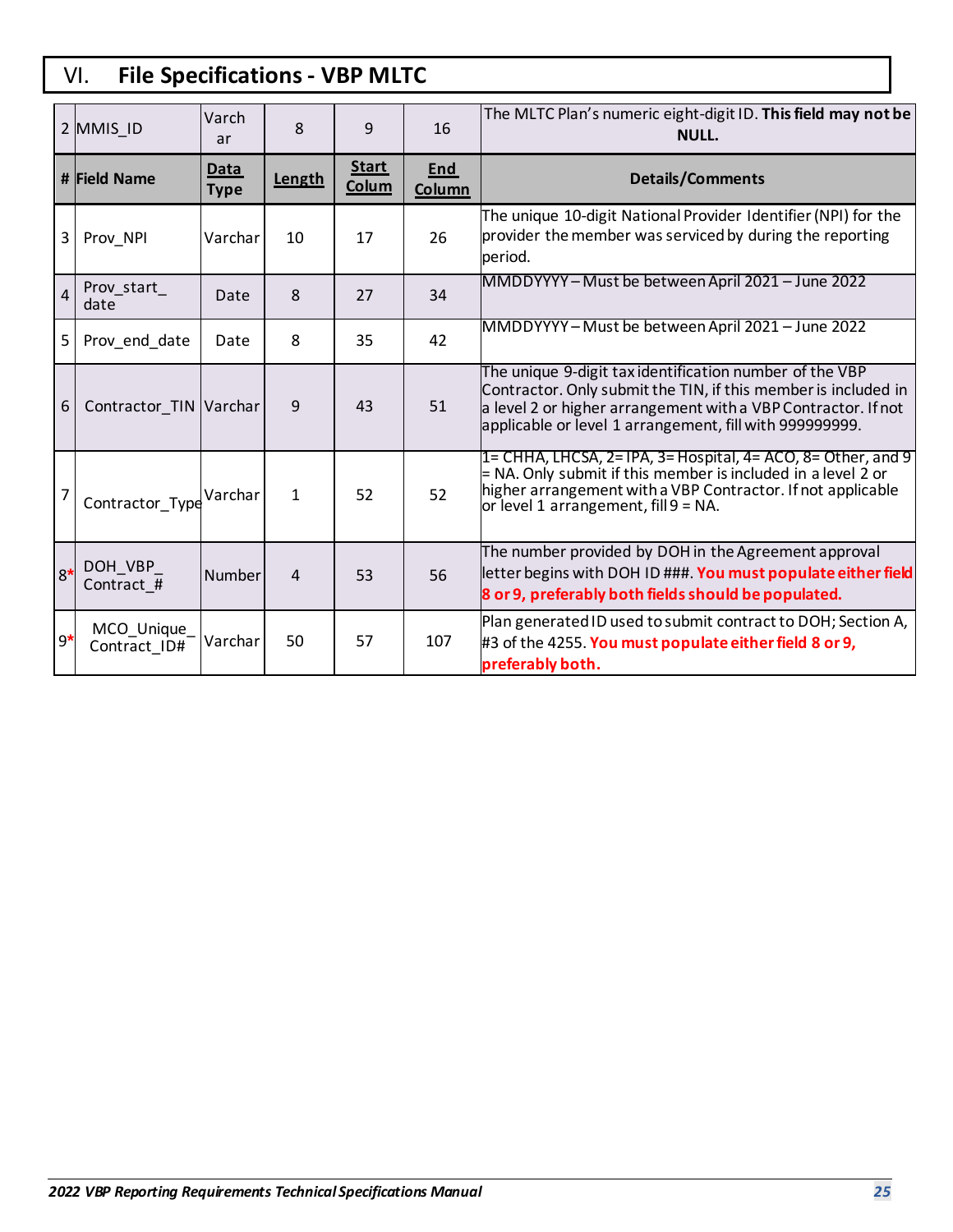#### <span id="page-25-0"></span>**FIELD DEFINITIONS:**

**Prov\_NPI**: This is the unique 10-digit National Provider Identifier (NPI) of the provider the member was serviced by during the reporting period. This should be a provider organization that had frequent contact with the member and, therefore, could potentially affect the need for hospitalization or not. **A member may be serviced by multiple providers during the same time period (provide one row of data for every provider a member was serviced by).**

**Prov\_start\_date**: This is the service start date with the provider. This date must be during the reporting period. It should be in the format of MMDDYYYY with no intervening "-" or "/". The format is the same if data is submitted via a fixed-width file or CSV.

Prov end date: This is the service end date with the provider. This date must be during the reporting period. It should be in the format of MMDDYYYY with no intervening "-" or "/". The format is the same if data is submitted via a fixed-width file or CSV.

**Contractor TIN**: This is the unique 9-digit tax identification number of the VBP Contractor (not the provider) that the member is assigned to for a Level 2 arrangement during the reporting period. **A member can only be assigned to one level 2 or higher VBP contractor at a time**. If not applicable or level 1, fill with 999999999.

**Contractor\_Type:** The VBP Contractor may be an ACO, IPA, hospital, or large LHCSA/CHHA that is coordinating services for many LHCSAs or CHHAs. This field is for the VBP Contractor (not the provider) that the member is assigned to a level 2 or higher arrangement during the reporting period. **A member can only be assigned to one level 2 or higher VBP contractor at a time**. If not applicable or level 1 arrangement, fill with 9.

**\*DOH\_VBP\_Contract\_#:** This is the number provided by DOH in the Agreement approval letter for your VBP arrangement, it begins with DOH ID ####.

**\*MCO\_Unique\_Contract\_ID#:** This is the contract identifier created by your plan, which is a required component of all contracts submitted for review (it can be found in Section A, #3 of the DOH 4255, it is also typically in the footer of your contract documents.

#### **DATA REQUIREMENTS CHECKLIST**

Please refer to section **[VIII Appendix, Table 8](#page-37-0)** at the end of this manual, for attribution file checklists for the MLTC attribution file. The checklist is designed to ensure fields in the attribution file are standardized appropriately and are **not required** to be submitted with the attribution files.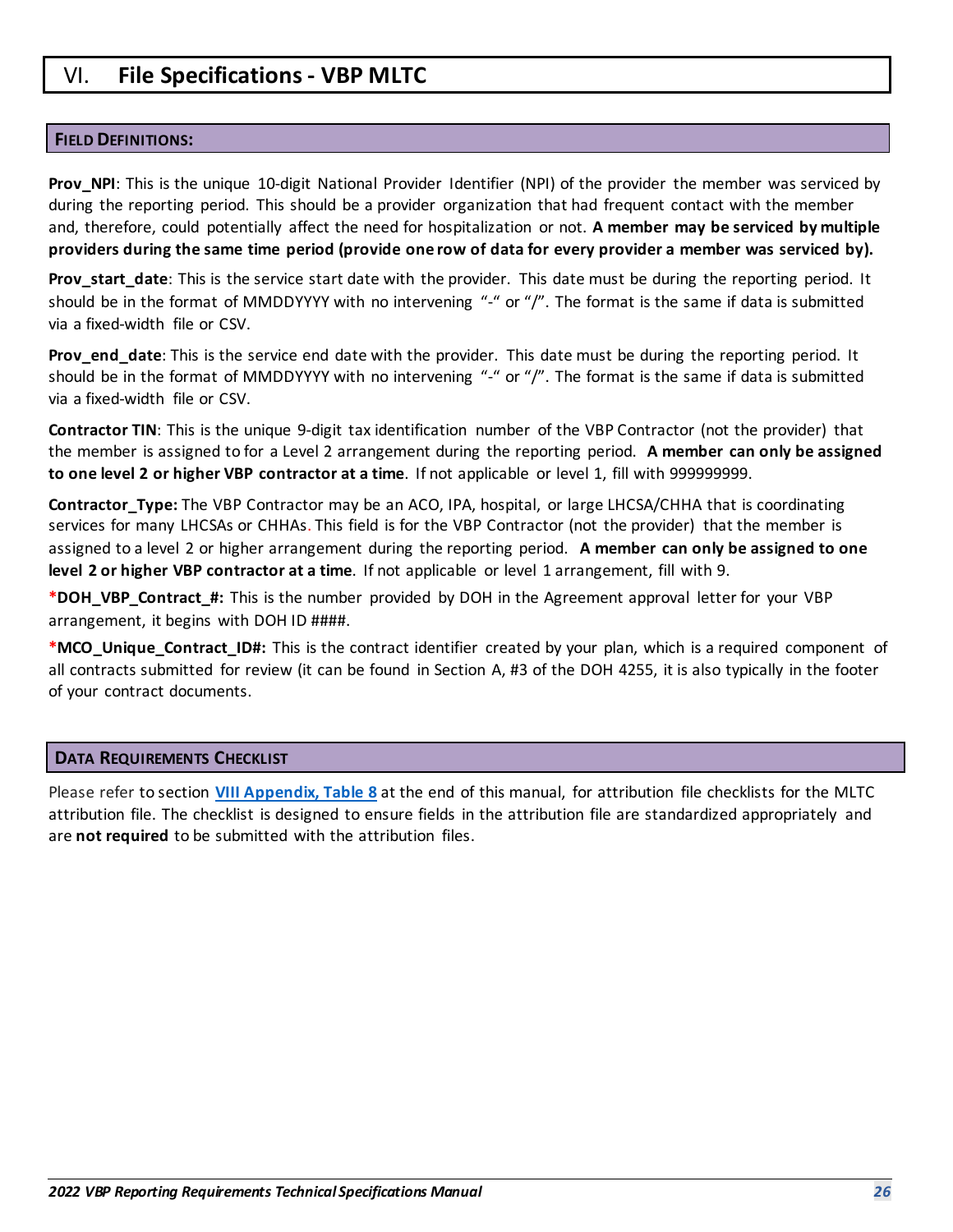#### <span id="page-26-0"></span>**FILE SUBMISSION:**

Files are to be submitted to the New York State Department of Health via the Secure File Transfer 2.0 of the Health Commerce System. Files should be submitted to **OQPS MLTC Evaluation** mailbox. *Files are to be submitted by close of business on Friday, July 29, 2022.* 

**NOTE:** When a Provider/NPI has overlapping service dates for a member, the service dates should be collapsed into one record with the earliest start date and furthest end date. Multiple rows for the same member/provider may be provided only if the provider/NPI has nonoverlapping service dates and each time frame meets the 4 months of service criterion. **(see Example 3 below)**.

#### <span id="page-26-1"></span>**SUBMISSION EXAMPLES:**

**Example 1 and 2** below illustrates two different providers, with overlapping services dates, adding a single member from February through June 2022.

*Example 1 - not covered by level 2 or higher VBP contract:*

AA12345Z12345678|N9876543210201202206292022999999999990589MCOCONTRACTID1234567 Row 1 AA12345Z12345678|N888999777020120220615202299999999990589MCOCONTRACTID1234567 Row 2



*Example 2 - covered by level 2 or higher VBP contract:*

AA12345Z12345678 N987654321020120220629202212345678910589MCOCONTRACTID1234567 Row 1 AA12345Z12345678 N888999777020120220615202212345678910589MCOCONTRACTID1234567 Row 2



*Example 3* below illustrates a member who was continuously enrolled for 4 or more months in the health plan and received at least one service per month from the same provider organization for 4 or more continuous months, for two separate non-overlapping time periods and is covered by level 2 or higher VBP contract during April 2021 through June 2022.

AA12345Z12345678|N9876543210401202108292021 12345678920589MCOCONTRACTID1234567 Row 1 AA12345Z12345678 N9876543211001202102012022 12345678920589MCOCONTRACTID1234567 Row<sub>2</sub> **CIN** MMIS ID Prov NPI Start date End date Contractor MCO Unique Contract ID#  $\_$ TIN (Provider) Contractor

Type

DOH\_VBP\_Contract\_#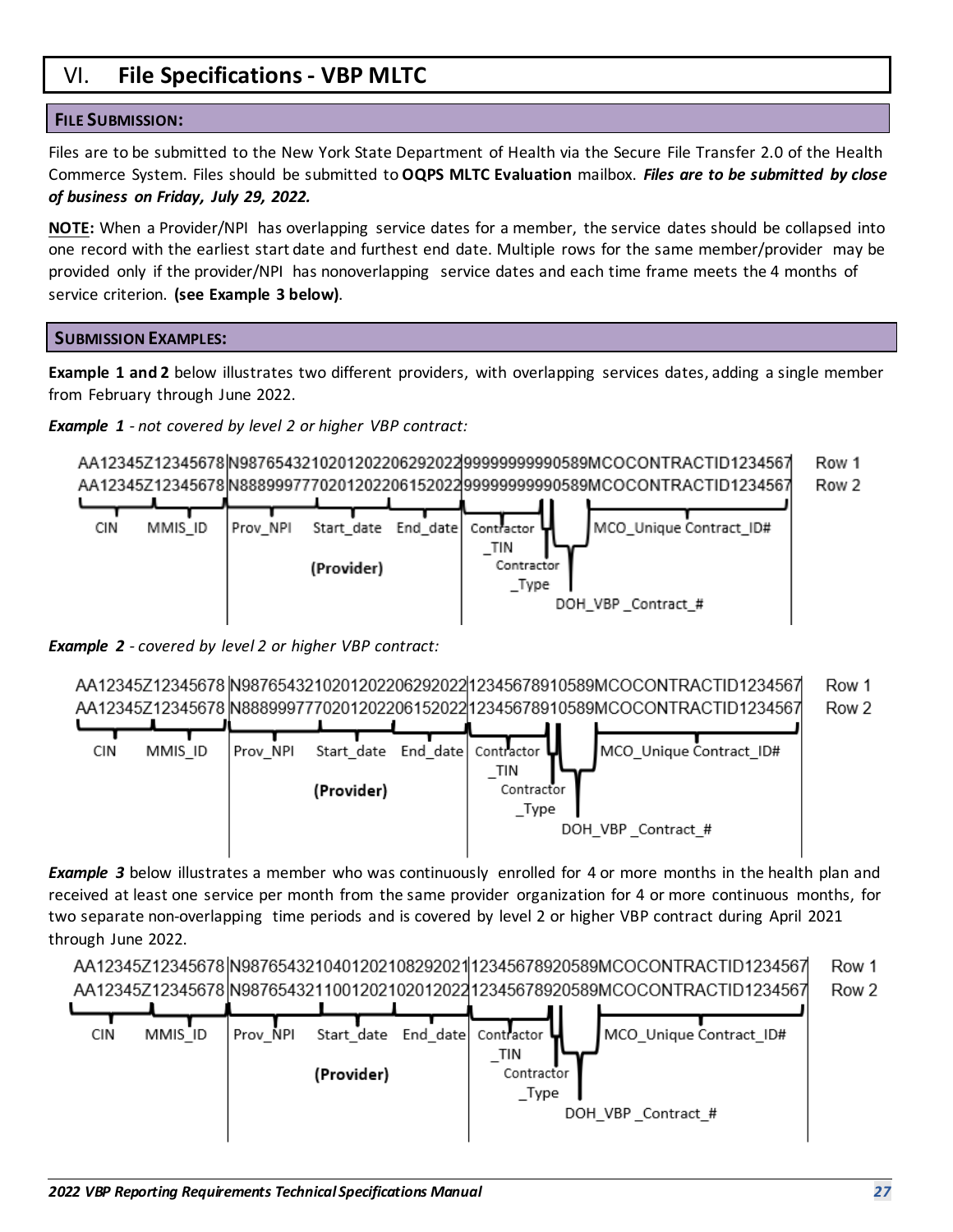#### <span id="page-27-0"></span>**Fully Capitated Plans**:

Because the HEDIS and CMS-based P4R category 1 measures cannot be calculated by the State, plans must calculate and report Plan/Provider-VBP Contractor performance to the State by **July 22, 2022**. Files are to be submitted to the New York State Department of Health via the Secure File Transfer 2.0 of the Health Commerce System. Files should be submitted to the **OQPS MLTC Evaluation** mailbox.

**Plans should submit an Excel file with the following format**. Submit a row for each measure being reported. Plans are required to report on all measures for each plan-provider combination.

| #     | Field Name <sup>*</sup>           | <b>Data</b><br>Type | Placement           | <b>Excel Column Details/Comments</b>                                                                                                                                                                                                                 |
|-------|-----------------------------------|---------------------|---------------------|------------------------------------------------------------------------------------------------------------------------------------------------------------------------------------------------------------------------------------------------------|
| 1     | MMIS ID                           | Varchar             | Column A            | The MLTC Plan's numeric eight-digit ID. This field may not be NULL.                                                                                                                                                                                  |
| 2     | Prov NPI                          | Varchar             | Column B            | The unique 10-digit National Provider Identifier (NPI) for the provider<br>the member was serviced by during the reporting period. This field<br>may not be NULL.                                                                                    |
| þ     | Measure ID                        | Varchar             | Column C            | Use the measure ID from the table below                                                                                                                                                                                                              |
| 4     | Denominator for<br><b>Measure</b> | Varchar             | Column <sub>D</sub> | Report the total number of members included in the denominator for<br>the given measure                                                                                                                                                              |
| 5     | Numerator for<br><b>Measure</b>   | Varchar             | Column E            | Report the total number of members that were included in the<br>numerator for the given measure                                                                                                                                                      |
| 6     | Exclusions for<br><b>Measure</b>  | Varchar             | Column F            | Report the number of members excluded from the given measure                                                                                                                                                                                         |
| 7     | Rate for Measure                  | Varchar             | Column G            | Report the rate to the hundredth decimal place                                                                                                                                                                                                       |
| 8     | Contractor TIN                    | Varchar             | Column H            | The unique 9-digit taxidentification number of the VBP Contractor.<br>Only submit the TIN, if this member is included in a level 2 or higher<br>arrangement with a VBP Contractor. If not applicable or level 1<br>arrangement, fill with 999999999. |
| 9     | Contractor Type                   | Varchar             | Column I            | 1= CHHA, LHCSA, 2= IPA, 3= Hospital, 4= ACO, 8= Other, and 9 = NA.<br>Only submit if this member is included in a level 2 or higher<br>arrangement with a VBP Contractor. If not applicable or level 1<br>arrangement, fill 9 = NA.                  |
| $10*$ | DOH_VBP<br>Contract #             | Varchar             | Column J            | The number provided by DOH in the Agreement approval letter begins<br>with DOH ID ####. *You must populate either field 10 or 11,<br>preferably both.                                                                                                |
| $11*$ | MCO_Unique_<br>Contract ID#       | Varchar             | Column K            | Plan generated ID used to submit the contract to DOH; Section A, #3 of<br>the 4255. *You must populate either field 10 or 11, preferably both.                                                                                                       |
|       |                                   |                     |                     | See Field Definitions under preceding MLTC Attribution File specifications                                                                                                                                                                           |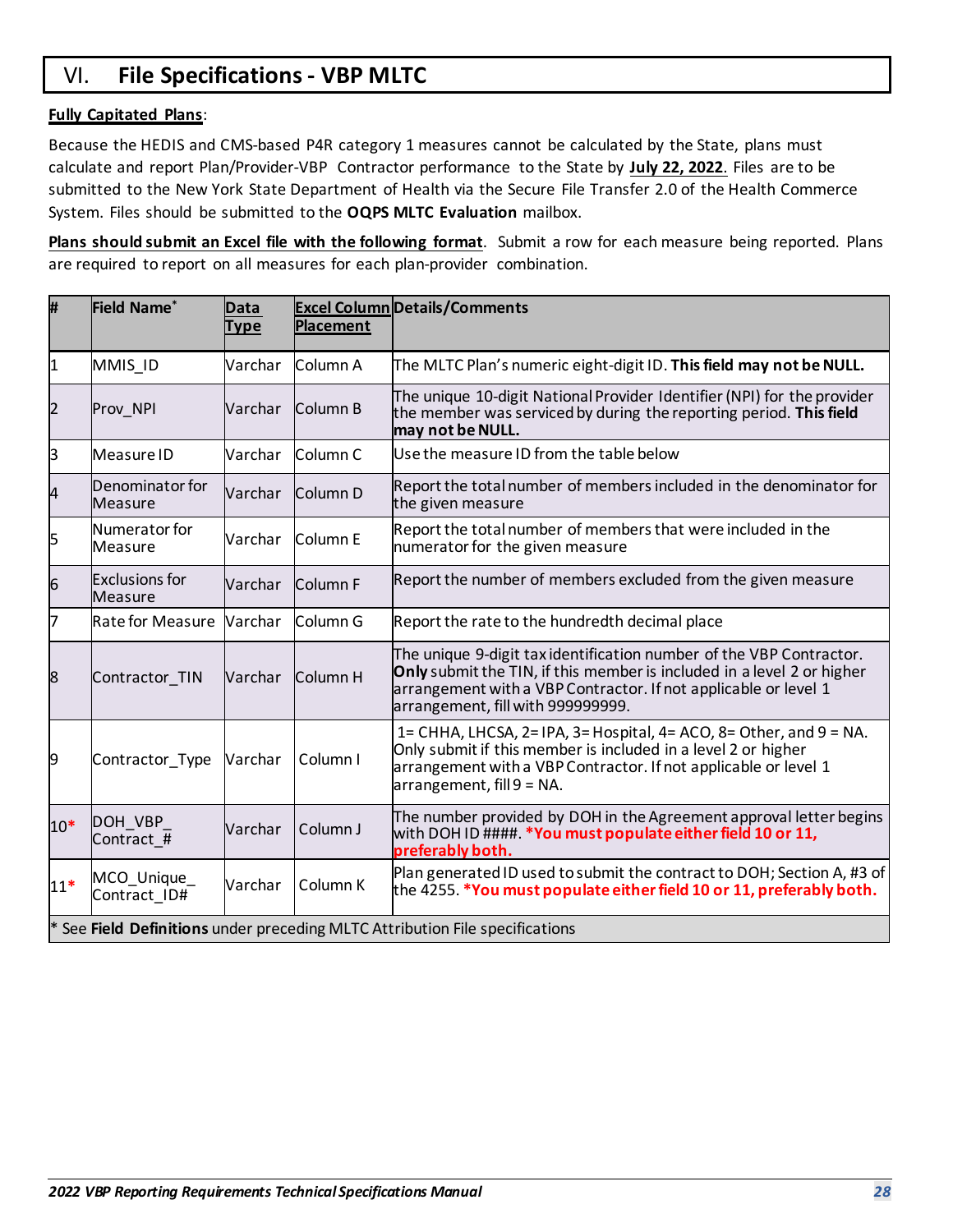| <b>Measure Name</b>                                                                                                                                                                                | <b>Measure ID</b> |
|----------------------------------------------------------------------------------------------------------------------------------------------------------------------------------------------------|-------------------|
| MAP P4R measures (Measure Source/ Steward: NCQA/ HEDIS)                                                                                                                                            |                   |
| Antidepressant Medication Management – Effective Acute Phase Treatment *                                                                                                                           | 1                 |
| Antidepressant Medication Management - Effective Continuation Phase Treatment*                                                                                                                     | 2                 |
| Colorectal Cancer Screening*                                                                                                                                                                       | 3                 |
| Eye Exam for Patients with Diabetes*,1                                                                                                                                                             | 4                 |
| Kidney Health Evaluation for Patients with Diabetes (KED)*                                                                                                                                         | 5                 |
| Follow-up After Hospitalization for Mental Illness - 7 Days <sup>^</sup>                                                                                                                           | 6                 |
| Follow-up After Hospitalization for Mental Illness - 30 Days^                                                                                                                                      |                   |
| Initiation of Substance Use Disorder Treatment*,2                                                                                                                                                  | 8                 |
| Engagement of Substance Use Disorder Treatment <sup>*,2</sup>                                                                                                                                      | 9                 |
| <b>PACE</b> P4R measures (Measure Source/ Steward: CMS)                                                                                                                                            |                   |
| PACE Participant Emergency Department Utilization Without Hospitalization                                                                                                                          | 10                |
| Percent of Participants Not in Nursing Homes                                                                                                                                                       | 11                |
| Percentage of Participants With an Advance Directive or Surrogate Decision-Maker AND<br>Percentage of Participants With an Annual Review of Their Advance Directive or<br>Surrogate Decision-Maker | 12                |
| * Included in the TCGP measure set<br>^ Included in the Health and Recovery Plan (HARP) measure set                                                                                                |                   |
| <sup>1</sup> Replacement HEDIS measure                                                                                                                                                             |                   |
| <sup>2</sup> Measure specifications/name revised by NCQA/NYS for 2022 HEDIS Measure set                                                                                                            |                   |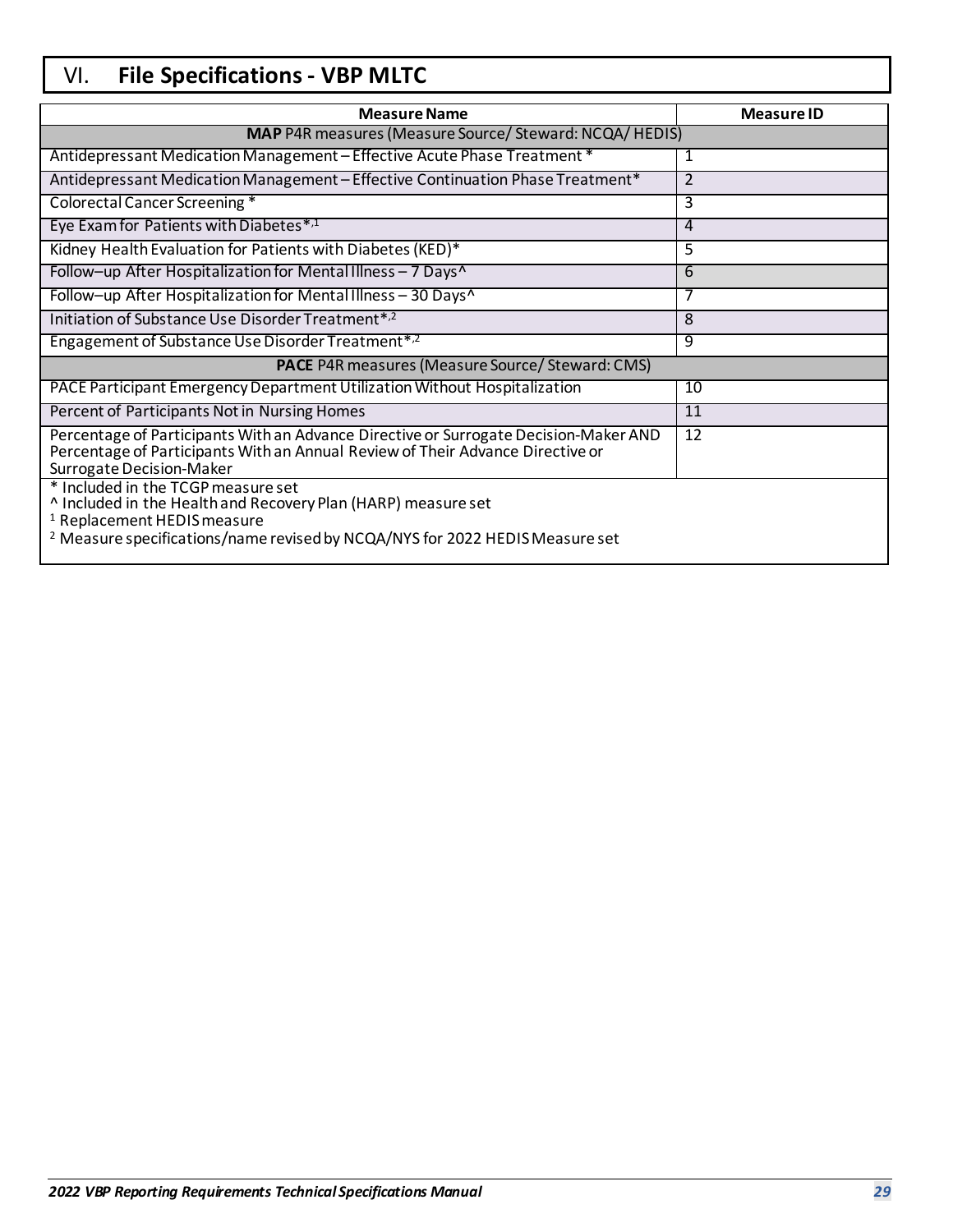#### **TABLE 3: 2022 MAINSTREAM VBP LIST OF CATEGORY 2 MEASURES**

<span id="page-29-0"></span>

|                                                                                          |              |             |            |                                      | <b>Arrangement Type</b> |                 |           |              | <b>Measure</b>                             |
|------------------------------------------------------------------------------------------|--------------|-------------|------------|--------------------------------------|-------------------------|-----------------|-----------|--------------|--------------------------------------------|
| <b>Measures</b>                                                                          | <b>Notes</b> | <b>TCGP</b> | <b>IPC</b> | <b>Maternity</b>                     | <b>HARP</b>             | <b>HIV/AIDS</b> | Children  | <b>NQFID</b> | <b>Steward</b>                             |
|                                                                                          |              |             |            | <b>Integrated Primary Care (IPC)</b> |                         |                 |           |              |                                            |
| Asthma Action Plan                                                                       |              | <b>NA</b>   | Cat 2      | <b>NA</b>                            | Cat 2                   | Cat 2           | <b>NA</b> |              | AAAAI                                      |
| Asthma: Assessment of Asthma Control -<br>Ambulatory Care Setting                        |              | <b>NA</b>   | Cat 2      | <b>NA</b>                            | Cat 2                   | Cat 2           | <b>NA</b> |              | AAAAI                                      |
| Asthma: Lung Function/Spirometry<br>Evaluation                                           |              | <b>NA</b>   | Cat 2      | <b>NA</b>                            | Cat 2                   | Cat 2           | <b>NA</b> |              | AAAAI                                      |
| Developmental Screening Using<br>Standardized Tool, First Three Years of<br>Life         |              | <b>NA</b>   | Cat 2      | <b>NA</b>                            | <b>NA</b>               | <b>NA</b>       | Cat 1     | 1488         | Oregon Health<br>and Science<br>University |
| Follow-up after Emergency Department<br><b>Visit For Mental Illness</b>                  |              | Cat 1       | Cat 2      | <b>NA</b>                            | <b>NA</b>               | <b>NA</b>       | <b>NA</b> | 2605         | <b>HEDIS 2021</b>                          |
| Follow-Up After High-Intensity Care for<br>Substance Use Disorder                        |              | Cat 1       | Cat 2      | <b>NA</b>                            | Cat 1                   | <b>NA</b>       | <b>NA</b> |              |                                            |
| Home Management Plan of Care (HMPC)<br>Document Given to Patient/Caregiver<br>(asthma)   |              | <b>NA</b>   | Cat 2      | <b>NA</b>                            | <b>NA</b>               | Cat 2           | <b>NA</b> | 338          | The Joint<br>Commission                    |
| <b>Maternal Depression Screening</b>                                                     |              | <b>NA</b>   | Cat 2      | <b>NA</b>                            | <b>NA</b>               | <b>NA</b>       | Cat 2     | 1401         | <b>HEDIS 20201</b>                         |
| Screening for Reduced Visual Acuity and<br>Referral in Children                          |              | <b>NA</b>   | Cat 2      | <b>NA</b>                            | <b>NA</b>               | <b>NA</b>       | Cat 2     | 2721         | <b>CMS</b>                                 |
| Topical Fluoride for Children at Elevated<br>Caries Risk, Dental Services                |              | <b>NA</b>   | Cat 2      | <b>NA</b>                            | Cat 2                   | Cat 2           | Cat 2     | 2528         | American<br>Dental<br>Association          |
| Use of First-Line Psychosocial Care for<br>Children and Adolescents on<br>Antipsychotics |              | <b>NA</b>   | Cat 2      | <b>NA</b>                            | <b>NA</b>               | <b>NA</b>       | Cat 2     | 2801         | <b>HEDIS 2021</b>                          |
| Use of Pharmacotherapy for Opioid<br>Dependence                                          |              | <b>NA</b>   | Cat 2      | <b>NA</b>                            | Cat 2                   | Cat 2           | <b>NA</b> |              | <b>NYS 2021</b>                            |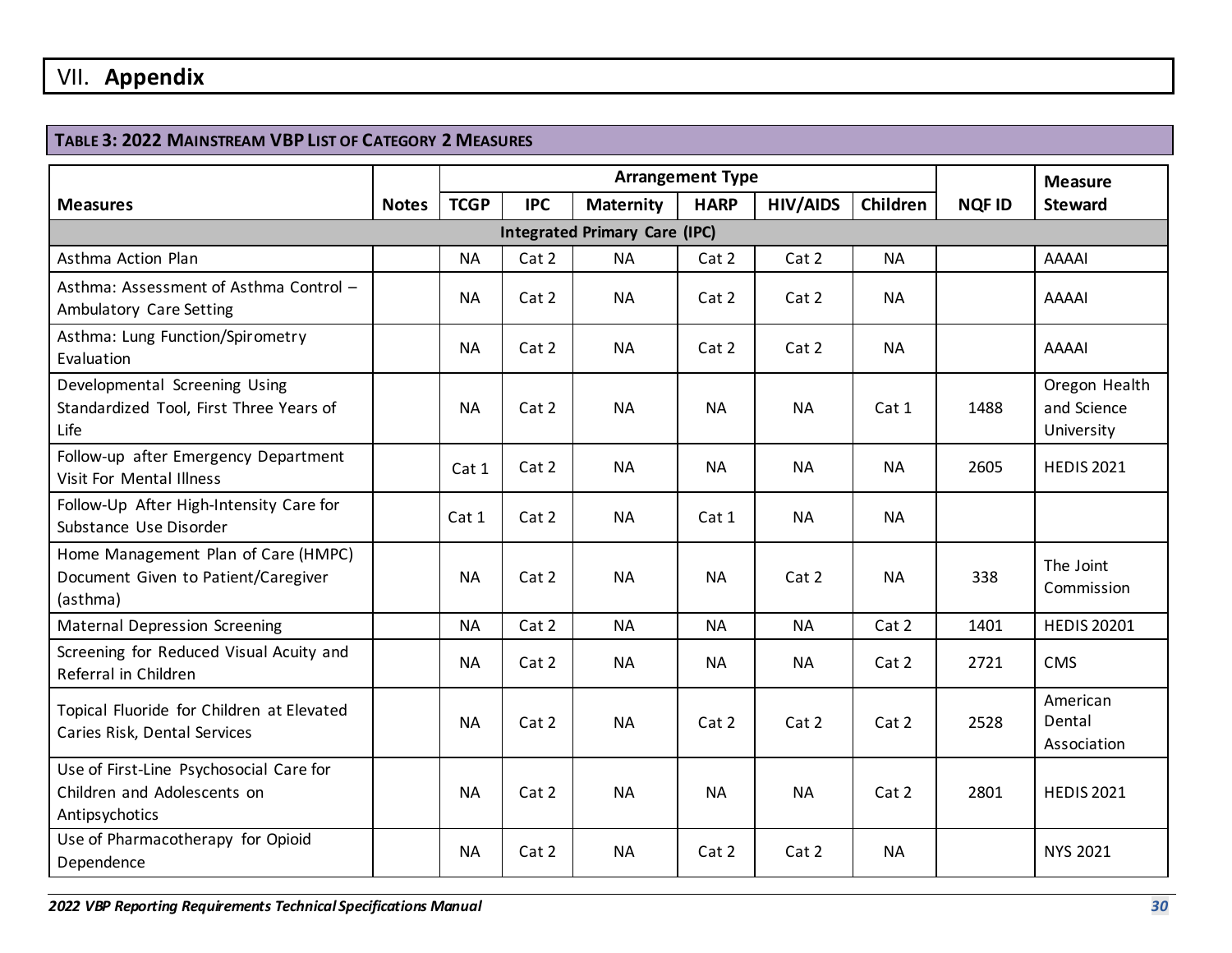|                                                                                                                                                      |              |            |                                           | <b>Arrangement Type</b> |           |                     |              | <b>Measure</b>                                   |
|------------------------------------------------------------------------------------------------------------------------------------------------------|--------------|------------|-------------------------------------------|-------------------------|-----------|---------------------|--------------|--------------------------------------------------|
| <b>Measures</b>                                                                                                                                      | Notes   TCGP | <b>IPC</b> | <b>Maternity</b>                          | <b>HARP</b>             |           | HIV/AIDS   Children | <b>NQFID</b> | <b>Steward</b>                                   |
|                                                                                                                                                      |              |            | <b>Maternity</b>                          |                         |           |                     |              |                                                  |
| Antenatal Steroids                                                                                                                                   | <b>NA</b>    | <b>NA</b>  | Cat 2                                     | <b>NA</b>               | <b>NA</b> | <b>NA</b>           | 476          | <b>TJC</b>                                       |
| Appropriate DVT Prophylaxis in Women<br>Undergoing Cesarean Delivery                                                                                 | <b>NA</b>    | <b>NA</b>  | Cat 2                                     | <b>NA</b>               | <b>NA</b> | <b>NA</b>           | 473          | Hospital<br>Corporation of<br>America            |
| Experience of Mother with Pregnancy<br>Care                                                                                                          | <b>NA</b>    | <b>NA</b>  | Cat 2                                     | <b>NA</b>               | <b>NA</b> | <b>NA</b>           |              | TBD                                              |
| Hepatitis B Vaccine Coverage Among All<br>Live Newborn Infants Prior to Hospital or<br>Birthing Facility Discharge                                   | <b>NA</b>    | <b>NA</b>  | Cat 2                                     | <b>NA</b>               | <b>NA</b> | <b>NA</b>           | 475          | Centers for<br>Disease Control<br>and Prevention |
| Intrapartum Antibiotic Prophylaxis for<br>Group B Streptococcus (GBS)                                                                                | <b>NA</b>    | <b>NA</b>  | Cat 2                                     | <b>NA</b>               | <b>NA</b> | <b>NA</b>           | 1746         | Massachusetts<br>General<br>Hospital             |
| Prenatal Depression Screening and<br>Follow-Up                                                                                                       | <b>NA</b>    | <b>NA</b>  | Cat 2                                     | <b>NA</b>               | <b>NA</b> | <b>NA</b>           |              | <b>NCQA</b>                                      |
| Postpartum Blood Pressure Monitoring                                                                                                                 | <b>NA</b>    | <b>NA</b>  | Cat 2                                     | NA.                     | <b>NA</b> | NA.                 |              | TBD                                              |
| Vaginal Birth After Cesarean (VBAC)<br>Delivery Rate, Uncomplicated                                                                                  | <b>NA</b>    | <b>NA</b>  | Cat 2                                     | <b>NA</b>               | <b>NA</b> | <b>NA</b>           |              | NYS 2021                                         |
|                                                                                                                                                      |              |            | <b>Health and Recovery Program (HARP)</b> |                         |           |                     |              |                                                  |
| Adherence to Mood Stabilizers for<br>Individuals with Bipolar I Disorder                                                                             | <b>NA</b>    | <b>NA</b>  | <b>NA</b>                                 | Cat 2                   | <b>NA</b> | <b>NA</b>           | 1880         | CMS                                              |
| Mental Health Engagement in Care - 30<br>Days                                                                                                        | <b>NA</b>    | <b>NA</b>  | <b>NA</b>                                 | Cat 2                   | <b>NA</b> | <b>NA</b>           |              | NYS 2021                                         |
| Percentage of HARP Enrolled Members<br>Who Received Personalized Recovery<br>Oriented Services (PROS) or Home and<br>Community-Based Services (HCBS) | <b>NA</b>    | NA         | <b>NA</b>                                 | Cat 2                   | <b>NA</b> | <b>NA</b>           |              | NYS 2021                                         |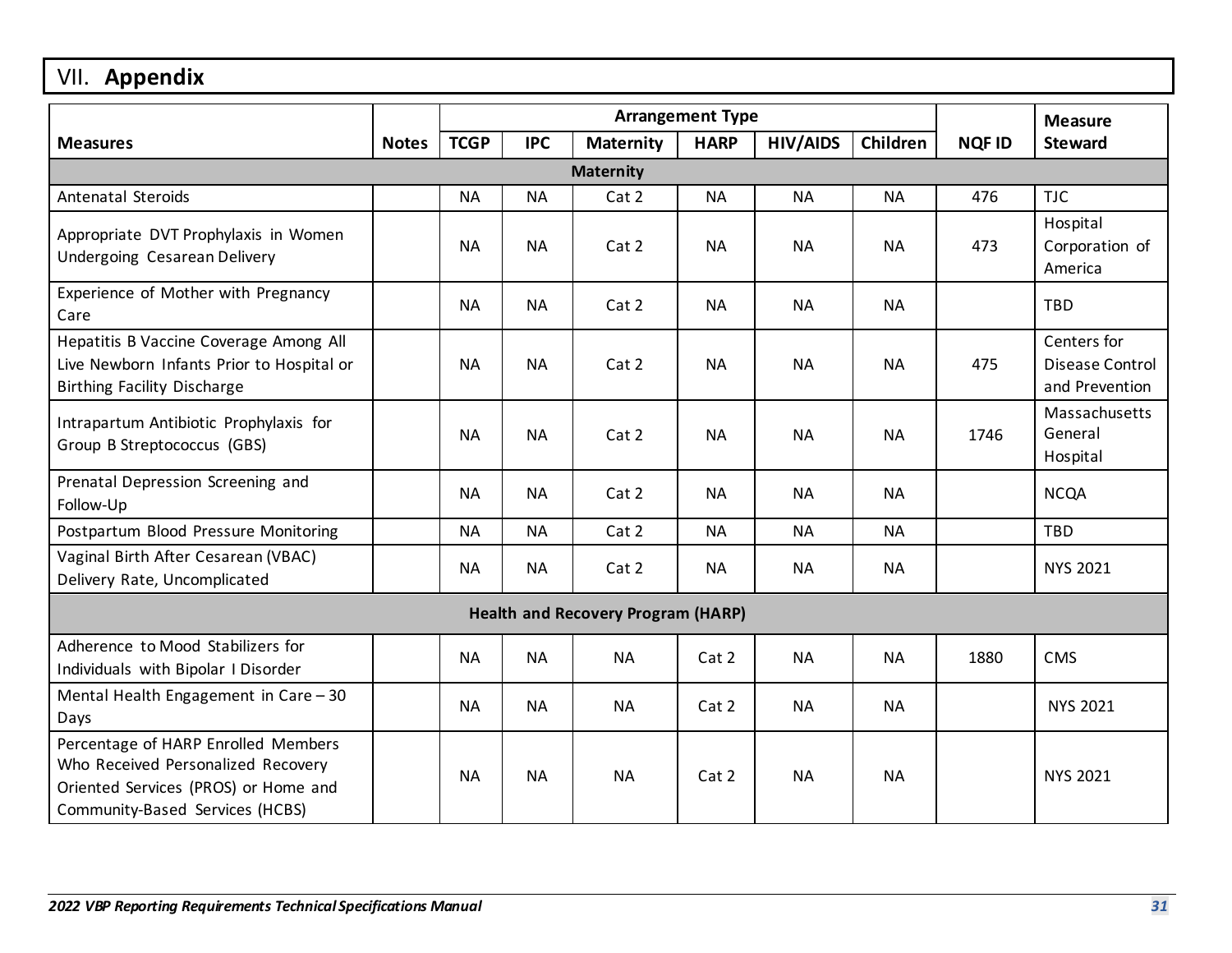|                                                   |              |             | <b>Arrangement Type</b> |                  |             |                 |           | <b>Measure</b> |                           |
|---------------------------------------------------|--------------|-------------|-------------------------|------------------|-------------|-----------------|-----------|----------------|---------------------------|
| <b>Measures</b>                                   | <b>Notes</b> | <b>TCGP</b> | <b>IPC</b>              | <b>Maternity</b> | <b>HARP</b> | <b>HIV/AIDS</b> | Children  | <b>NQF ID</b>  | <b>Steward</b>            |
| <b>HIV/AIDS</b>                                   |              |             |                         |                  |             |                 |           |                |                           |
| Diabetes Screening                                |              | <b>NA</b>   | <b>NA</b>               | <b>NA</b>        | <b>NA</b>   | Cat 2           | <b>NA</b> |                | NYS DOH AIDS<br>Institute |
| <b>Hepatitis C Screening</b>                      |              | <b>NA</b>   | <b>NA</b>               | <b>NA</b>        | <b>NA</b>   | Cat 2           | <b>NA</b> |                | <b>HRSA</b>               |
| Housing Status                                    |              | <b>NA</b>   | <b>NA</b>               | <b>NA</b>        | <b>NA</b>   | Cat 2           | <b>NA</b> |                | <b>HRSA</b>               |
| Linkage to HIV Medical Care                       |              | <b>NA</b>   | <b>NA</b>               | <b>NA</b>        | <b>NA</b>   | Cat 2           | <b>NA</b> |                | NYS 2021                  |
| Medical Case Management: Care Plan                |              | <b>NA</b>   | <b>NA</b>               | <b>NA</b>        | <b>NA</b>   | Cat 2           | <b>NA</b> |                | <b>HRSA</b>               |
| Prescription of HIV Antiretroviral Therapy        |              | <b>NA</b>   | <b>NA</b>               | <b>NA</b>        | <b>NA</b>   | Cat 2           | <b>NA</b> |                | <b>HRSA</b>               |
| Sexual History Taking: Anal, Oral, and<br>Genital |              | <b>NA</b>   | <b>NA</b>               | <b>NA</b>        | <b>NA</b>   | Cat 2           | <b>NA</b> |                | NYS DOH AIDS<br>Institute |
| Substance Abuse Screening                         |              | <b>NA</b>   | <b>NA</b>               | <b>NA</b>        | <b>NA</b>   | Cat 2           | <b>NA</b> |                | <b>HRSA</b>               |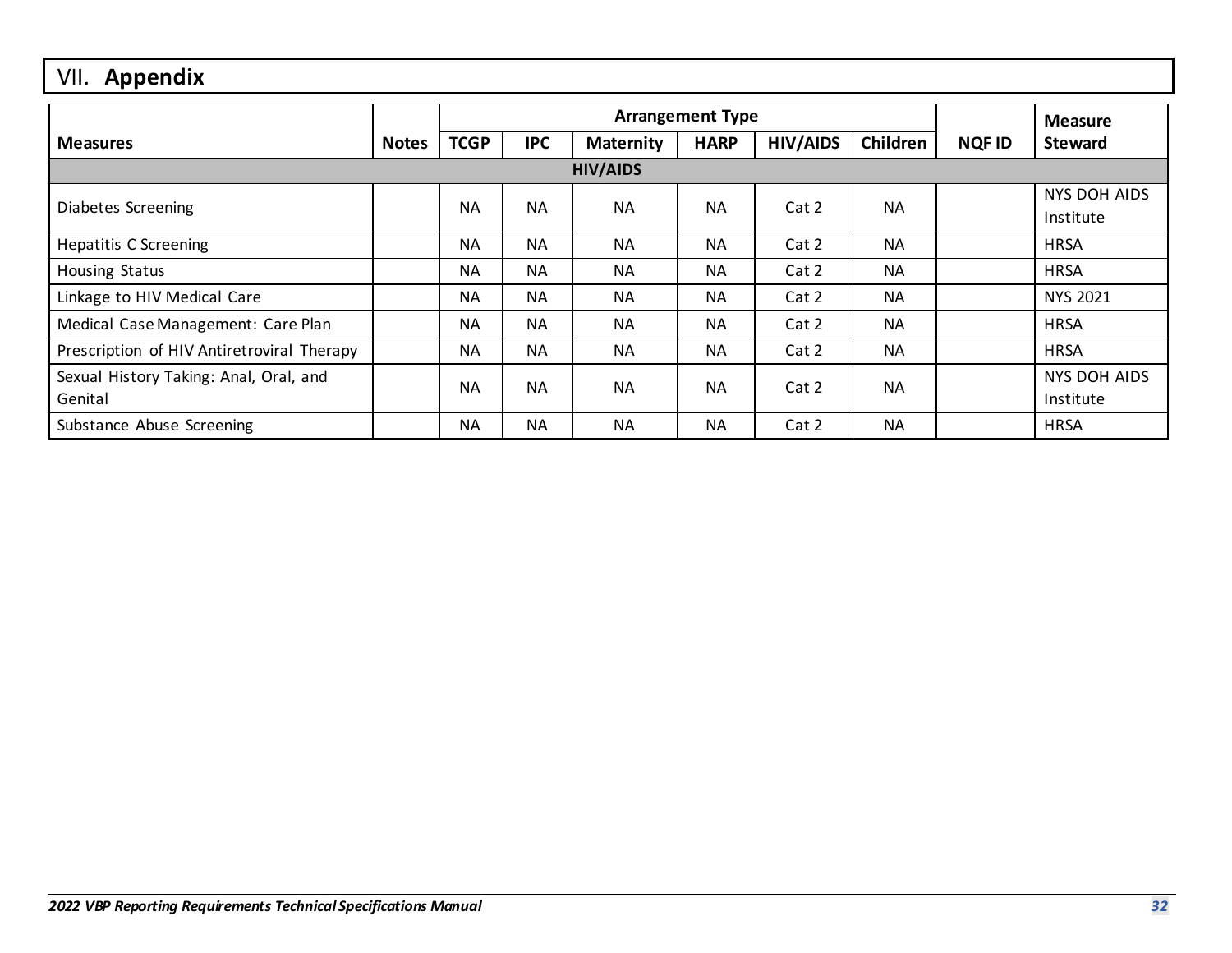### **TABLE 4: 2022 MLTC VBP CATEGORY 2 MEASURES**

| <b>Measures</b>                                                                                                                                        | <b>Notes</b> | <b>Arrangement Type</b><br><b>MLTC</b> | <b>Measure</b><br>source/Steward |
|--------------------------------------------------------------------------------------------------------------------------------------------------------|--------------|----------------------------------------|----------------------------------|
|                                                                                                                                                        |              |                                        |                                  |
| Care for Older Adults - Medication Review                                                                                                              |              | Cat 2                                  | <b>NCQA</b>                      |
| Use of High-Risk Medications in the Elderly                                                                                                            |              | Cat 2                                  | <b>NCQA</b>                      |
| Percentage of members who rated the quality of home health aide or personal care<br>aide services within the last 6 months as good or excellent        |              | Cat 2                                  | MLTC Survey/New York State       |
| Percentage of members who responded that they were usually or always involved in<br>making decisions about their plan of care                          | 1            | Cat 2                                  | MLTC Survey/New York State       |
| Percentage of members who reported that within the last 6 months the home health<br>aide or personal care aide services were always or usually on time | 1            | Cat 2                                  | MLTC Survey/New York State       |

<span id="page-32-0"></span>1- Included in the MLTC Quality Initiative measure set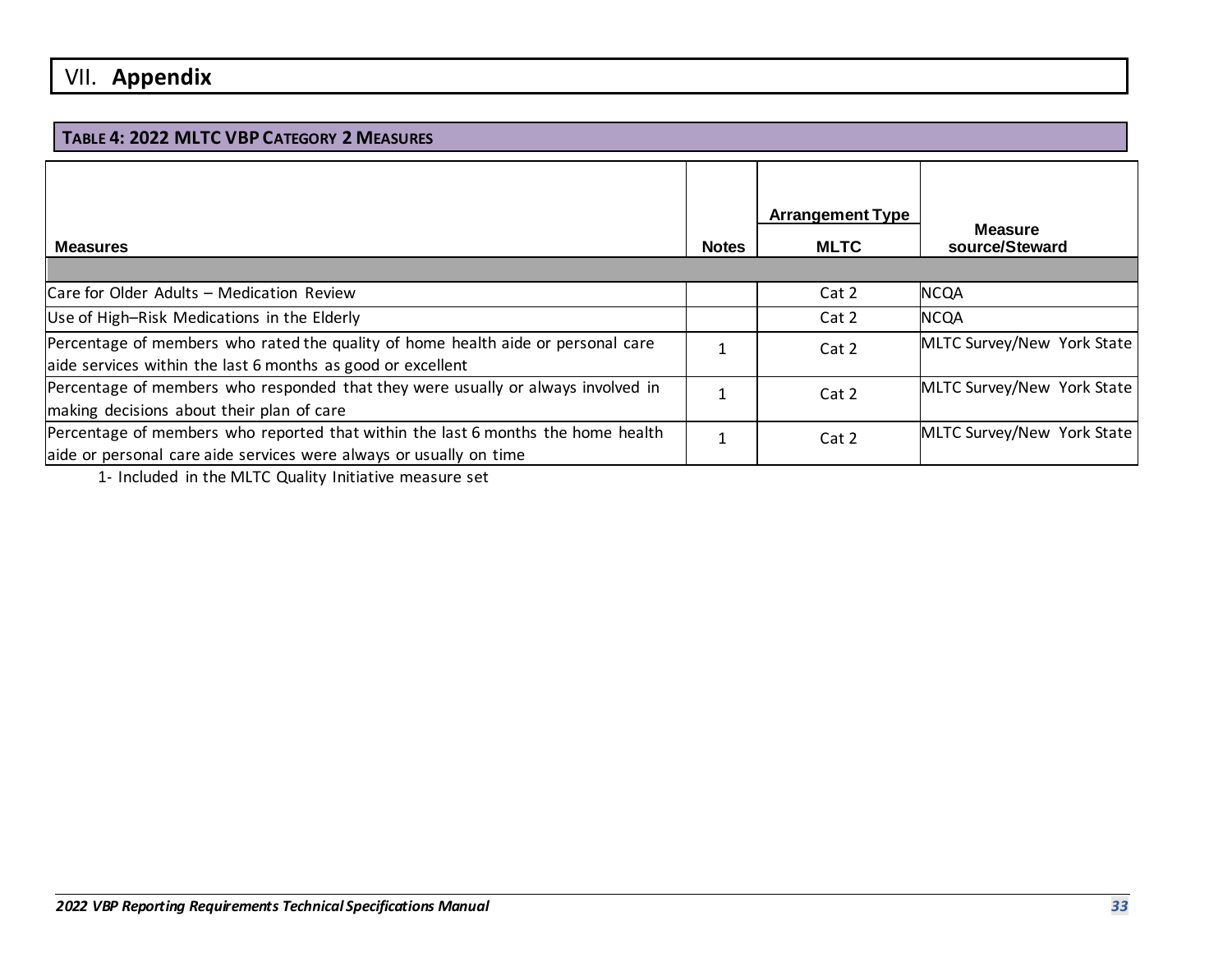#### **TABLE 5: NYS FIPS CODES BY COUNTY**

<span id="page-33-0"></span>

| <b>County Name</b> | <b>FIPS Code</b> | <b>County Name</b> | <b>FIPS Code</b> | <b>County Name</b> | <b>FIPS Code</b> |
|--------------------|------------------|--------------------|------------------|--------------------|------------------|
| Albany             | 001              | Jefferson          | 045              | Schenectady        | 093              |
| Allegany           | 003              | <b>Kings</b>       | 047              | Saratoga           | 091              |
| <b>Bronx</b>       | 005              | Lewis              | 049              | Schoharie          | 095              |
| <b>Broome</b>      | 007              | Livingston         | 051              | Schuyler           | 097              |
| <b>Cattaraugus</b> | 009              | Madison            | 053              | Seneca             | 099              |
| Cayuga             | 011              | Monroe             | 055              | St. Lawrence       | 089              |
| Chautauqua         | 013              | Montgomery         | 057              | Steuben            | 101              |
| Chemung            | 015              | Nassau             | 059              | Suffolk            | 103              |
| Chenango           | 017              | New York           | 061              | Sullivan           | 105              |
| Clinton            | 019              | Niagara            | 063              | Tioga              | 107              |
| Columbia           | 021              | Oneida             | 065              | <b>Tompkins</b>    | 109              |
| <b>Cortland</b>    | 023              | Onondaga           | 067              | Ulster             | 111              |
| <b>Delaware</b>    | 025              | Ontario            | 069              | Warren             | 113              |
| <b>Dutchess</b>    | 027              | Orange             | 071              | Washington         | 115              |
| Erie               | 029              | Oswego             | 075              | Wayne              | 117              |
| <b>Essex</b>       | 031              | Orleans            | 073              | Westchester        | 119              |
| <b>Franklin</b>    | 033              | Otsego             | 077              | Wyoming            | 121              |
| <b>Fulton</b>      | 035              | Putnam             | 079              | Yates              | 123              |
| Genesee            | 037              | Queens             | 081              | Out of State       | 000              |
| <b>Greene</b>      | 039              | Rensselaer         | 083              | Unknown/Missing    | 999              |
| <b>Hamilton</b>    | 041              | Rockland           | 087              |                    |                  |
| <b>Herkimer</b>    | 043              | Richmond           | 085              |                    |                  |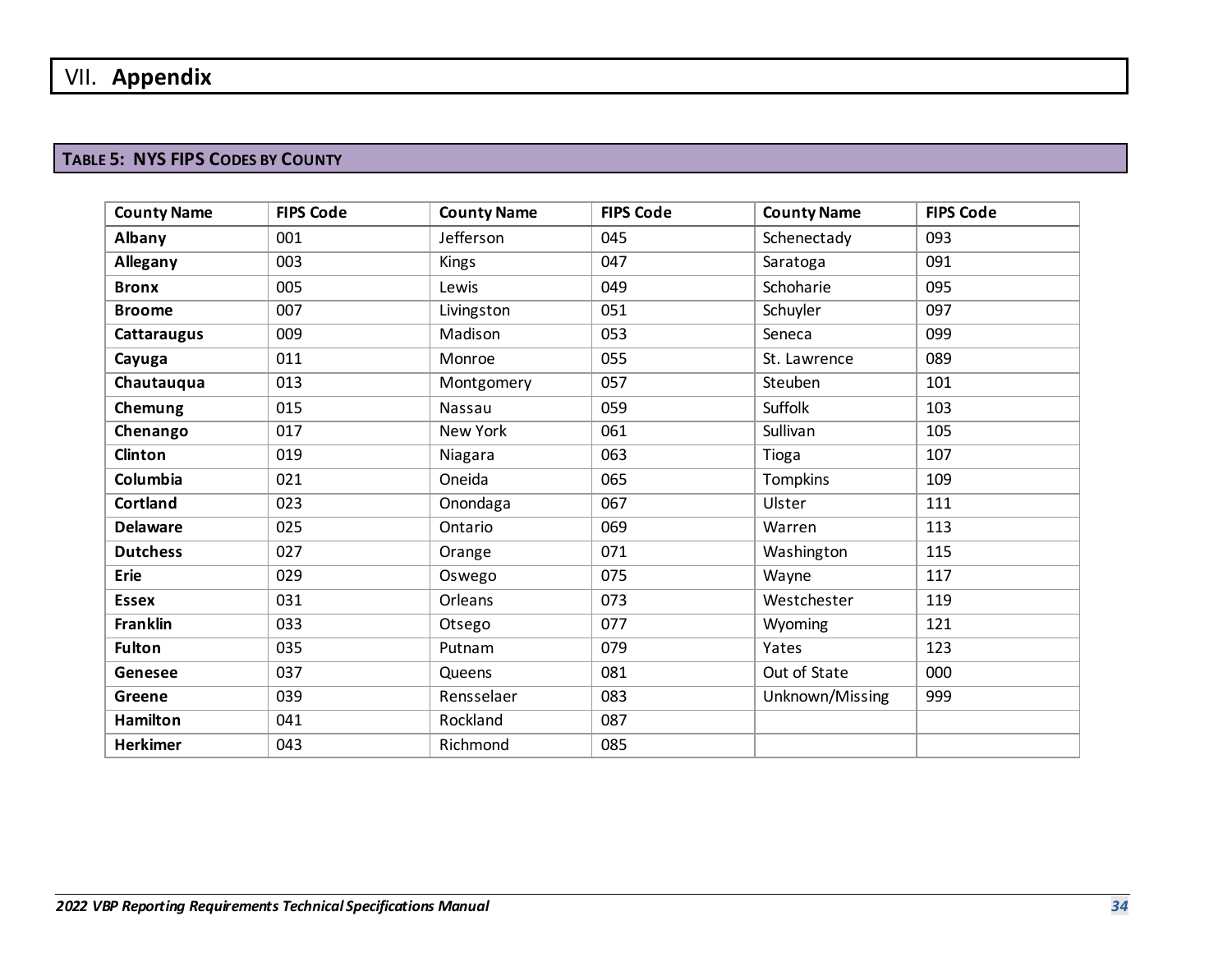<span id="page-34-0"></span>

The example below illustrates one member attributed to two different providers, in the same VBP arrangement, within the reporting period submitted as a fixed-width TXT file.

#### **Member Data, attributed to Provider 1 from 1/1/2021 to 04/30/2021**

#### **Fields 1-9**

12345601WA36453X12312110123456789ABC001234-5ABC1234567-89ABC Health Clinic West



#### **Member Data, attributed to Provider 2 from 5/1/2021 to 12/31/2021**

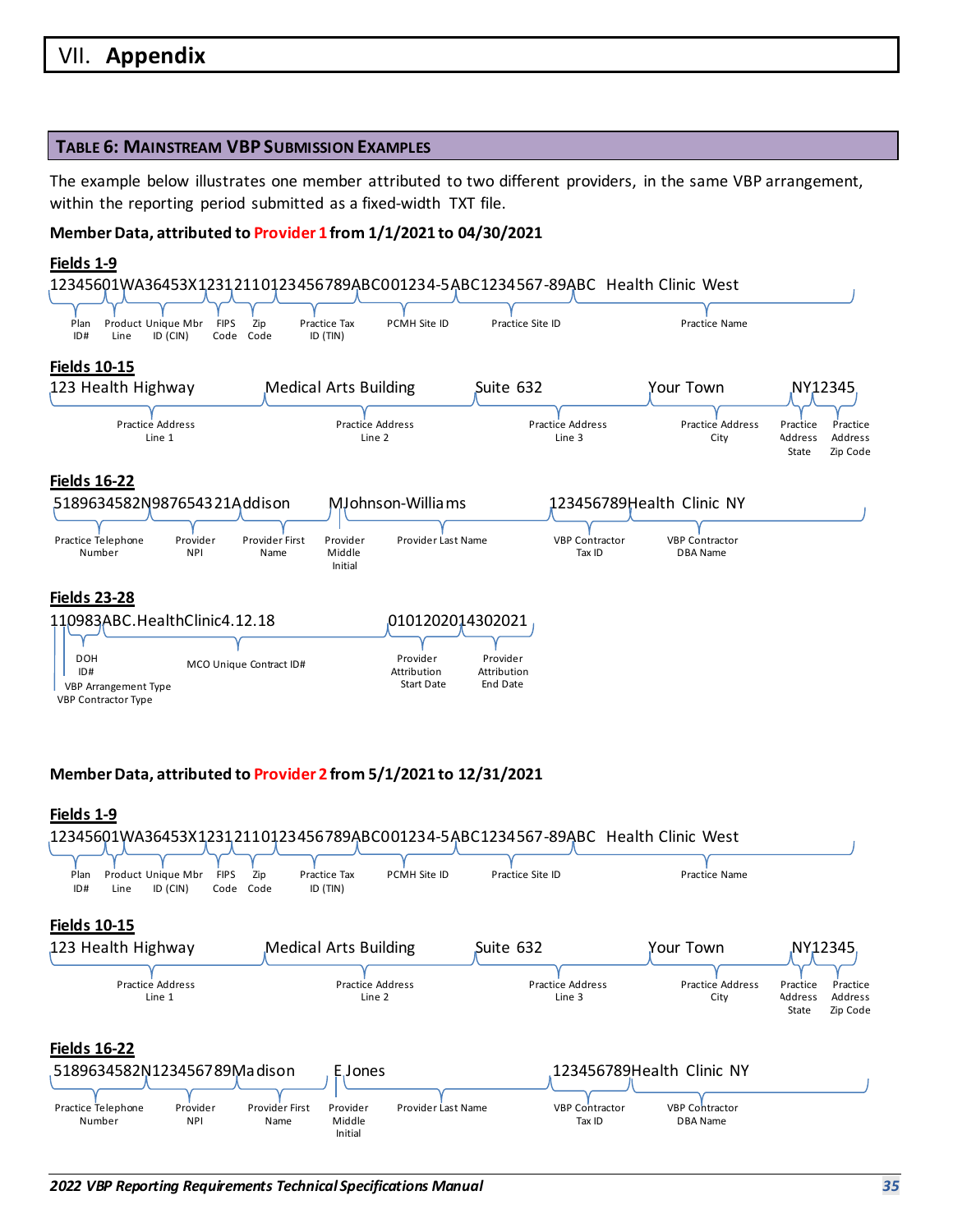#### **Fields 23-28**

| 110983ABC.HealthClinic4.12.18                                                  |                         |                                       | 0501202112312021                    |
|--------------------------------------------------------------------------------|-------------------------|---------------------------------------|-------------------------------------|
| <b>DOH</b><br>ID#<br><b>VBP Arrangement Type</b><br><b>VBP Contractor Type</b> | MCO Unique Contract ID# | Provider<br>Attribution<br>Start Date | Provider<br>Attribution<br>End Date |

#### **The example below illustrates one member's data submitted as a CSV file.**

**Fields 1-9:** 

|        | Line         | Plan ID# Product Member ID<br>ICIN) | <b>IFIPS</b><br>lCode | <b>Zip</b> | Code (ID (TIN) | <b>Practice Tax PCMH Site ID Practice Site ID Practice Name</b> |                                                                          |
|--------|--------------|-------------------------------------|-----------------------|------------|----------------|-----------------------------------------------------------------|--------------------------------------------------------------------------|
| 123456 | $\mathbf{D}$ | <b>WA12345X</b>                     | <b>123</b>            |            |                |                                                                 | 12110   123456789   ABC001234-5   ABC1234567-89   ABC Health Clinic West |

#### **Fields 10-16:**

| <b>Practice Address</b><br>Line 1 | <b>Practice Address Line Practice</b>              | <b>Address</b><br>lLine 3 | <b>IPractice</b><br>Address City Address | <b>Practice</b><br><b>IState</b> | <b>IPractice</b><br>Address Zip<br><b>Code</b> | <b>Practice Telephone</b><br><b>INumber</b> |
|-----------------------------------|----------------------------------------------------|---------------------------|------------------------------------------|----------------------------------|------------------------------------------------|---------------------------------------------|
|                                   | 123 Health Highway Medical Arts Building Suite 632 |                           | Your Town                                | INY                              | 12345                                          | 15189634582                                 |

#### **Fields 17-24:**

| <b>Provider</b><br><b>NPI</b> | <b>IProvider</b> | <b>IProvider</b><br><b>First Name Middle Initial</b> |                  | Tax ID#   | <b>Provider Last Name VBP Contractor VBP Contractor DBA</b><br><b>IName</b> | <b>VBP Contractor</b><br><b>Type</b> |
|-------------------------------|------------------|------------------------------------------------------|------------------|-----------|-----------------------------------------------------------------------------|--------------------------------------|
| N987654321 Addison            |                  | ΙM                                                   | Uohnson-Williams | 123456789 | <b>Health Clinic NY</b>                                                     |                                      |

#### **Fields 25-28:**

| <b>VBP Arrangement</b><br><b>Type</b> |      | DOH VBP Contract ID   MCO Unique Contract<br>IID# | <b>IProvider</b><br><b>Attribution</b><br><b>Start Date</b> | Provider<br><b>Attribution End</b><br>Date |
|---------------------------------------|------|---------------------------------------------------|-------------------------------------------------------------|--------------------------------------------|
|                                       | 0983 | ABC.HealthClinic4.12.18 01/01/2021                |                                                             | 12/31/2021                                 |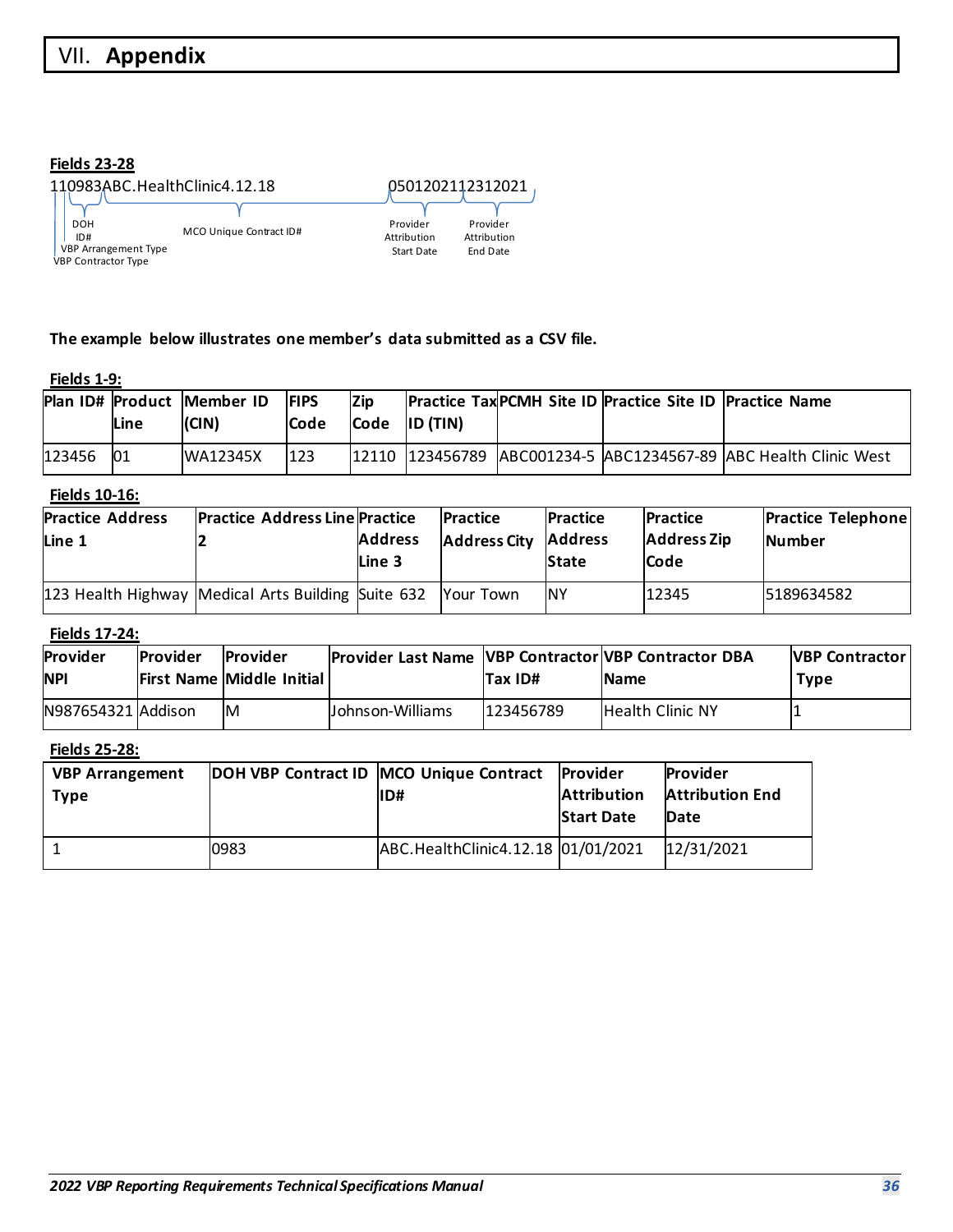<span id="page-36-0"></span>

| <b>TABLE 7: MCO ATTRIBUTION FILE - DATA QUALITY CHECKLIST</b> |  |
|---------------------------------------------------------------|--|
|                                                               |  |

| Data Quality Check                                                                                  | Value                     | Notes                                 |
|-----------------------------------------------------------------------------------------------------|---------------------------|---------------------------------------|
| Value used for Plan_ID# is the Organization ID used                                                 | $\Box$ Yes                |                                       |
| to submit IDSS to NCQA                                                                              | $\Box$ No                 |                                       |
| Every record includes a valid Medicaid Client                                                       | $\Box$ Yes                | The field is alpha-numeric and must   |
| <b>Identification Number (CIN)</b>                                                                  | $\Box$ No                 | be a valid CIN. Do not use internal   |
|                                                                                                     |                           | organization member identification    |
|                                                                                                     |                           | numbers. This field is mandatory for  |
|                                                                                                     |                           | every record.                         |
| Total number of records submitted                                                                   |                           |                                       |
| Number of unique members included in the file                                                       |                           |                                       |
| Number of unique members by product line                                                            | $MC(1) =$                 |                                       |
|                                                                                                     | $SNP(2) =$                |                                       |
|                                                                                                     | $HARP(2) =$               |                                       |
| All records include a valid Practice_Tax_ID#                                                        | $\Box$ Yes                | This field is mandatory for every     |
|                                                                                                     | $\Box$ No                 | record.                               |
| All records include a valid Practice_Name                                                           | $\Box$ Yes                | This field is mandatory for every     |
|                                                                                                     | $\Box$ No                 | record.                               |
| All records include a valid VBP_Contractor_Tax_ID#                                                  | $\Box$ Yes                | This field is mandatory for every     |
| (if the member is not in a VBP level 1 or higher then                                               | $\Box$ No                 | record.                               |
| the value is set to '999999999')                                                                    |                           |                                       |
| For members in a VBP level 1 or higher                                                              | $\overline{\Box}$ Yes     |                                       |
| arrangement, the VBP_Contractor_Tax_ID#                                                             | $\Box$ No                 |                                       |
| represents the higher umbrella Tax ID # of the                                                      |                           |                                       |
| Contractor organization                                                                             |                           |                                       |
| All records include a valid                                                                         | $\Box$ Yes                | This field is mandatory for every     |
| VBP_Contractor_DBA_Name(if the member is not<br>in a VBP level 1 or higher than the value is set to | $\Box$ No                 | record.                               |
| '999999999')                                                                                        |                           |                                       |
| Number of members assigned to each                                                                  | Provider/Hospital $(1)$ = |                                       |
| VBP_Contractor_Type                                                                                 | $IPA(2) =$                |                                       |
|                                                                                                     | $ACO(3) =$                |                                       |
|                                                                                                     | Unknown $(9) =$           |                                       |
| Number of members in each                                                                           | $TCGP(1) =$               |                                       |
| VBP Arrangement Type                                                                                | $IPC(2) =$                |                                       |
|                                                                                                     | $HARP(3) =$               |                                       |
|                                                                                                     | $HIV/AIDs(4) =$           |                                       |
|                                                                                                     | Maternity $(5) =$         |                                       |
|                                                                                                     | Off Menu $(6)$ =          |                                       |
| Every record includes either a valid                                                                | $\Box$ Yes                | You must populate either the          |
| DOH_VBP_Contract_ID#OR a valid                                                                      | $\Box$ No                 | DOH_VBP_Contract_ID#field or the      |
| MCO_Unique_Contract_ID#                                                                             |                           | MCO_Unique_Contract_ID#field.         |
|                                                                                                     |                           | Preferably both fields should be      |
|                                                                                                     |                           | populated. If you need assistance     |
|                                                                                                     |                           | obtaining your correct DOH VBP        |
|                                                                                                     |                           | Contract Identifier, please email NYS |
|                                                                                                     |                           | DOH VBP mailbox at                    |
|                                                                                                     |                           | OQPSVBP@health.ny.gov                 |